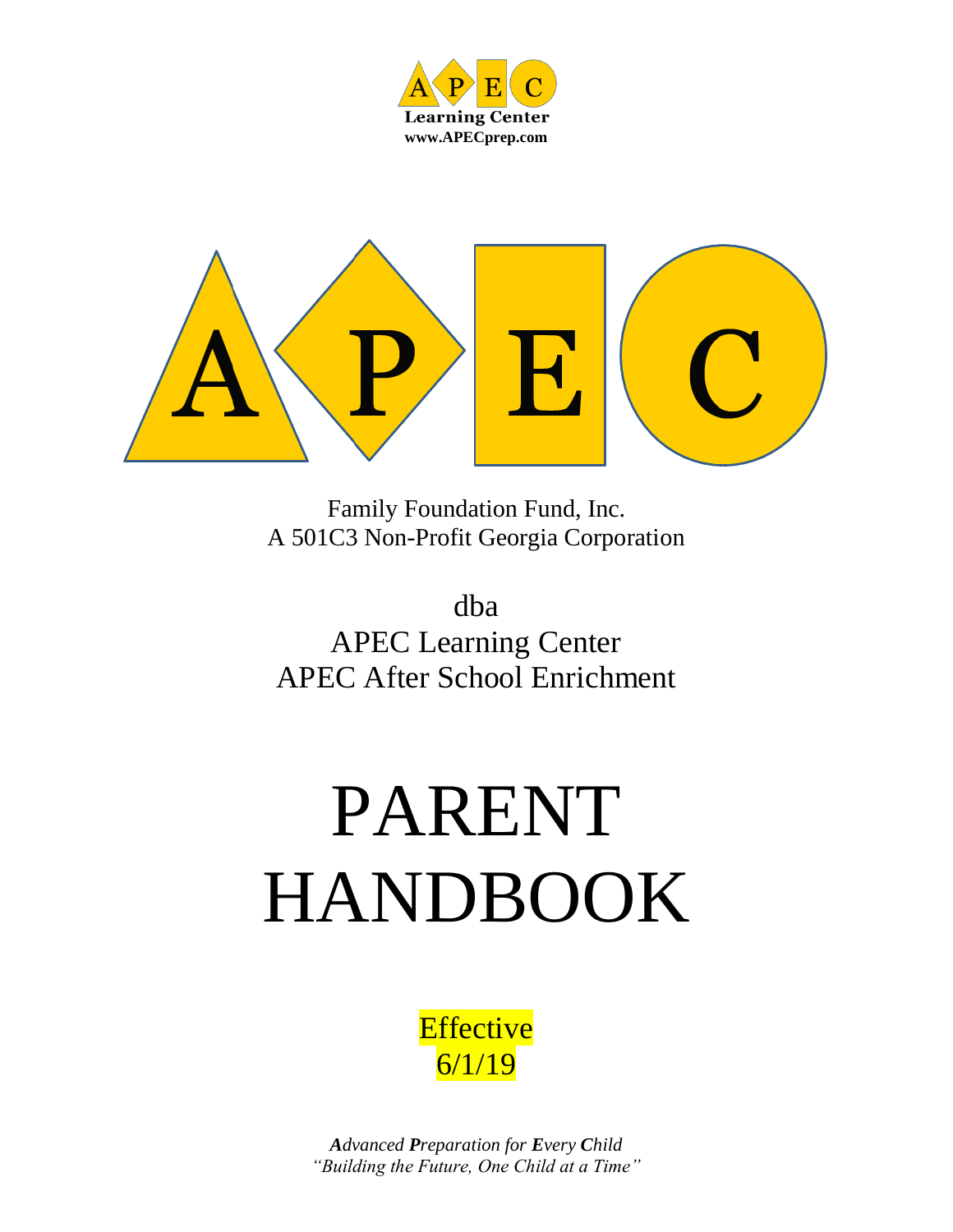

#### APEC PARENT HANDBOOK TABLE OF CONTENTS

Policy No.

| <b>Mission Statement</b>                                      | $\mathbf{1}$   |
|---------------------------------------------------------------|----------------|
| Welcome                                                       | 2              |
| <b>Program Philosophy</b>                                     | 3              |
| Licensing Information                                         | $\overline{4}$ |
| Governmental Licensing Information                            | 4.1            |
| <b>Accreditation Information</b>                              | 4.2            |
| <b>Enrollment/Inclusion/Parental Agreement</b>                | 5              |
| <b>Tuition</b>                                                | 6              |
| Payment Schedule                                              | 6.1            |
| <b>Late Payments</b>                                          | 6.2            |
| <b>Subsidized Care</b>                                        | 6.3            |
| Scholarship Program                                           | 6.4            |
| <b>Multiple Child Discounts</b>                               | 6.5            |
| <b>Special Discounts</b>                                      | 6.6            |
| Fee Schedule                                                  | 6.7            |
| Confidentiality                                               | 7              |
| Mandated Reporting of Suspected Child Abuse and Neglect       | 8              |
| <b>Parent Code of Conduct</b>                                 | 9              |
| Swearing/Cursing                                              | 9.1            |
| Threatening of Staff, Parents or Children                     | 9.2            |
| Physical/Verbal Punishment of Your Children or other children | 9.3            |
| Smoking                                                       | 9.4            |
| Not abiding by Safety Policy                                  | 9.5            |
| Confrontational Interactions with Employees, other parents    |                |
| And Associates of APEC                                        | 9.6            |
| Violating the Confidentiality Policy                          | 9.7            |
| Cell Phone Use                                                | 9.8            |
| <b>Personal Appearance</b>                                    | 9.9            |
|                                                               |                |

Parents Right to Immediate Access 10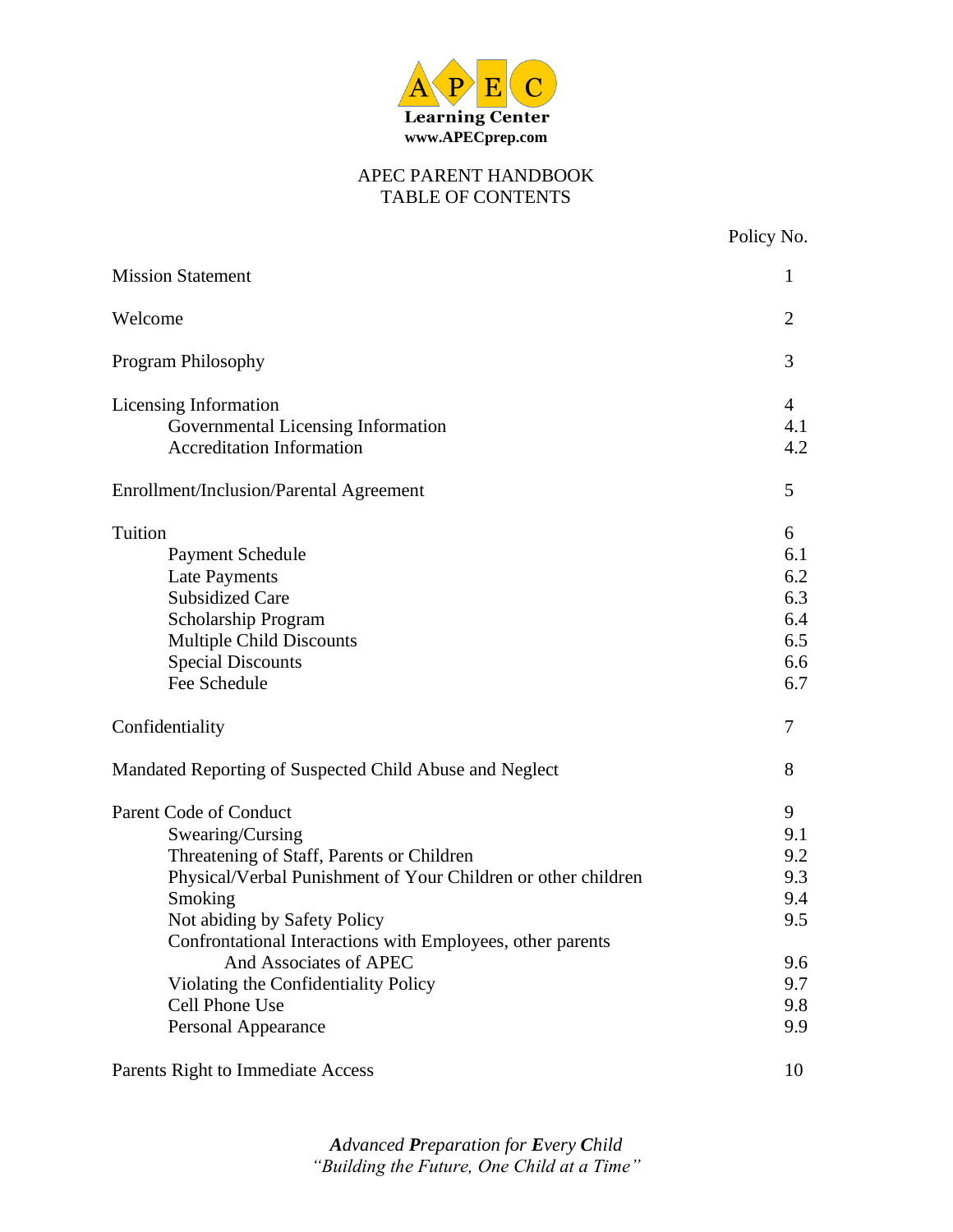

| Dismissal                                                                                                                                                                                                                                                                                                      | 11                                                                 |
|----------------------------------------------------------------------------------------------------------------------------------------------------------------------------------------------------------------------------------------------------------------------------------------------------------------|--------------------------------------------------------------------|
| Withdraw                                                                                                                                                                                                                                                                                                       | 12                                                                 |
| Court Orders Effecting Enrolled Children<br><b>Arrival Procedures</b><br>Notification of Absence                                                                                                                                                                                                               | 13<br>14<br>14.1                                                   |
| Pick Up Procedures<br>Late Pick Up<br>Persons appearing to be impaired by Drugs and/or Alcohol<br>Emergency/Alternate Pick-up Forms                                                                                                                                                                            | 15<br>15.1<br>15.2<br>15.3                                         |
| Transportation                                                                                                                                                                                                                                                                                                 | 16                                                                 |
| School Calendar                                                                                                                                                                                                                                                                                                | 17                                                                 |
| Emergency and Inclement Weather Closing Information                                                                                                                                                                                                                                                            | 18                                                                 |
| <b>Curriculum Information</b><br>Daily Schedule of Activities<br><b>Class Assignments</b><br><b>Staff to Child Ratios</b><br>Nap/Rest Time<br><b>Educational/Personal Care Supplies Needed</b><br><b>Birthday and Holiday Celebrations</b><br>Parent/Teacher Conferences/Communication/Referrals<br>Graduation | 19<br>19.1<br>19.2<br>19.3<br>19.4<br>19.5<br>19.6<br>19.7<br>19.8 |
| Discipline                                                                                                                                                                                                                                                                                                     | 20                                                                 |
| Items From Home                                                                                                                                                                                                                                                                                                | 21                                                                 |
| <b>Dress Code</b><br>Children<br>Parents                                                                                                                                                                                                                                                                       | 22<br>22.1<br>22.2                                                 |
| <b>Field Trips</b>                                                                                                                                                                                                                                                                                             | 23                                                                 |
| Parent Participation/Volunteering                                                                                                                                                                                                                                                                              | 24                                                                 |
| <b>Health and Safety</b><br><b>Pre-Enrollment Requirements</b>                                                                                                                                                                                                                                                 | 25<br>25.1                                                         |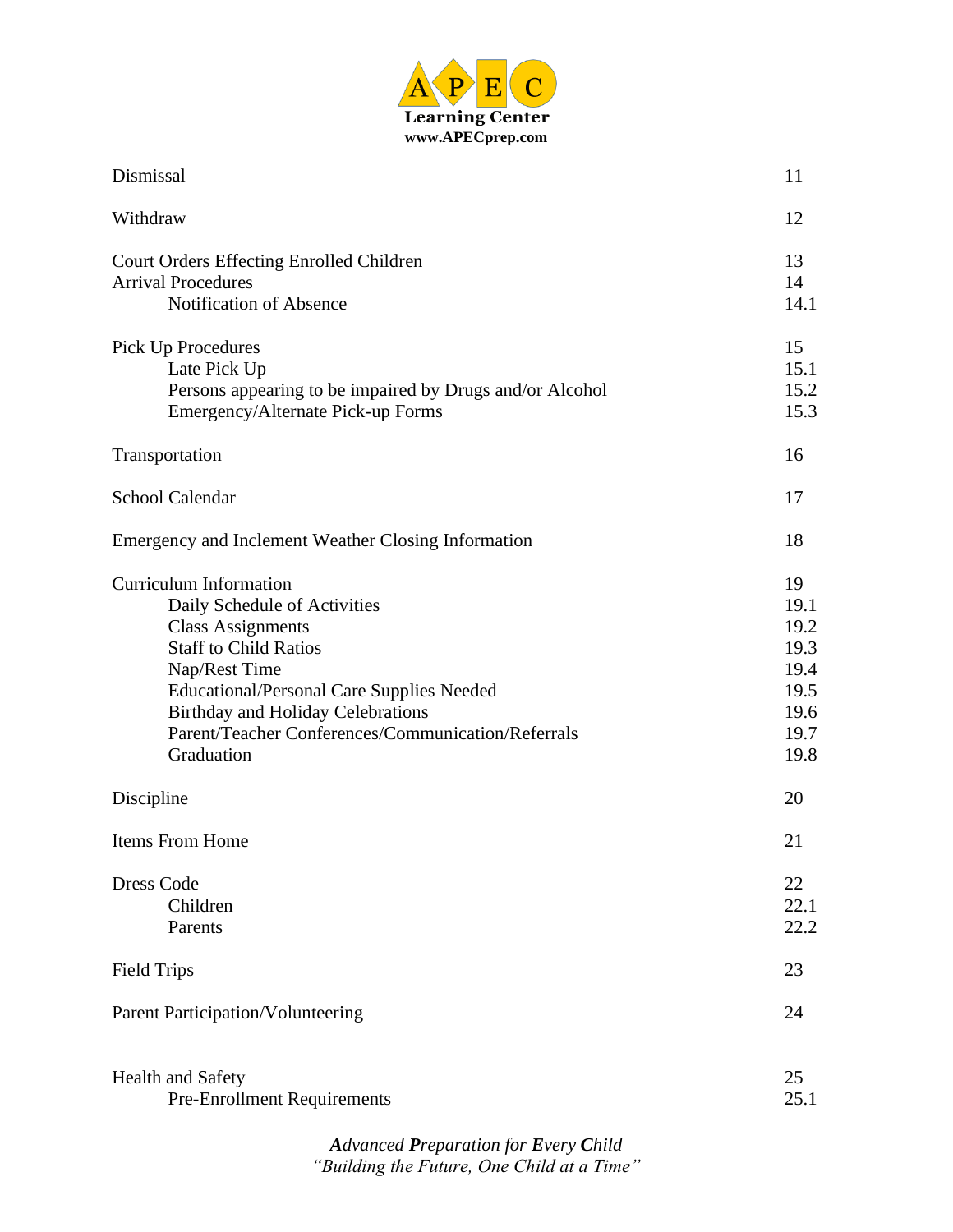

| Children with Severe Allergies    | 25.2  |
|-----------------------------------|-------|
| Communicable Disease              | 25.3  |
| <b>Biting</b>                     | 25.4  |
| Dispensing of Medication          | 25.5  |
| Fire/Emergency Drills             | 25.6  |
| <b>Alternate Safe Location</b>    | 25.7  |
| Incident/Accident Reports         | 25.8  |
| Food Policy                       | 25.9  |
| Firearms and Weapons Policy       | 25.10 |
| <b>Health and Wellness</b>        | 25.11 |
| <b>Unacceptable Behaviors</b>     | 25.12 |
| Staff Employment by Client's      | 26    |
| <b>Agency Contact Information</b> | 27    |

#### FORMS

Authorization for Emergency Care of Children With Severe Allergies

Release and Waiver of Liability for Administering Emergency Care To Children with Severe Allergies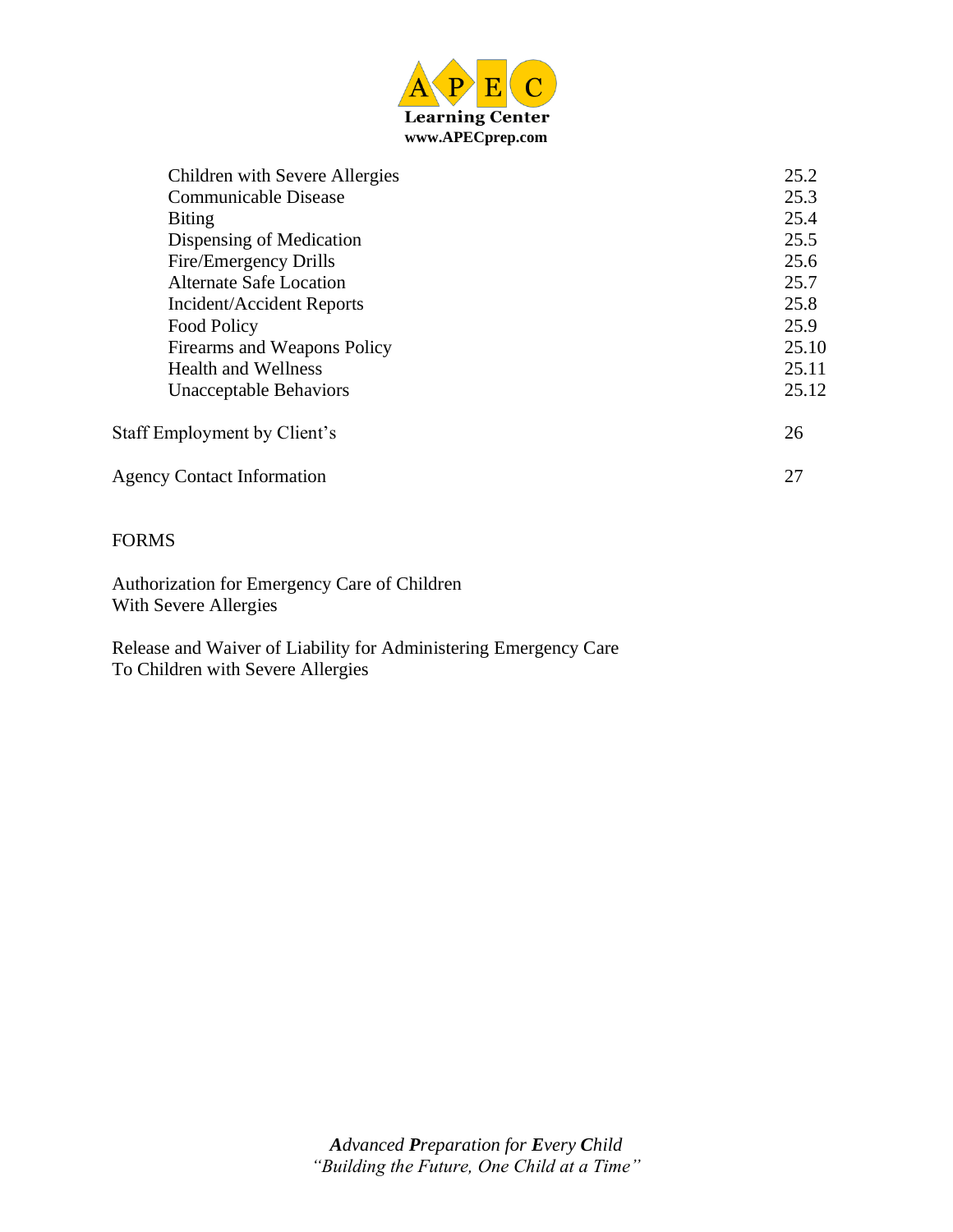

POLICY: MISSION STATEMENT

POLICY NO.: 1

**APEC MISSION** 

\*\*\*\*\*\*\*\*\*\*\*\*\*

> The mission of APEC Learning Center is to provide **Advanced Preparation for Every Child**

The goal of APEC is to aid in the development of

Astute. Productive. **Educated and** Creative individuals.

We accomplish this by:

**Assisting families,** Preparing children for success, Establishing trusting relationships and Caring enough to maintain the highest standards We are dedicated to service and customer satisfaction. At APEC Learning Center we are...

# "Building the future, One child at a time"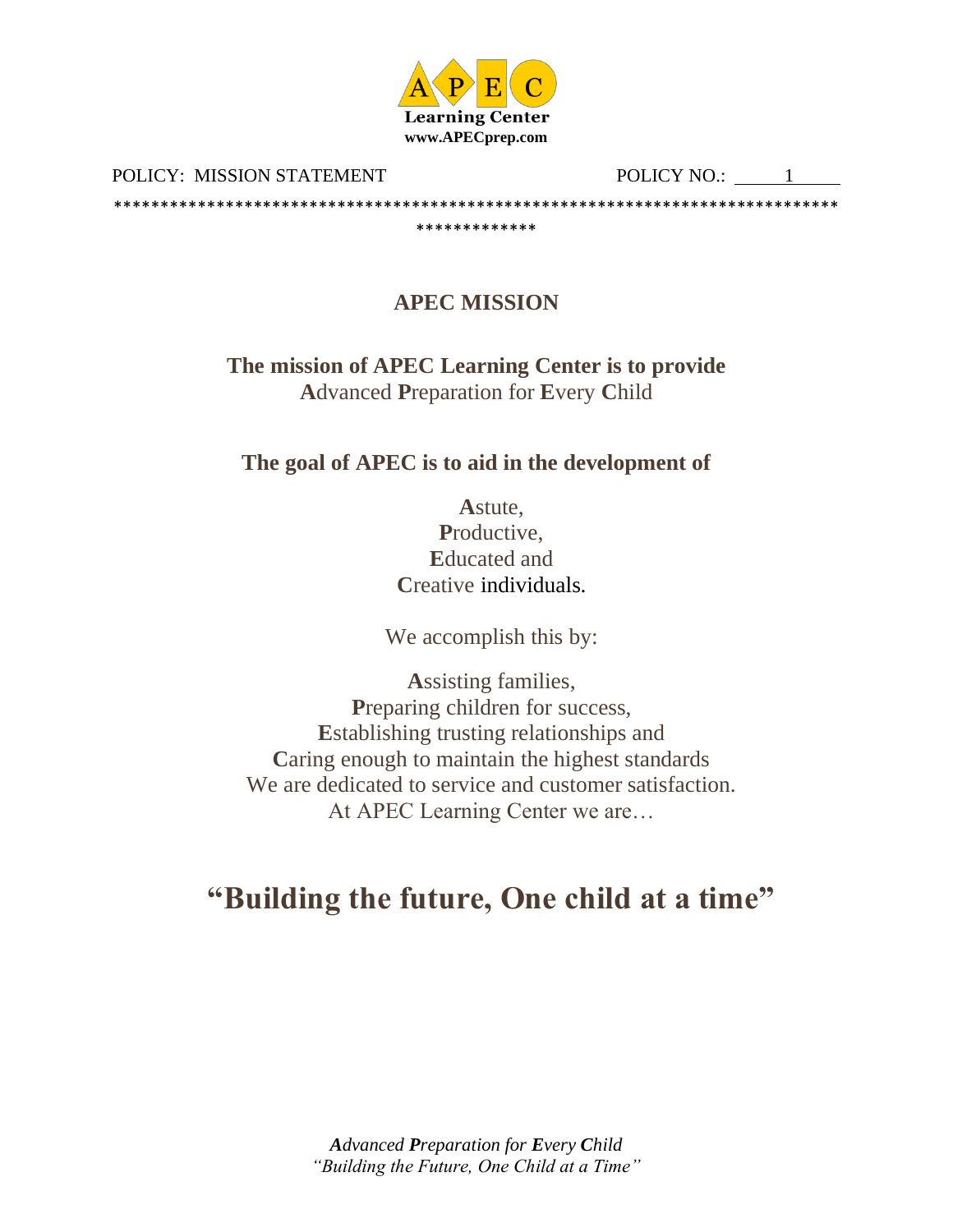

\*\*\*\*\*\*\*\*\*\*\*\*\*\*\*\*\*\*\*\*\*\*\*\*\*\*\*\*\*\*\*\*\*\*\*\*\*\*\*\*\*\*\*\*\*\*\*\*\*\*\*\*\*\*\*\*\*\*\*\*\*\*\*\*\*\*\*\*\*\*\*\*\*\*\*\*\*\* \*\*\*\*\*\*\*\*\*\*\*\*\*

POLICY: WELCOME POLICY NO.: 2

We would like to take this opportunity to welcome you to the APEC family. APEC was established in 2003 for the purpose of providing quality child development programming at affordable prices. It is our hope that you will assist in this endeavor by offering honest feedback as we strive for excellence. We are committed to customer service and maintain an open door policy. Serving your children is our top priority, but we will need your help to ensure every child reaches their highest potential. We have selected highly qualified and well trained Site Directors who are eager to address any concerns you may have. Additionally, if you need further assistance you can reach me directly at [info@APECprep.com.](mailto:info@APECprep.com)

Yours Truly,

Angie Dutch Founder/CEO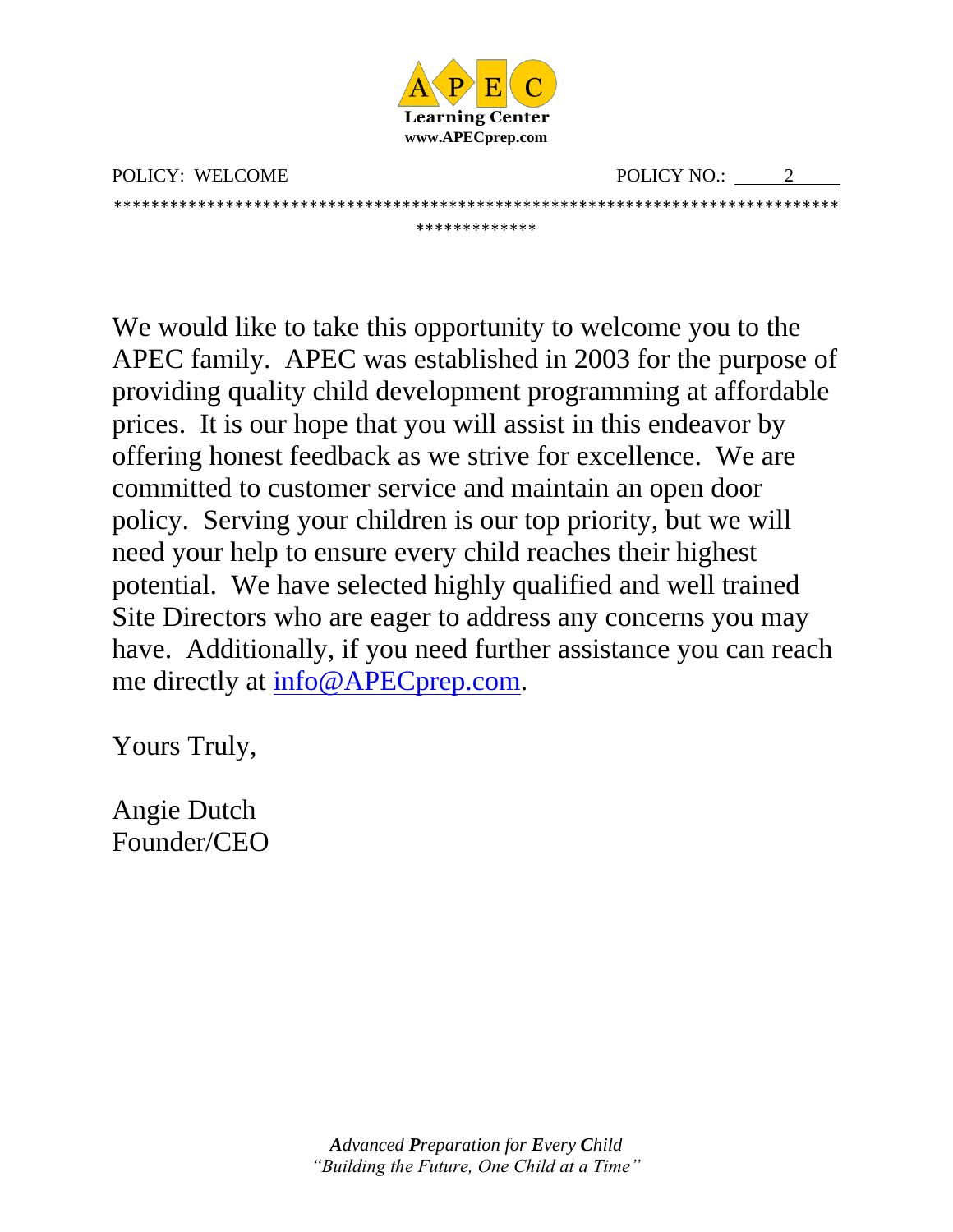

POLICY: PROGRAM PHILOSOPHY

\*\*\*\*\*\*\*\*\*\*\*\*\*\*\*\*\*\*\*\*\*\*\*\*\*\*\*\*

POLICY NO.: 3

First, We must establish ORDER

We are a part of a BUILDING TEAM

We Spread LOVE, Practice PEACE and Live in HARMONY

We are our INSTRUCTION therefore all GOOD students have **GREAT** teachers

We are actively seeking GREATNESS by GIVING love and respect and EXPECTING love and respect

We perfect what we PRACTICE by becoming good at what we do **OFTEN** 

We SUPPORT positive BEHAVIOR Peace Love Harmony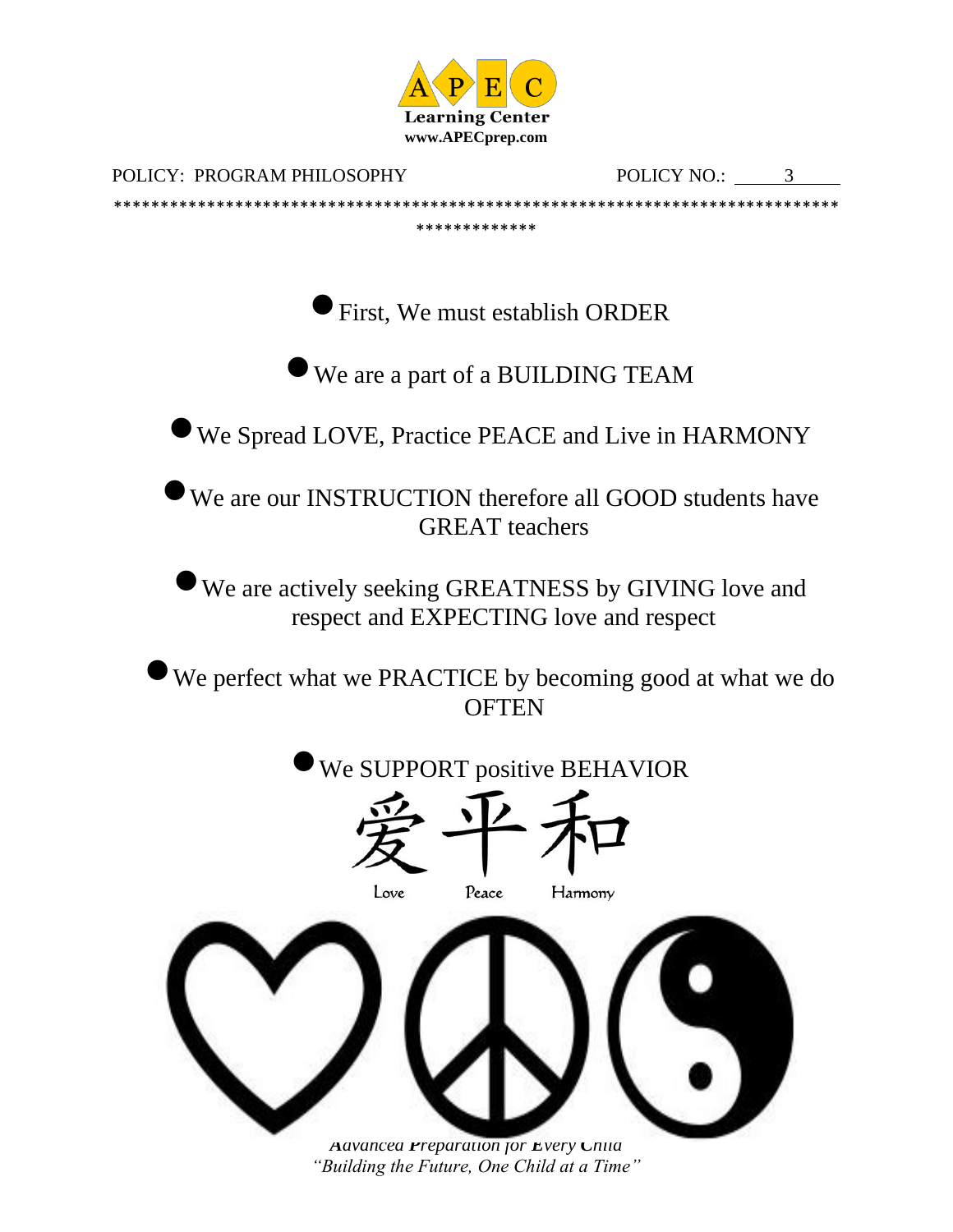

POLICY: LICENSING INFORMATION

\*\*\*\*\*\*\*\*\*\*\*\*\*\*\*\*\*\*\*\*\*\*\*\*\*\*\*\*\*\*\*\*\*\*\*

POLICY NO.: 4

\*\*\*\*\*\*\*\*\*\*\*\*\*\*\*\*\*\*\*\*\*\*\*\*\*\*\*\*\*\*\*\*\*\*\*\*\*

We are licensed by



Georgia Department of Early Care and Learning



We are a

**Quality Rated Program!** 

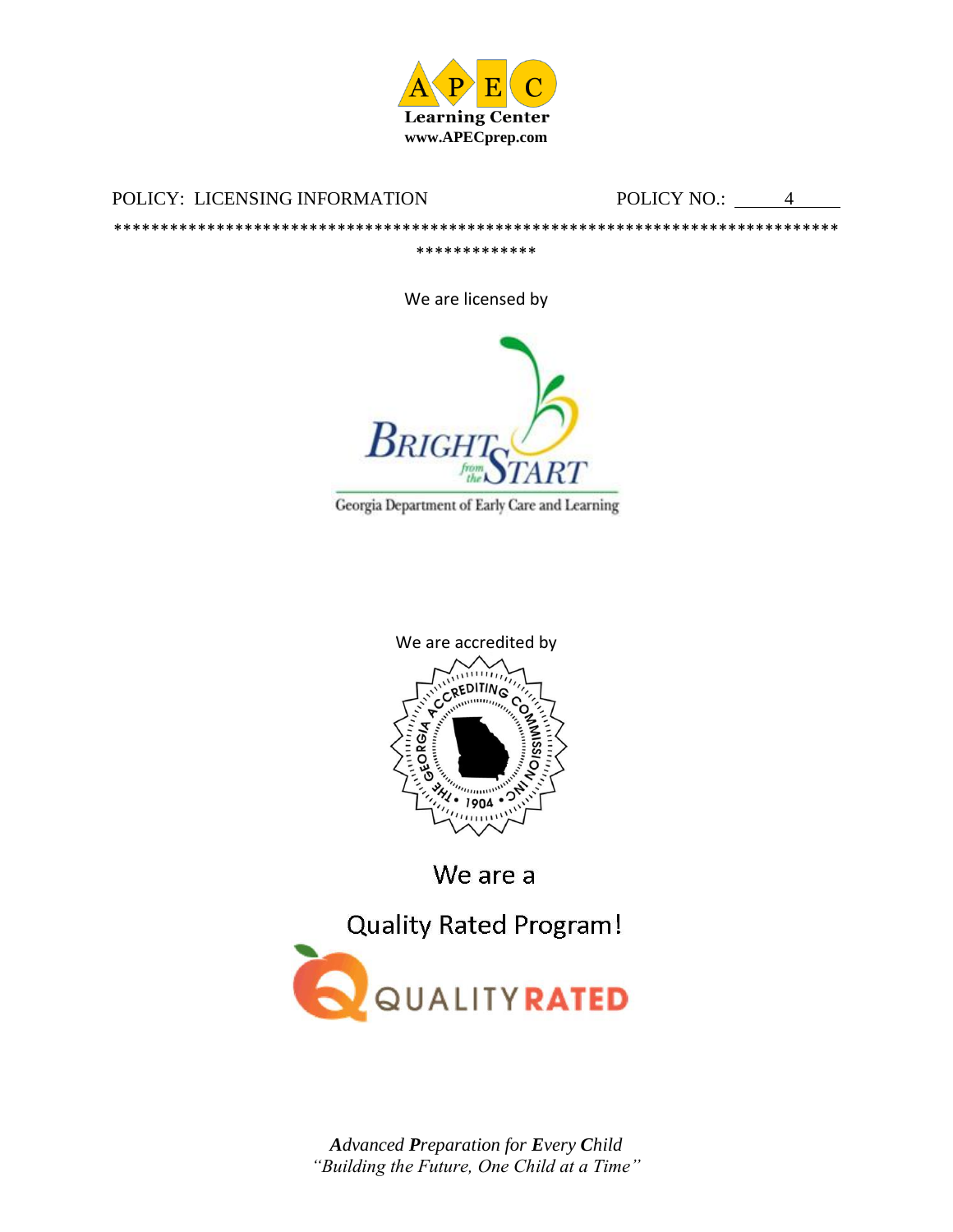

#### POLICY: ENROLLMENT/INCLUSION/PARENTAL AGREEMENT POLICY NO.: 5\_\_\_\_ \*\*\*\*\*\*\*\*\*\*\*\*\*\*\*\*\*\*\*\*\*\*\*\*\*\*\*\*\*\*\*\*\*\*\*\*\*\*\*\*\*\*\*\*\*\*\*\*\*\*\*\*\*\*\*\*\*\*\*\*\*\*\*\*\*\*\*\*\*\*\*\*\*\*\*\*\*\*

Enrollment at APEC is open to children from six weeks to 14 years old. Enrollment shall be granted without regard to a child's race, color, creed, religion, national origin, gender, or disability; and without regard to a parent or guardian's race, color, creed, religion, age, national origin, gender, pregnancy or disability.

APEC believes that children of all ability levels are entitled to the same opportunities for participation, acceptance and belonging in childcare. We will make every reasonable accommodation to encourage full and active participation of all children in our program based on their individual capabilities and needs. To best serve children, we require that parents share all information regarding children relative to their care ie Individualized Education Plans (IEP's), 504 Plans, Babies Can't Wait data, etc. Children requiring small group or individualized instruction during the school day may require the same care during after school and may be subject to relevant fees associated with providing that care.

Parents can apply for enrollment of their child in APEC by completing the Enrollment Application online and paying the Registration Fee. The Registration Fee is non-refundable.

Initial enrollment is contingent upon receipt of the completed online enrollment application, signed fee agreement, payment of registration fee and first week's tuition, immunization records and signed APEC Parental Agreement.

The Enrollment Application and Fee Agreements are not meant to serve as contracts guaranteeing service for any duration.

APEC reserves the right to dismiss any parent or child at any time with or without cause.

Continued enrollment at APEC is contingent upon the parent's, emergency contact persons' and child's adherence to the policies and procedures of APEC as outlined in this handbook including, but not limited to, timely payment of all fees and tuition and appropriate conduct.

Parents are required to notify APEC immediately, should any of the information collected at the time of enrollment or any time thereafter change. Failure to do so may result in the child(ren) being dis-enrolled from the program and forfeiture of any deposit and/or fees paid.

#### PARENTAL AGREEMENT

APEC agrees to provide childcare based on the program enrolled in.

My child will participate in the following meal plan based on the program enrolled in: Breakfast, Lunch, Afternoon Snack and Supper.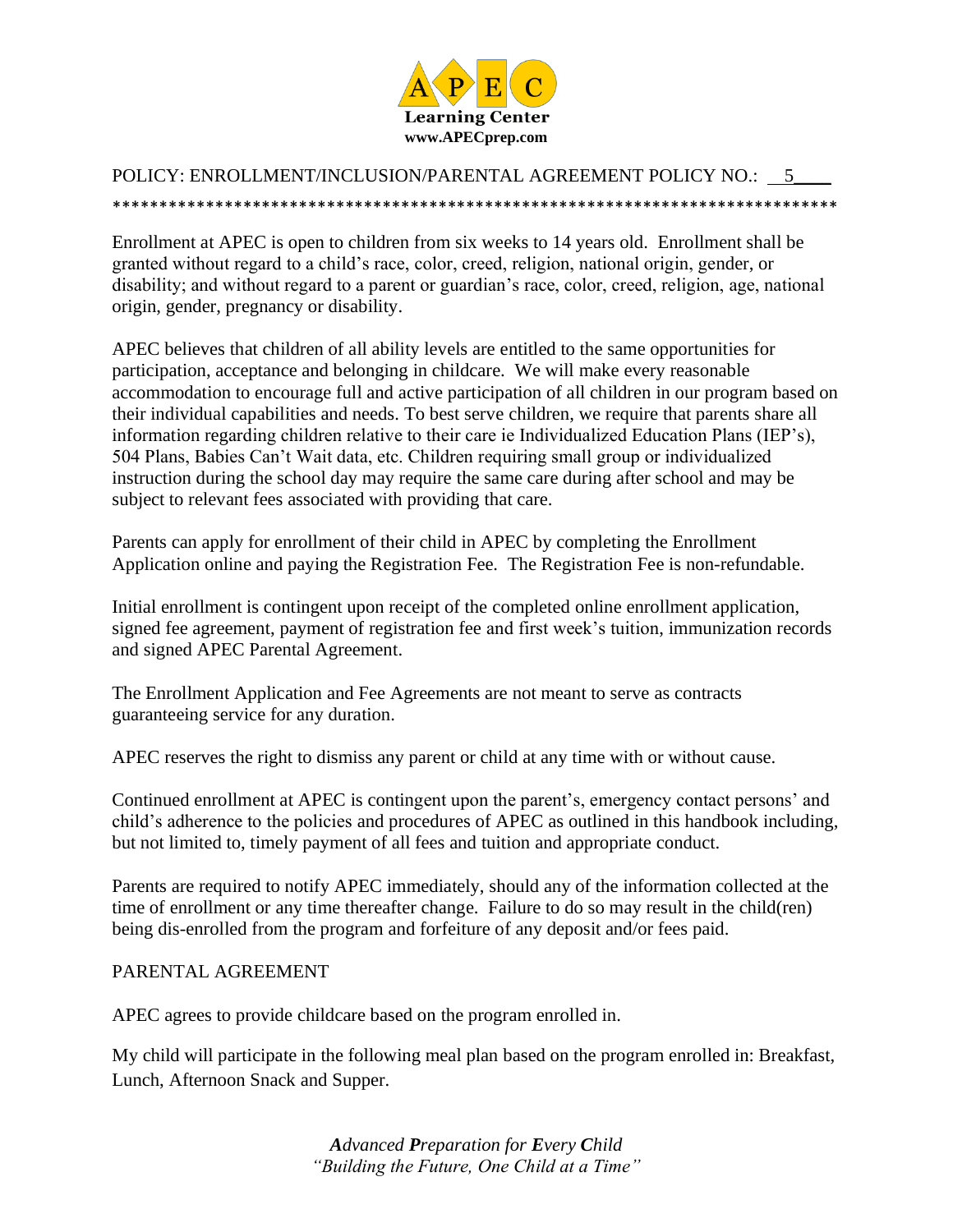

APEC does not administer medication unless an Extreme Allergy Form is completed and on file.

My child will not be allowed to enter or leave the facility without being escorted by the parent(s), person authorized by parent(s), or facility personnel.

I acknowledge it is my responsibility to keep my child's records current to reflect any significant changes as they occur, e.g. email address (primary form of communication) telephone numbers, work location, emergency contacts, child's physician, child's health status, infant feeding plans and immunization records, etc.

The facility agrees to keep me informed of any incidents, including illnesses, injuries, adverse reactions to medications, and exposure to communicable diseases, which include my child.

APEC agrees to obtain written authorization from me before my child participates in routine transportation, field trips, special activities away from the facility, and water-related activities occurring in water that is more than two feet deep.

I authorize APEC to obtain emergency medical care for my child when I am not available.

I have read and agree to abide by the APEC Parent Handbook found at www.APECprep.com. It is my responsibility to keep up with all policy updates.

I understand that the center will advise me of my child's progress and issues relating to my child's care as well as any individual practices concerning my child's special needs. I also understand that my participation is encouraged in APEC activities.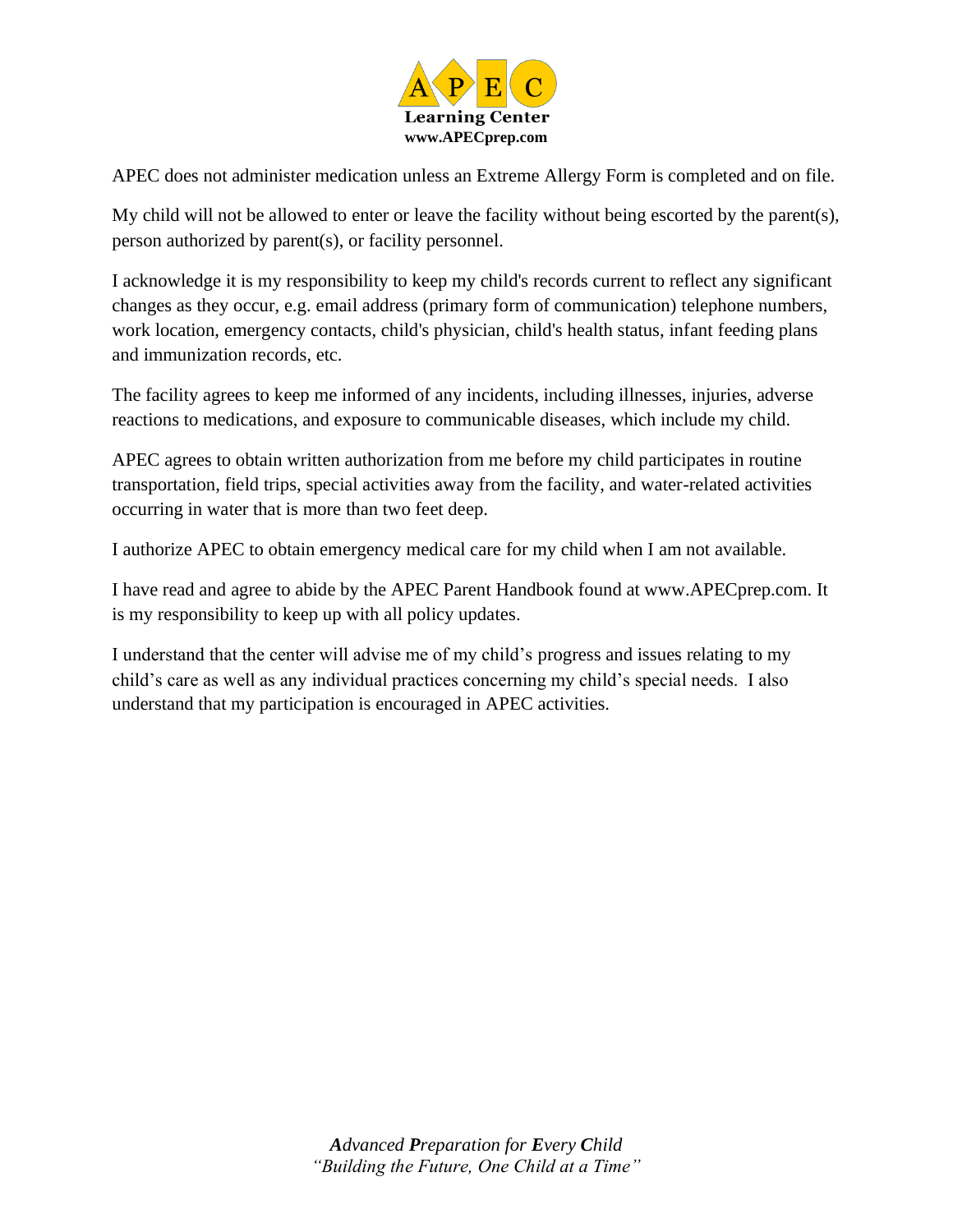

APEC Learning Center Preschool Enrollment Requirements: ALL Students

- Completed online registration designating class assignment available at [www.APECprep.com;](http://www.apecprep.com/) Locations; Cascade; Register Here
- Current Certificate of Immunization: Form 3231
- Completed Income Eligibility Statement: Available at [www.APECprep.com;](http://www.apecprep.com/) Contact; Forms; Income Eligibility Statement; will have to be updated every July
- Allergy Documentation: Please provide documentation from a medical professional supporting your child's allergies
- Religion Documentation: Please provide a letter if your child cannot take part in items listed on our Meal Plan. For Example: Milk, Meat, Bread, etc.

Classroom Items:

 $AI.$ 

- All students are required to have 2 complete sets of changing clothes, 2 pairs of underwear, 2 pairs of socks, 2 seasonal bottoms, and 2 seasonal tops. Please label all items with name and date of birth.
- For napping please provide 2 fitted sheets and 2 blankets to fit a toddler cot.

• We use Parent Choice brand wipes; please provide wipes if you prefer another brand Toddler 1:

- At least 30 diapers per week based on time in care and elimination habits
- ABEKA Toddler 1 Curriculum Book \$30

Toddler 2:

- At least 25 pull ups per week with side closure
- ABEKA Toddler 2 Curriculum Book- \$85
- 3 Ring Binder

K3

- ABEKA K3 Curriculum Book \$85
- 3 Ring Binder

K4

- ABKEA K4 Curriculum Book \$100
- 3 Ring Binder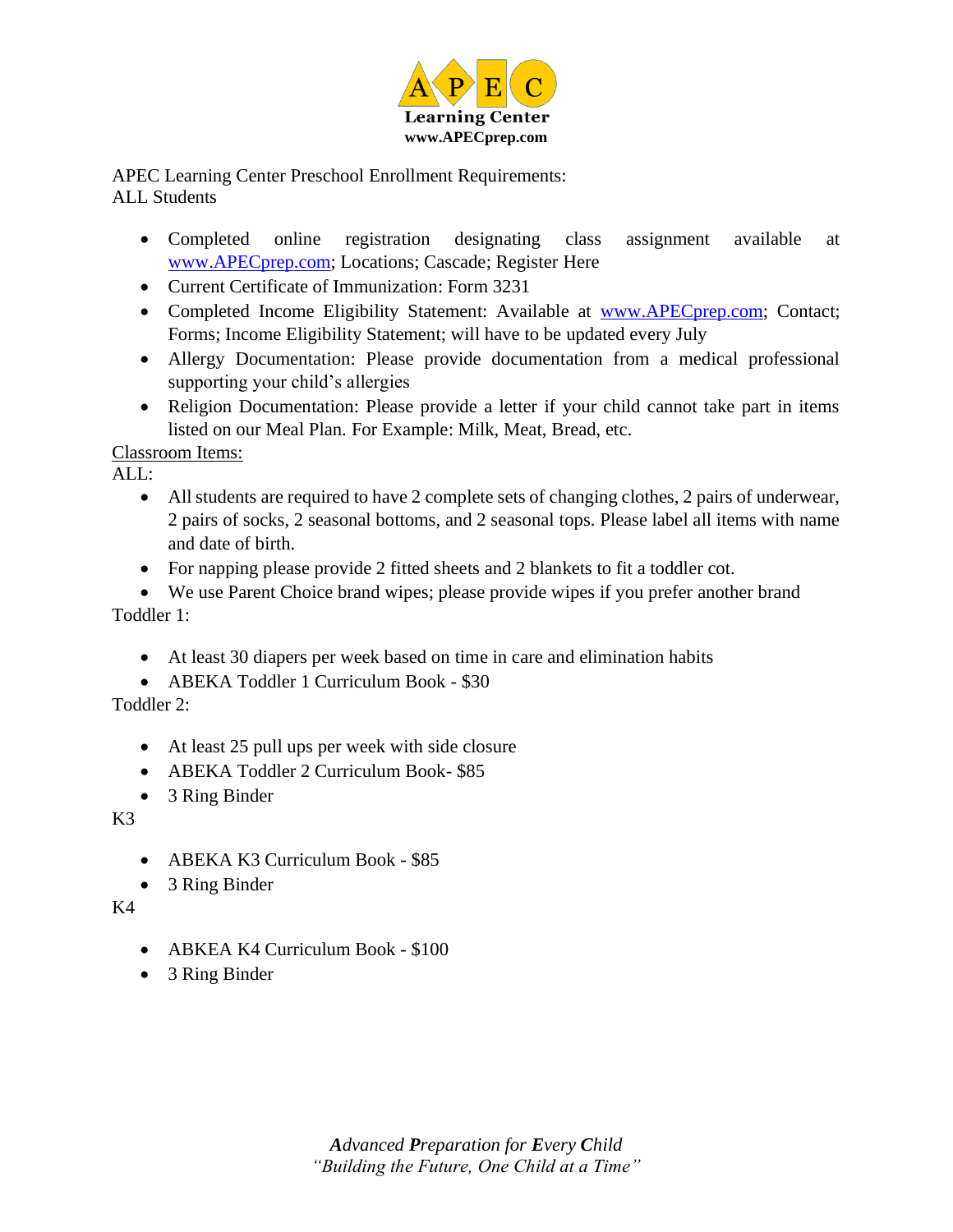

POLICY: TUITION POLICY NO.: \*\*\*\*\*\*\*\*\*\*\*\*\*\*\*\*\*\*\*\*\*\*\*\*\*\*\*\*\*\*\*\*\*\*\*\*\*\*\*\*\*\*\*\*\*\*\*\*\*\*\*\*\*\*\*\*\*\*\*\*\*\*\*\*\*\*\*\*\*\*\*\*\*\*\*\*\*\*

All custodial parents and/or legal guardians are required to sign a Parental Agreement prior to enrollment of their child in APEC. Billing information can be discussed with anyone authorized to pick up children in our care. Fees are due for children enrolled whether your child attends the center or not. GACAPS recipients must pay the entire weekly fee amount if child is absent from the center the entire week. If the child is absent for four consecutive weeks, the child will be considered withdrawn from the program. Re-admission will require an additional \$65 registration fee and payment of any past due fees. Family vacations, holidays, absences due to illnesses, weather related closings and any other absences are expected to be paid for under the normal payment policy.

Families are eligible for 4 weeks of planned vacation and fees for those weeks will be waived with prior notification.

Families must notify [System@APECprep.com](mailto:System@APECprep.com) of absence before close of business on Thursday of the week prior to absence to avoid automatic billing of weekly fees. If you do not attend but fail to submit notification as noted, your account will be billed automatically.

6.1 Tuition Fees

#### **ALL FEES ARE NON-REFUNDABLE**

Registration Fee - \$65.00

| All Day Care $-$ | 6 wks to 12 mos. $-$ \$165.00 per week     |
|------------------|--------------------------------------------|
|                  | 13 mos thru PreK - \$150.00 per week       |
|                  | Summer Camp -\$150.00 per week             |
|                  | Exceptional Camp- $$200.00$ per week (1:5) |

After School Care (Elementary School) - \$70 per week Exceptional After School Care - \$95 per week (1:5) After School Care (Middle School) - \$65 per week

Reduced Ratio Care – \$15-\$20 per hour based on staffing requirements

Before School Care (where applicable)- \$100 per month Before and After Care (where applicable)- \$80 per week

Late Payment Fee - \$25.00

Late Pick-up Fee - \$1.00 per minute after closing time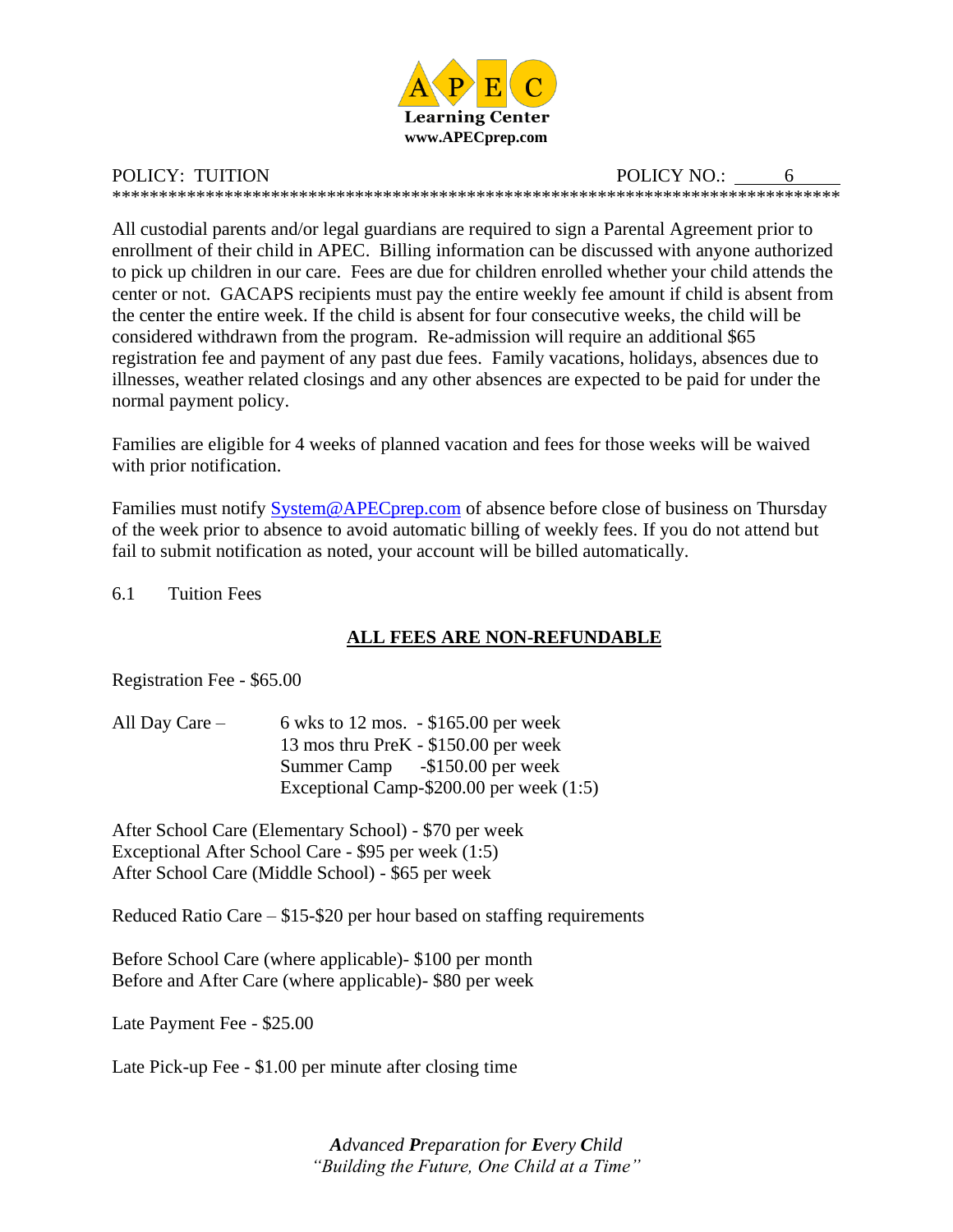

Cash, money order, or credit cards may be used to pay tuition (We do not accept Discover Cards). Payment records can be found on the Parent Portal or via email. All cash payments must be handed directly to the Site Director or person designated to accept payments. There is no credit given for vacations, scheduled school closings, child illness, or for closings due to emergency situations, inclement weather or acts of God.

#### 6.2 Late Tuition Payments

All tuition payments are due on the Friday of the last business day before the week of service. A \$25 late fee will be applied to ALL payments made after close of business on Friday. No balances can be carried over to the following week. Children will not be accepted into the center if fees have not been paid. A \$65 re-enrollment fee will be required for readmission.

#### 6.3 Subsidized Care

Parents of a subsidized child must complete all required paperwork on time to continue enrollment at APEC. Parents of subsidized children agree to be personally responsible for the payment of tuition, in the event they become ineligible to receive childcare subsidies or subsidy is discontinued. GACAPS recipients must attend the center at least one day per week or the parent will be responsible for the entire weekly fee.

APEC offers some in-house scholarships that are based on established financial need and availability of funds. All parent fees must be paid on time in order for scholarships to be credited. Late Parent fees will result in scholarship revocation.

#### 6.5 Multiple Child Discounts

APEC offers a multiple child discount for one or more siblings enrolled during the same school year. The youngest sibling pays the full tuition rate and each additional child's tuition is discounted \$5 per child. Discounts are only applicable when tuition payments are made on time. The full tuition rate, plus any additional late fees will be charged when tuition payments are late as per the late tuition policy stated above.

#### 6.6 Special Scholarships

APEC would like to recognize the contributions of educators and parent leaders by offering a \$15/week discount to Fulton County School employees as well as active PTA officers and School Governance Council members. Together we are "Building the Future, One Child at a Time". Discounts are limited based on funding and offered on a first come first served basis. All fees must be paid on time in order for discounts to be credited. Late payments will result in scholarship termination. FCS employees must submit a copy of current pay stubs at the beginning of each semester to [System@APECprep.com.](mailto:System@APECprep.com) Scholarships are applicable to custodial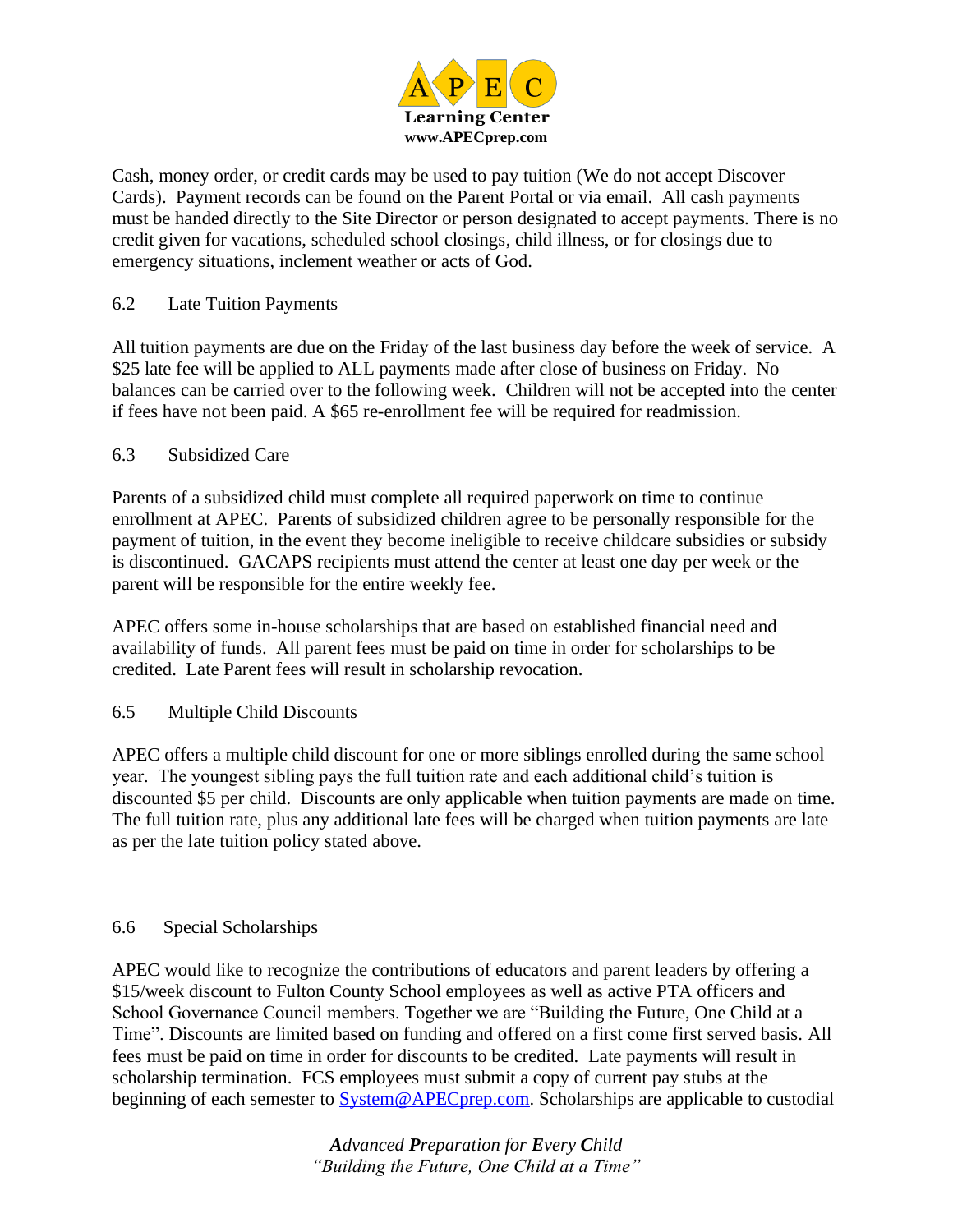

children only ie FCS employee or Parent Leader is the apparent/legal guardian of child and that child reside in the same household.

#### 6.7 Fee Schedule

All fees are due prior to service week.

#### **All accounts must have a valid credit card on file that will be charged at the close of business on Fridays for the upcoming weekly fee.**

Cash or money order payments must be made on site prior to close of business on Fridays for the upcoming week's fee to avoid card being charged.

Credit card payments must be made by parents via the parent portal. All card information must be kept up to date and all accounts with balances will be charged automatically at close of business on Fridays.

All declined credit card payments will incur a \$25 late fee.

Accounts with balances, including those with declined charges, will be suspended and children will not be accepted into the program; the school will be notified, and children cannot return to the program until balance is paid in full.

All fee related matters must be addressed via email at **System@APECprep.com.** Group Leaders, Program Leaders, Site Directors and all other staff cannot adjust your account.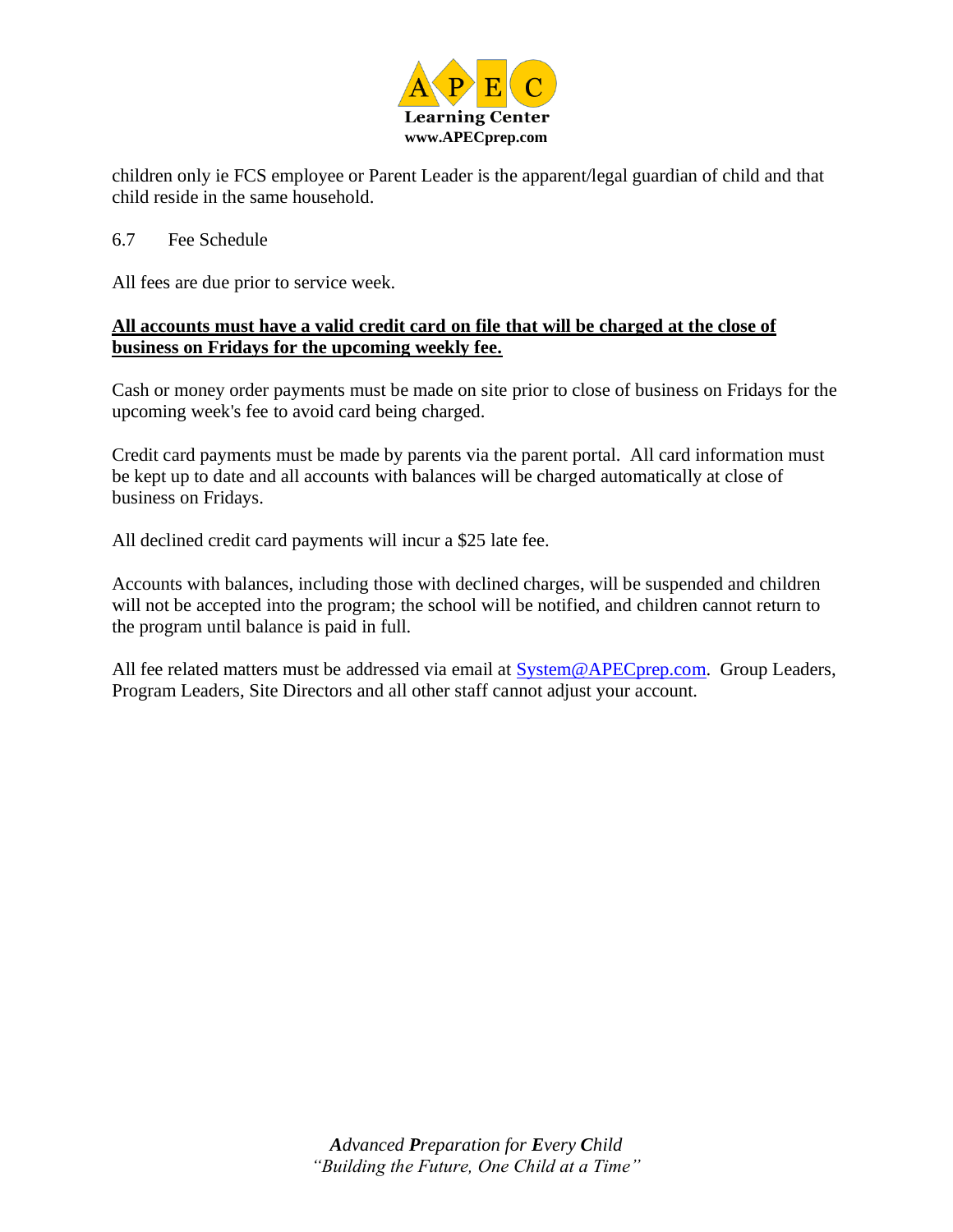

## POLICY: CONFIDENTIALITY POLICY NO.: 7

\*\*\*\*\*\*\*\*\*\*\*\*\*\*\*\*\*\*\*\*\*\*\*\*\*\*\*\*\*\*\*\*\*\*\*\*\*\*\*\*\*\*\*\*\*\*\*\*\*\*\*\*\*\*\*\*\*\*\*\*\*\*\*\*\*\*\*\*\*\*\*\*\*\*\*\*\*\*

Within APEC, confidential and sensitive information will only be shared with employees of APEC who have a "need to know" in order to most appropriately and safely care for your child. Confidential and sensitive information about faculty, other parents and/or children will not be shared with parents, as APEC strives to protect everyone's right of privacy. Confidential information includes, but is not limited to: names, addresses, phone numbers, disability information, and HIV/AIDS status or other health related information of anyone associated with APEC.

Outside of APEC, confidential and sensitive information about a child will only be shared when the parent of the child has given express written consent, except where otherwise provided for by law. Parents will be provided with a document detailing the information that is to be shared outside of APEC, persons with whom the information will be shared, and the reason(s) for sharing the information.

Any parent who violates the Confidentiality policy will not be permitted on agency property thereafter. Refer to the policy regarding Parents Right to Immediate Access for additional information regarding dis-enrollment of a child when a parent is prohibited from accessing agency property.

You may observe children at our center who are disabled or who exhibit behavior that may appear inappropriate (i.e. biting, hitting, and spitting). You may be curious or concerned about the other child. Our Confidentiality Policy protects every child's privacy. Employees of APEC are strictly prohibited from discussing anything about another child with you.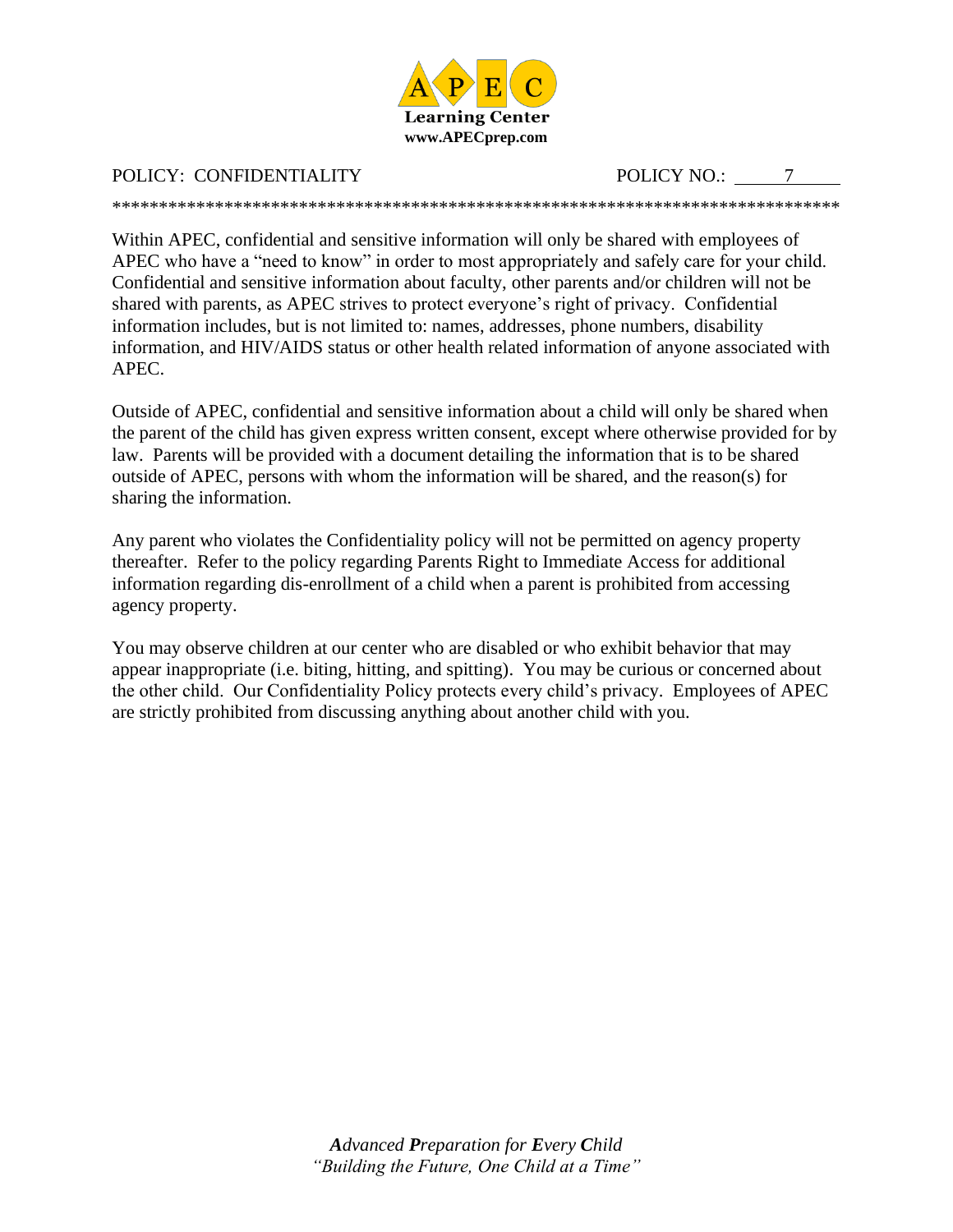

#### POLICY: MANDATED REPORTING OF SUSPECTED POLICY NO.: 8 CHILD ABUSE AND/OR NEGLECT

Under the Child Protective Services Act, mandated reporters are required to report any **suspicion** of abuse or neglect to the appropriate authorities. The employees of APEC are considered mandated reporters, under this law. The employees of APEC are not required to discuss their suspicions with parents prior to reporting the matter to the appropriate authorities, nor are they required to investigate the cause of any suspicious marks, behavior or condition prior to making a report. Under the Act, mandated reporters can be held criminally responsible if they fail to report suspected abuse or neglect. We at APEC take this responsibility very seriously and will make all warranted reports to the appropriate authorities. The Child Protective Services Act is designed to protect the welfare and best interest of all children.

\*\*\*\*\*\*\*\*\*\*\*\*\*\*\*\*\*\*\*\*\*\*\*\*\*\*\*\*\*\*\*\*\*\*\*\*\*\*\*\*\*\*\*\*\*\*\*\*\*\*\*\*\*\*\*\*\*\*\*\*\*\*\*\*\*\*\*\*\*\*\*\*\*\*\*\*\*\*

As mandated reporters, the staff of APEC cannot be held liable for reports made to Child Protective Services which are determined to be unfounded, provided the report was made in "good faith."

Causes for reporting suspected child abuse or neglect include, but are not limited to:

- Unusual bruising, marks, or cuts on the child's body
- ◆ Severe verbal reprimands
- Improper clothing relating to size, cleanliness, season
- Transporting a child without appropriate child restraints (e.g. car seats, seat belts, etc.)
- Dropping off or picking up a child while under the influence of illegal drugs or alcohol
- Not providing appropriate meals including a drink for your child
- Leaving a child unattended for any amount of time
- Failure to attend to the special needs of a disabled child
- Sending a sick child to school over medicated to hide symptoms, which would typically require the child to be kept at home until symptoms subside.
- Children who exhibit behavior consistent with an abusive situation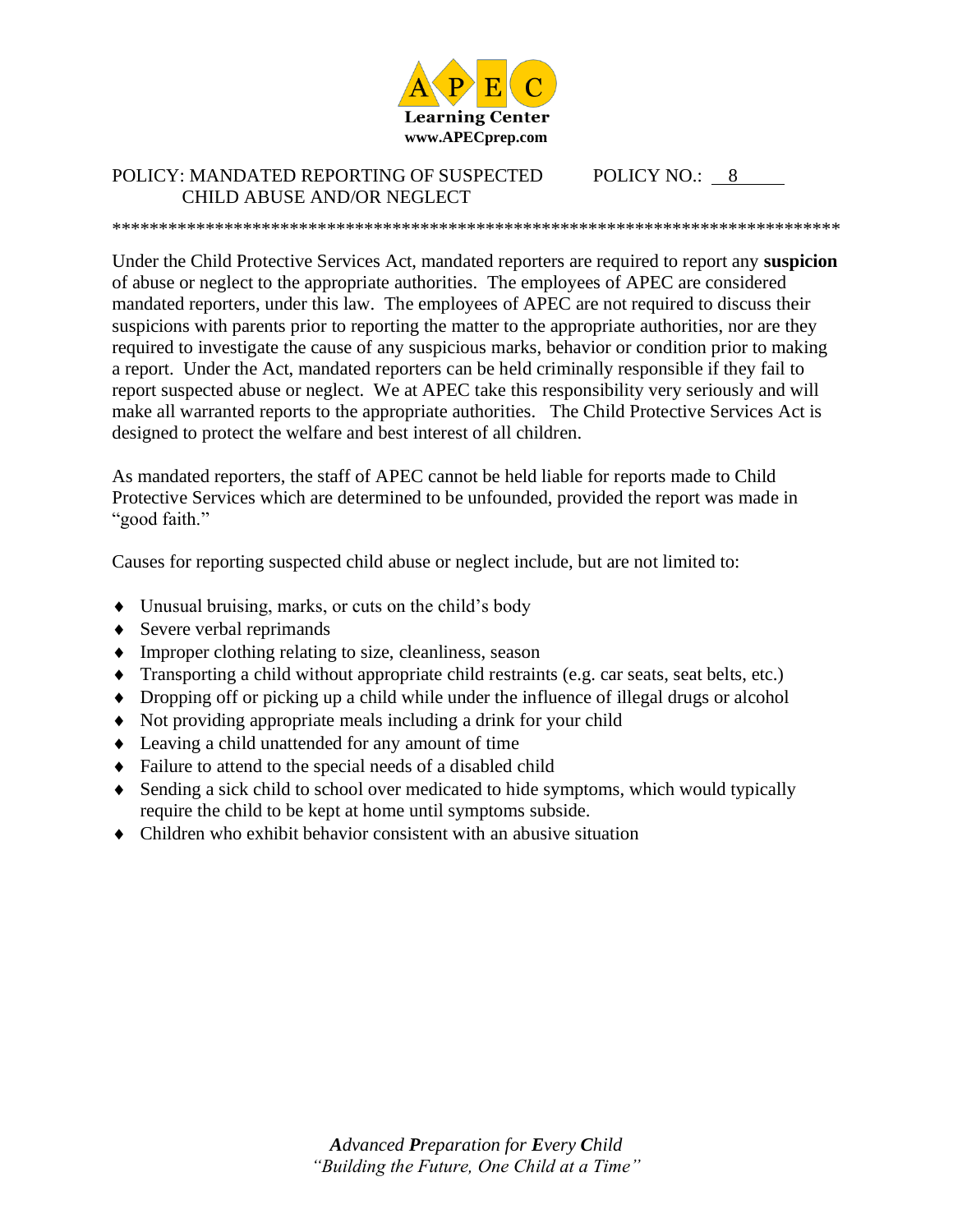

\*\*\*\*\*\*\*\*\*\*\*\*\*\*\*\*\*\*\*\*\*\*\*\*\*\*\*\*\*\*\*\*\*\*\*\*\*\*\*\*\*\*\*\*\*\*\*\*\*\*\*\*\*\*\*\*\*\*\*\*\*\*\*\*\*\*\*\*\*\*\*\*\*\*\*\*\*\*

#### POLICY: PARENT CODE OF CONDUCT POLICY NO.: 9

APEC requires the parents of enrolled children at all times, to behave in a manner consistent with decency, courtesy, and respect. One of the goals of APEC is to provide the most appropriate environment in which a child can grow, learn and develop. Achieving this ideal environment is not only the responsibility of the employees of APEC but, is the responsibility of each and every parent or adult who enters the center. Parents are required to behave in a manner that fosters this ideal environment. **Parents who violate the Parent Code of Conduct will not be permitted on agency property thereafter.** Please refer to the Policy on Parent's Right to Immediate Access for additional information regarding dis-enrollment of the child when a parent is prohibited from accessing agency property.

#### 9.1 SWEARING/CURSING:

No parent or adult is permitted to curse or use other inappropriate language on agency property at any time, whether in the presence of a child or not. Such language is considered offensive by many people and will not be tolerated. If a parent or adult feels frustrated or angry, it is more appropriate to verbally express the frustration or anger using non-offensive language. At NO time shall inappropriate language be directed toward members of the staff.

#### 9.2 THREATENING OF EMPLOYEES, CHILDREN OTHER PARENTS OR ADUTLS ASSOCIATED WITH APEC:

Threats of any kind will not be tolerated. In today's society, APEC cannot afford to sit by idly while threats are made. In addition, all threats will be reported to the appropriate authorities and will be prosecuted to the fullest extent of the law. While apologies for such behavior are appreciated, the agency will not assume the risk of a second chance. **PARENTS MUST BE RESPONSIBLE FOR AND IN CONTROL OF THEIR BEHAVIOR AT ALL TIMES.** 

#### 9.3 PHYSICAL/VERBAL PUNISHMENT OF YOUR CHILD OR OTHER CHILDREN AT APEC:

While APEC does not necessarily support nor condone corporal punishment of children, such acts are not permitted in the child care facility. While verbal reprimands may be appropriate it is not appropriate for parents to verbally abuse their child. Doing so may cause undue embarrassment or emotional distress. Parents are always welcome to discuss a behavior issue with the teacher and to seek advice and guidance regarding appropriate and effective disciplinary procedures.

Parents are prohibited from addressing, for the purpose of correction or discipline, a child that is not their own. Of course, no parent or other adult may physically punish another parent's child. If a parent should witness another parent's child behaving in an inappropriate manner, or is concerned about behavior reported to them by their own child, it is most appropriate for the parent to direct their concern to the classroom teacher and/or Center Director.

Furthermore, it is wholly inappropriate for one parent to seek out another parent to discuss their child's inappropriate behavior. All behavior concerns should be brought to the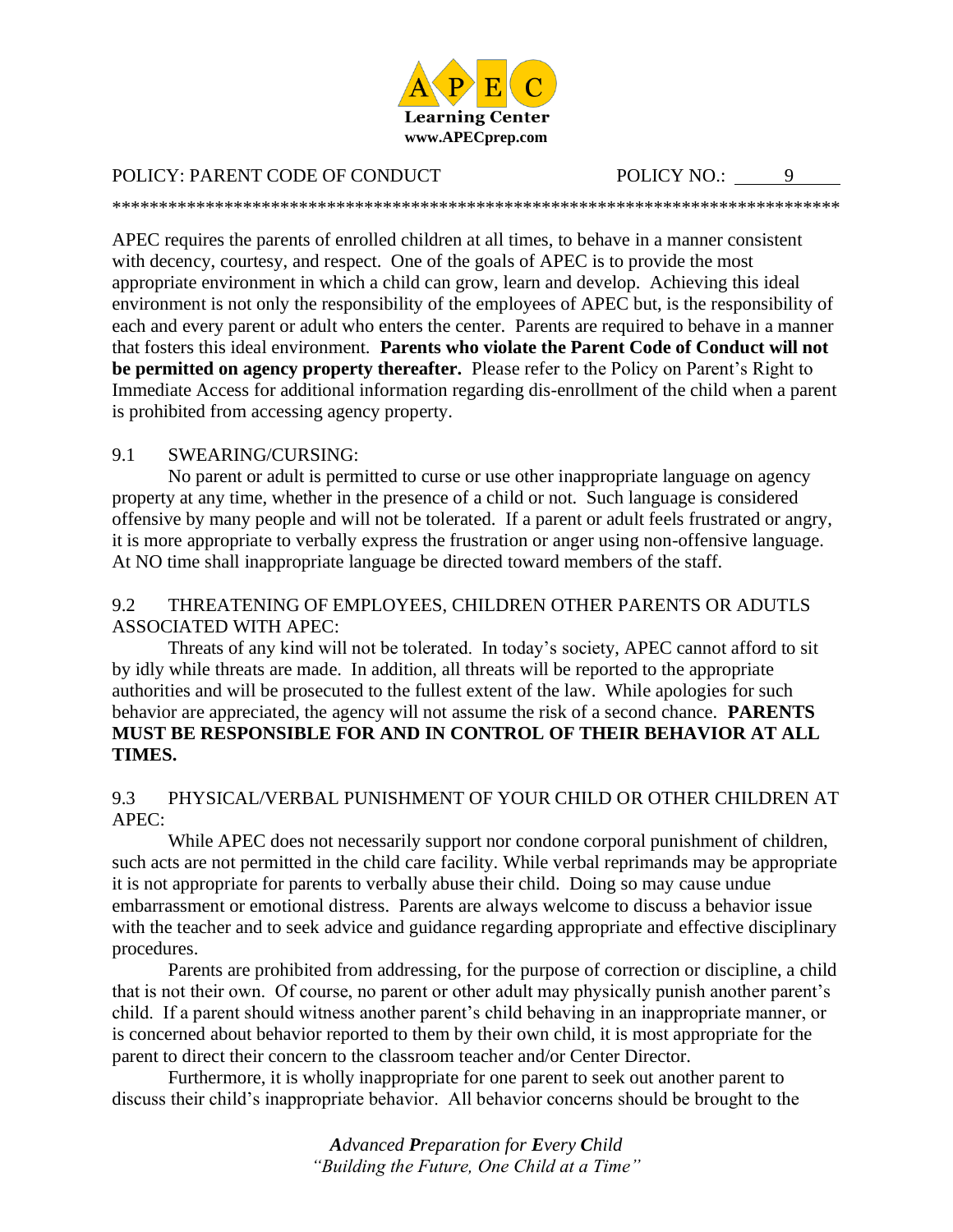

classroom teacher or director's attention. At that point, the teacher and/or director will address the issue with the other parent. Although you may be curious as to the outcome of such a discussion, teachers and/or the Center Director are strictly prohibited from discussing anything about another child with you. All children enrolled in our agency have privacy rights and are further protected by our Confidentiality Policy. You may be assured that we will not discuss anything about your child with another parent or adult visiting the center.

#### 9.4 SMOKING:

For the health of all APEC employees, children and associates, smoking is prohibited anywhere on agency property. Parents are prohibited from smoking in the building, on the grounds, and in the parking lot of APEC. Parents who are smoking in their cars must dispose of the cigarette prior to entering the parking lot.

#### 9.5 VIOLATIONS OF THE SAFETY POLICY:

Parents are required to follow all safety procedures at all times. These procedures are designed not as mere inconveniences, but to protect the welfare and best interest of the employees, children and associates of APEC. Please be particularly mindful of APEC entrance procedures. We all like to be polite. However, we need to be careful to not allow unauthorized individuals into the center. Holding the door open for the person following you may, in fact, be polite, however that person may not be authorized to enter the premises. Security procedures are only as strong as the weakest person in our organizational chain. Be alert and mindful. Immediately report any breaches to the Center Director.

#### 9.6 CONFRONTATIONAL INTERACTIONS WITH EMPLOYEES, OTHER PARENTS OR ASSOCIATES OF APEC:

While it is understood that parents will not always agree with the employees of APEC or the parents of the other children, it is expected that all disagreements be handled in a calm and respectful manner. Confrontational interactions are not an appropriate means by which to communicate a point and are strictly prohibited.

#### 9.7 VIOLATIONS OF THE CONFIDENTIALITY POLICY:

APEC takes very seriously the responsibility of maintaining the confidentiality of all persons associated with the agency. Parents must understand the implications of this responsibility. Parents need to recognize that the Confidentiality Policy not only applies to their child or family, but all children, families and employees associated with APEC. Any parent who shares any information considered to be confidential, pressures employees or other parents for information which is not necessary for them to know, will be considered to be in violation of the Confidentiality Policy.

#### 9.8 CELL PHONE USE:

Some children have been in care for 10 hours or more. Your children miss you and they are desperately seeking your undivided attention. Your child's development partners (teachers/group leaders) may have important information to share. Please complete all cell phone use prior to drop off and pick up.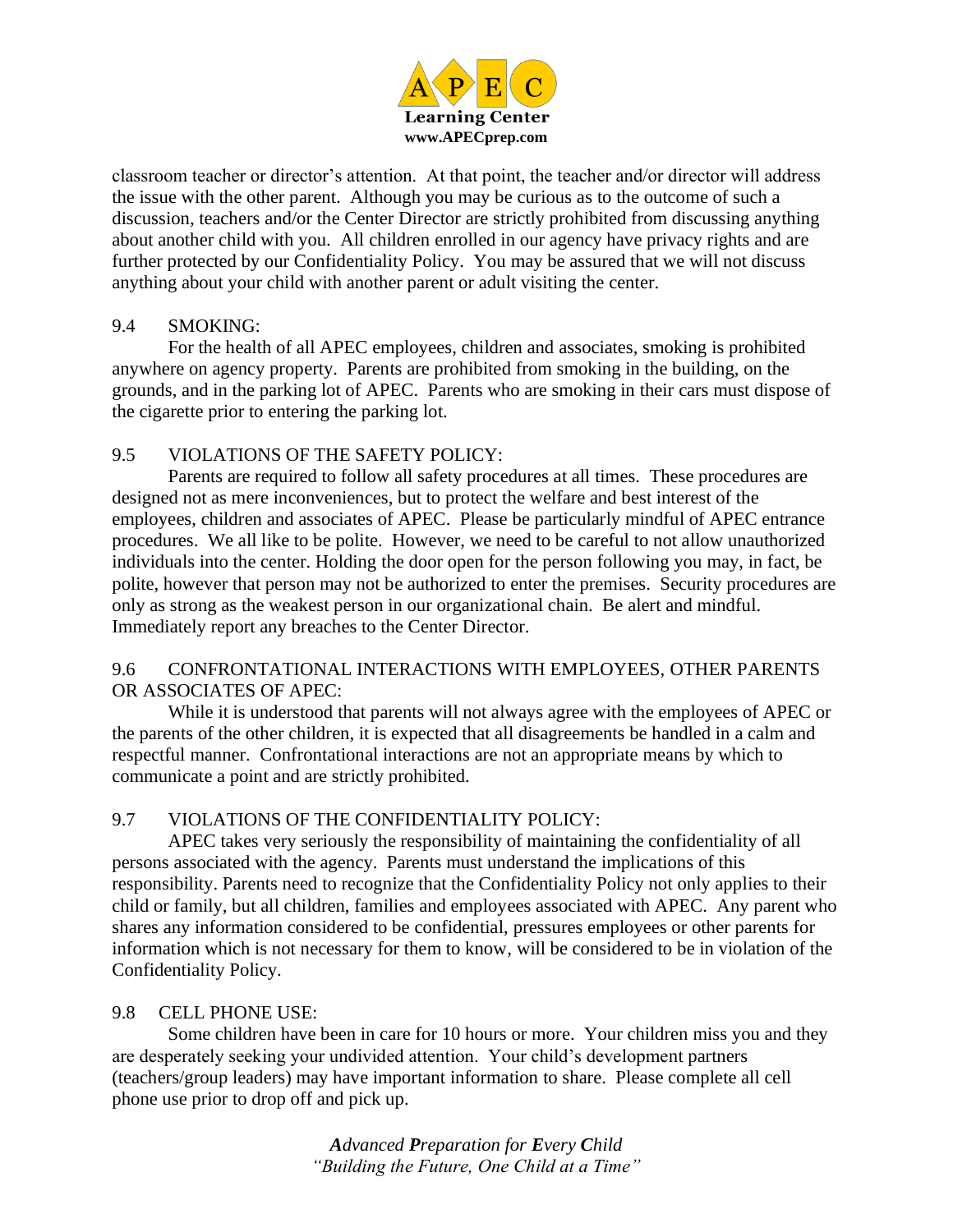



#### 9.9 PERSONAL APPEARANCE:

At APEC we are, "Building the Future, One Child at a Time". For that reason, we want all stakeholders to represent themselves respectfully. Please refrain from entering the center with exposed mid-drifts, chess, rear end, pajama pants, or house shoes. No sagging pants or exposed undergarments. Please cover offensive tattoos/body art. Refrain from wearing excessively tight clothing which may be highlight inappropriate body parts. Be mindful at all times that we want to make a positive impression on our children and represent our community well.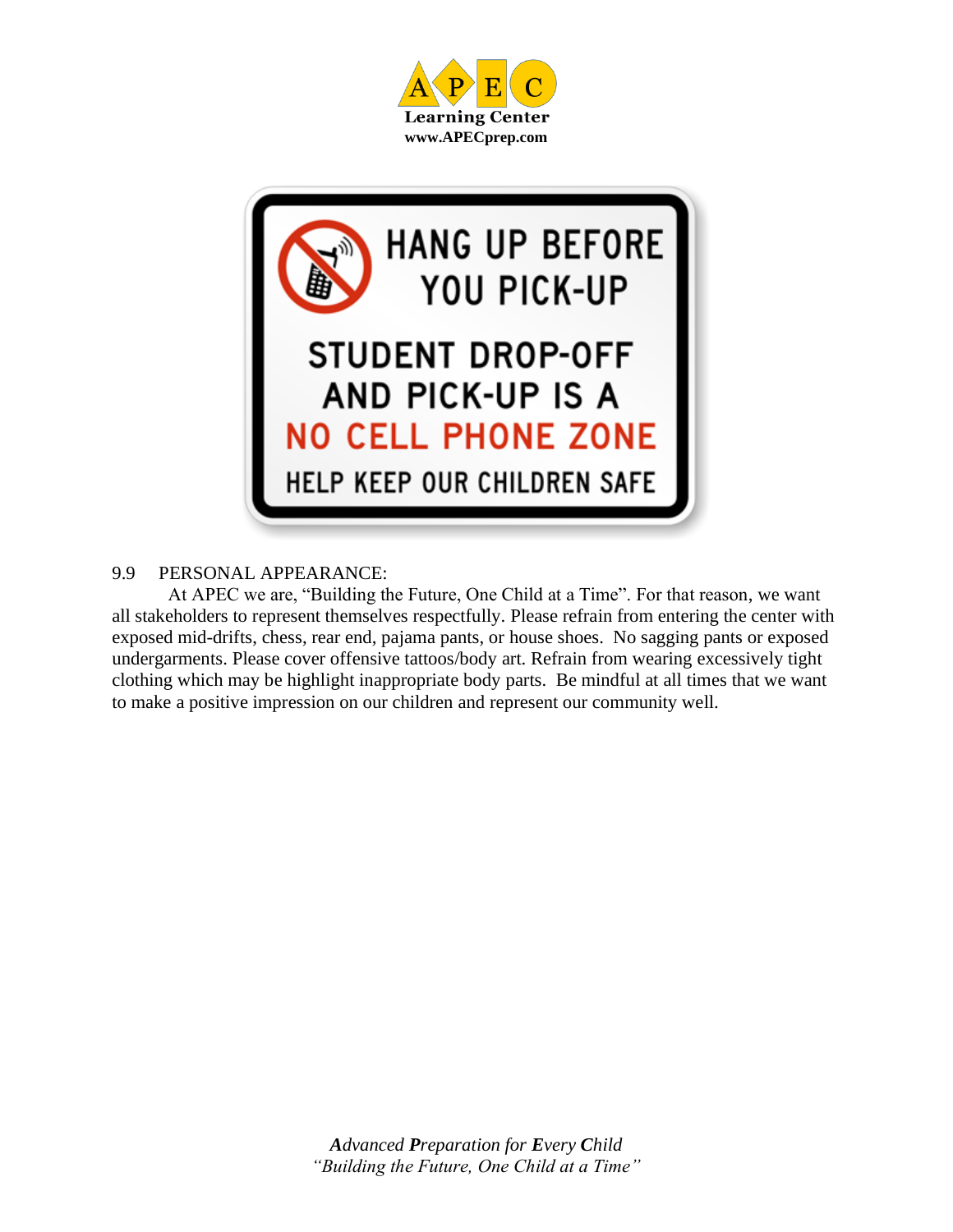

#### POLICY: PARENT'S RIGHT TO IMMEDIATE ACCESS POLICY NO.: 10

\*\*\*\*\*\*\*\*\*\*\*\*\*\*\*\*\*\*\*\*\*\*\*\*\*\*\*\*\*\*\*\*\*\*\*\*\*\*\*\*\*\*\*\*\*\*\*\*\*\*\*\*\*\*\*\*\*\*\*\*\*\*\*\*\*\*\*\*\*\*\*\*\*\*\*\*\*\*

Parents of a child in our care are entitled to immediate access, without prior notice, to their child whenever they are in care at APEC, as provided by law.

In cases where the child is the subject of a court order (e.g., Custody Order, Restraining Order, or Protection from Abuse Order) APEC must be provided with a **Certified Copy** of the most recent order and all amendments thereto. The orders of the court will be strictly followed unless the custodial parent(s) requests a more liberal variation of the order in writing. In the case where both parents are afforded shared/joint custody by order of the court, both parents must sign the request for more liberal interpretation of the order.

**In the absence of a court order** on file with APEC, **both** parents shall be afforded equal access to their child as stipulated by law. APEC cannot, without a court order, limit the access of a one parent by request of the other parent, regardless of the reason. If a situation presents itself where one parent does not want the other parent to have access to their child, APEC suggests that the parent keep the child with them until a court order is issued, since our rights to retain your child are secondary to the other parent's right to immediate access. APEC staff will contact the local police should a conflict arise.

Visitors are asked to schedule appointments with the Center Director, and are allowed in the child care facility only at the discretion of the Center Director. An employee of APEC will accompany visitors at all times, throughout the center.

APEC will dismiss any child whose parent is prohibited from entering upon agency property. Due to the parents' right to immediate access policy, as well as state and federal regulations, APEC cannot have a child at the agency when the child's parent is prohibited access. APEC will not agree to any request to maintain a child's enrollment even if the parent agrees to stay out of the center. Such an agreement is a violation of the law and will not be entertained.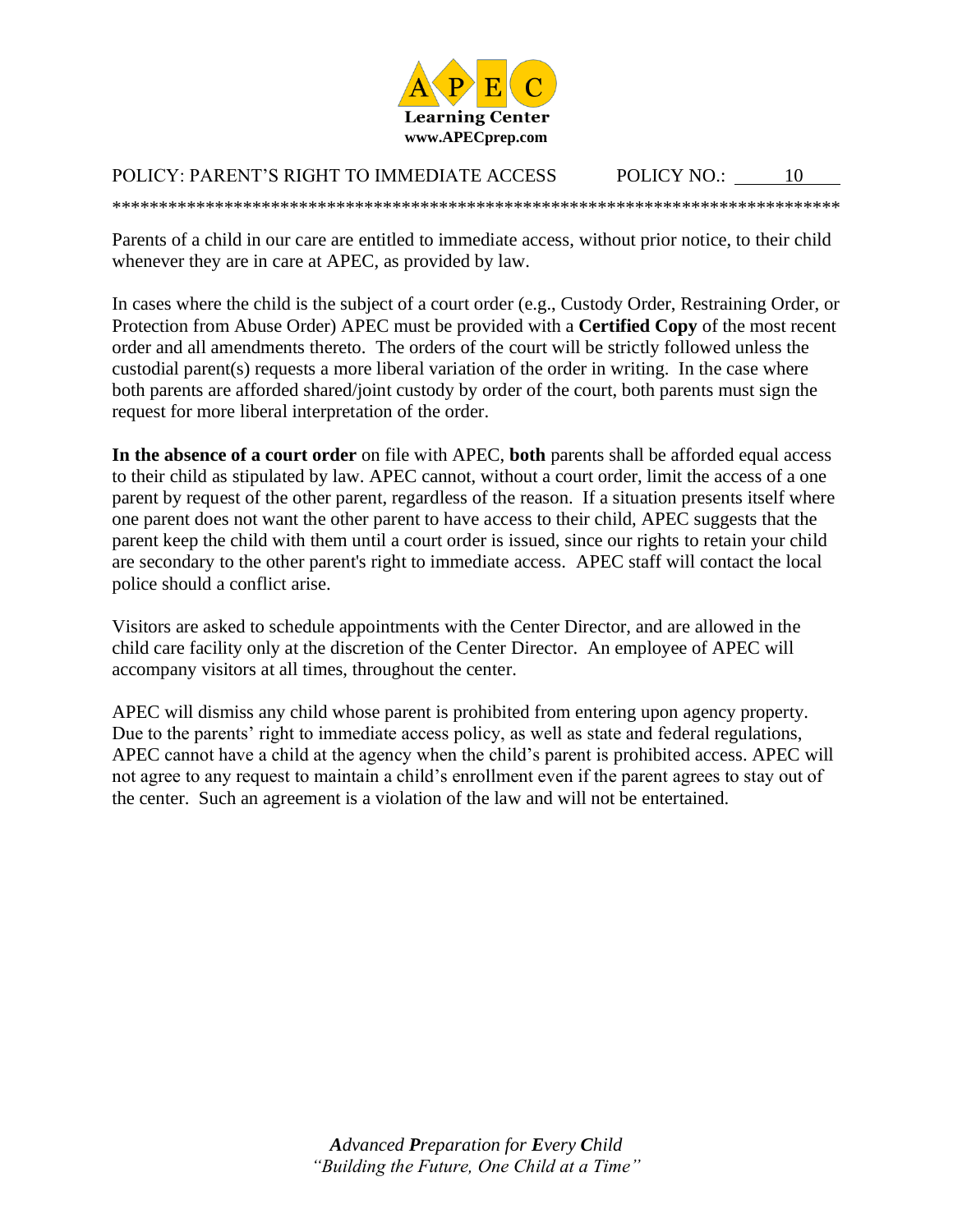

POLICY: DISMISSAL POLICY NO.: 11

\*\*\*\*\*\*\*\*\*\*\*\*\*\*\*\*\*\*\*\*\*\*\*\*\*\*\*\*\*\*\*\*\*\*\*\*\*\*\*\*\*\*\*\*\*\*\*\*\*\*\*\*\*\*\*\*\*\*\*\*\*\*\*\*\*\*\*\*\*\*\*\*\*\*\*\*\*\*

APEC reserves the right to dismiss any child at any time, with or without cause.

Parents of children dismissed without cause, will be refunded any unused tuition within 30 days of the dismissal. The card on file will be refunded. An invoice detailing the past due balance will be forwarded to the email address on file within one week of the dismissal. Any balances remaining after the 30 day period will be referred to the agency's legal counsel for collection.

The Center Director or designee will assist the parent in gathering their child's belongings at the time of dismissal and parents are required to leave agency property in a calm and respectful manner, immediately. APEC will request assistance from local police should any parent become disruptive and/or uncooperative while gathering their child's belongings upon dismissal.

A dismissed child and his/her parents are required to call and request an appointment with the Center Director if they wish to return to agency property following a dismissal. Appointments are made at the discretion of the Center Director and are not a right of the dismissed child or parent.

Following a dismissal, any parent or child who harasses, threatens or in any manner causes harm to anyone affiliated with the agency by calling, writing, or any other means, will be prosecuted to the fullest extent of the law, by APEC.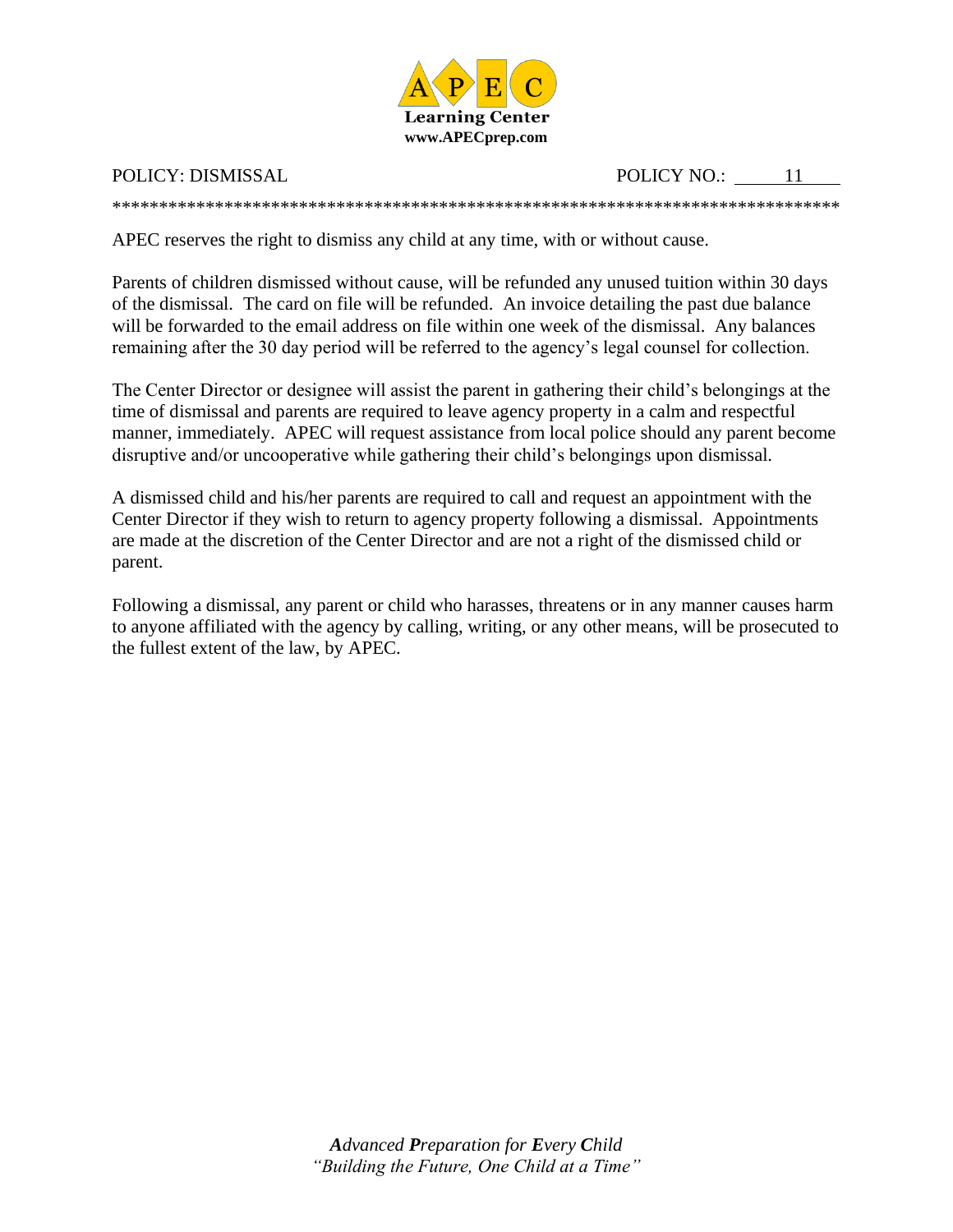

#### POLICY: WITHDRAW

POLICY NO.: 12

Two weeks notice is required when withdrawing a child for any reason. Please email  $System@APECprep.com$ . If the required notice is not given, parents will be charged tuition for two additional weeks.

The parents and child, following their last day of enrollment, are not permitted to re-enter agency property without prior permission of the Center Director. A withdrawn child and his/her parents are required to call and request an appointment with the Center Director if they wish to return to agency property following the last day of enrollment at APEC. Appointments are made at the discretion of the Center Director and are not a right of the withdrawn child or parent.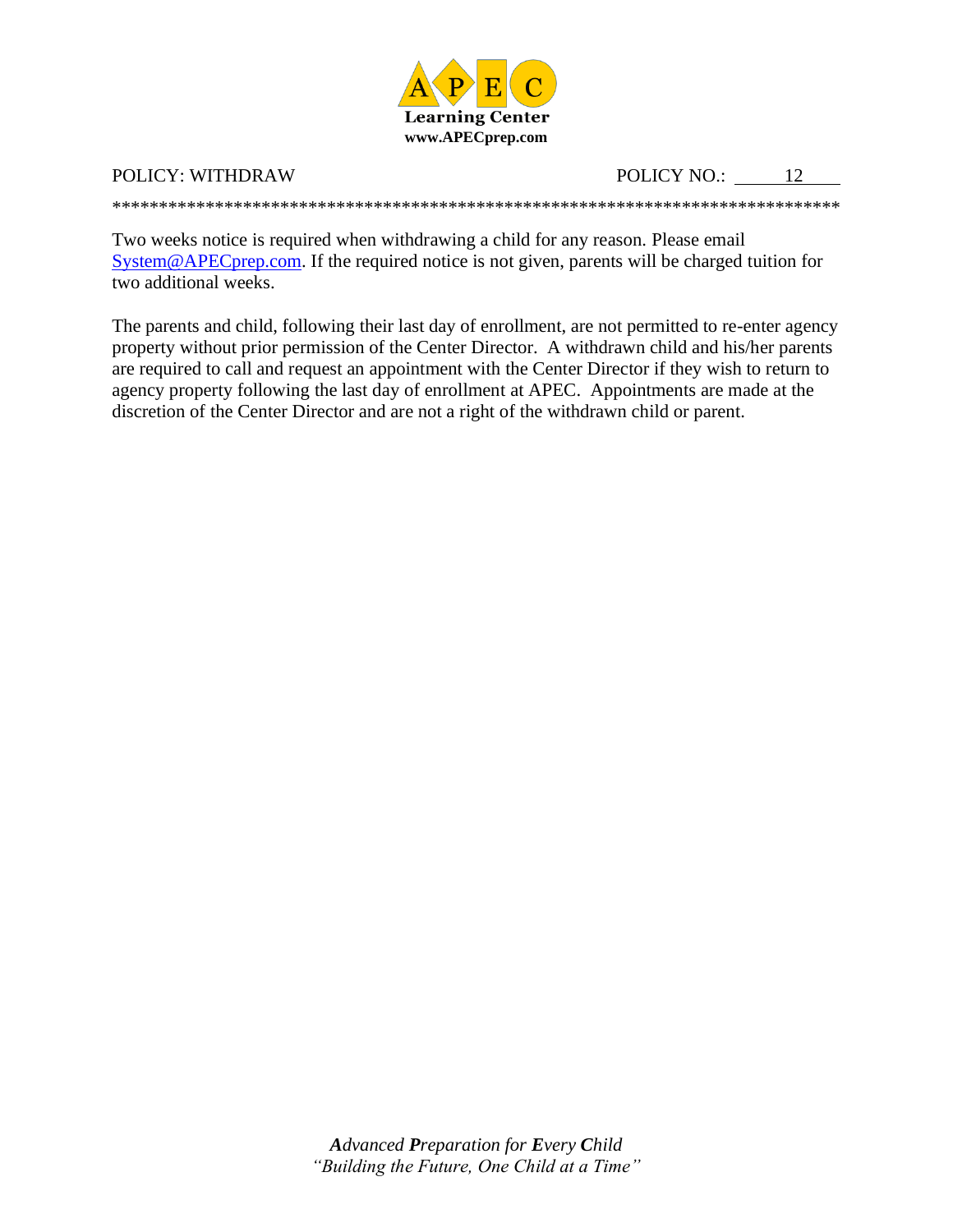

#### POLICY: COURT ORDERS EFFECTING ENROLLED CHILDREN POLICY NO.: 13

In cases where an enrolled child is the subject of a court order (ex... Custody Order, Restraining Order, or Protection from Abuse Order) APEC must be provided with a Certified Copy of the most recent order and all amendments thereto. The orders of the court will be strictly followed unless the custodial parent(s) requests a more liberal variation of the order in writing. In the case where both parents are afforded shared/joint custody by order of the court, both parents must sign the request for more liberal interpretation of the order.

In the absence of a court order on file with APEC administration, both parents shall be afforded equal access to their child as stipulated by law. APEC cannot, without a court order, limit the access of a one parent by request of the other parent, regardless of the reason. If a situation presents itself, where one parent does not want the other parent to have access to their child, APEC suggests that the parent keep the child with them until a court order is issued.

If conflicting court orders are presented, the most recently dated court order will be followed.

Once presented with a Protection from Abuse Order or a Restraining Order, APEC is obligated to follow the order for the entire period it is in effect. Employees of APEC cannot, at the request of anyone, except the issuing judge, allow a Protection from Abuse Order and/or a Restraining Order to be violated. APEC will report any violations of these orders to the court.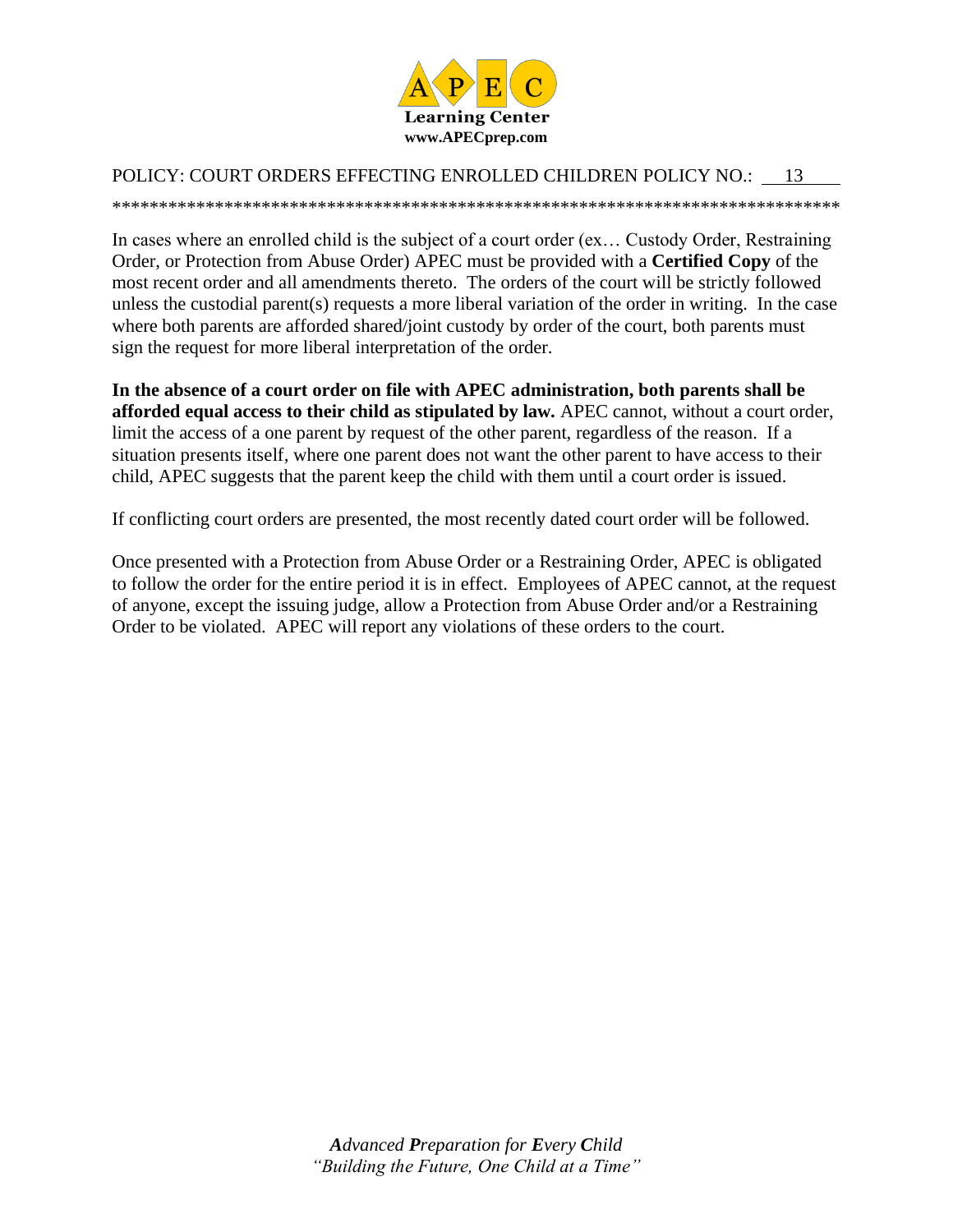

#### POLICY: ARRIVAL PROCEDURES POLICY NO.: 14

Upon arrival at APEC, the parents or the adult dropping the child off must sign the child into care on the sign-in sheet or check in computer located at the front desk. Children are required to be escorted by their parent or the adult dropping them off, to their designated classroom. Children are required by law to be supervised at all times while in the child care facility. Parents are required to help children put away their outerwear and get settled for the day.

\*\*\*\*\*\*\*\*\*\*\*\*\*\*\*\*\*\*\*\*\*\*\*\*\*\*\*\*\*\*\*\*\*\*\*\*\*\*\*\*\*\*\*\*\*\*\*\*\*\*\*\*\*\*\*\*\*\*\*\*\*\*\*\*\*\*\*\*\*\*\*\*\*\*\*\*\*\*

APEC discourages parents from sneaking out of the center. Some children exhibit separation anxiety when it is time for their parent to leave. APEC believes it is best for parents to tell the anxious child upon arrival that after all of the child's things are put away, the parent will kiss, hug and say goodbye to the child. This will prepare the child for their departure. The employee present in the classroom will comfort and assist the child through the anxious time. Parents are asked to leave after saying goodbye. The longer the parent of an anxious child drags out the departure, the more anxiety the child is likely to feel. The professional employees of APEC are available to discuss other options if the child does not settle into the arrival routine after a reasonable period of time.

Parents are required to notify the child's teacher or Center Director of any special instructions or needs for the child's day. The parent must present the special instructions in the form of a letter and verbally discuss them with either the classroom teacher or Center Director. These special instructions include but are not limited to: Early Pick Up, Alternative Pick Up Person, health issues over the previous night which need to be observed and/or any general issues of concern which the child care providers should be aware to best meet the needs of your child throughout the day.

#### 14.1 NOTIFICATION OF ABSENCE

Parents are required to inform the center by 8:00AM if a child will not be at the center on a scheduled day. This will enable the center to more effectively maintain appropriate ratios and help the classroom teacher effectively plan for the day. Parents who fail on three occasions in one school calendar year to give proper notice of an absence will result in the child being dismissed from the program.

If your child is ill, we request that you notify the center director not only of the absence, but also of the nature of the illness. This enables our faculty to keep track of any illnesses, which may occur at our school. This information will only be shared with staff on a "need to know" basis. If your child has a communicable disease, we ask that you share the diagnosis with the Center Director, so that the parents of the children in the school maybe notified that a communicable disease is present. Once again, only the communicable disease information will be shared. APEC will take all measures necessary to protect your child's confidentiality. Parents are not required to disclose this information by law, and your continued enrollment will not be based whatsoever on your decision to share, (or not) the reason for your child's absence from school.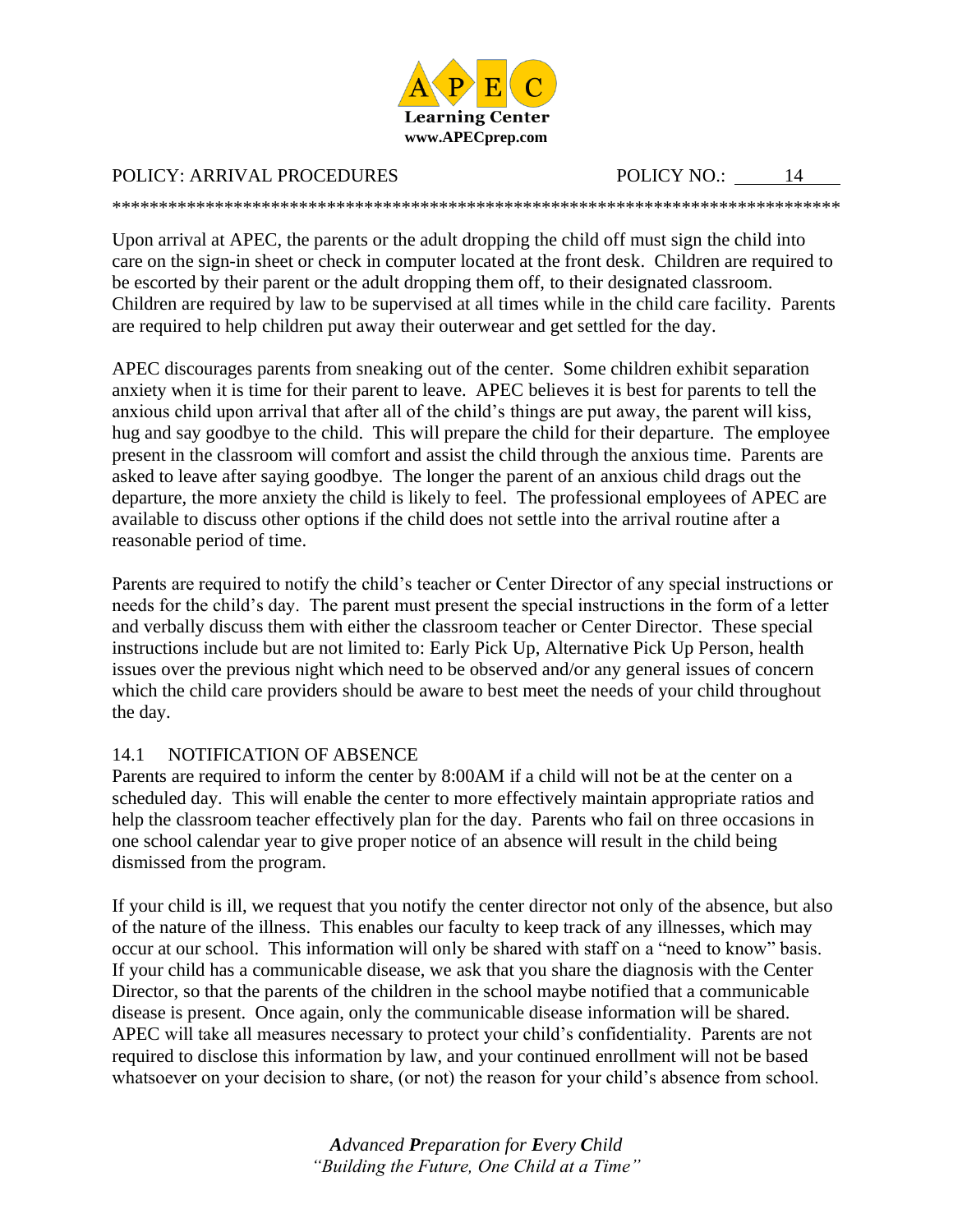

Parents who know in advance that a child will be late, are required to notify the center by 8:00AM so as to maintain the appropriate number of employees to ensure ratios are met when the child arrives to school.

Children must be signed into the center before 8:00AM unless accompanied by a doctor's excuse.

#### 14.2 AGENCY'S RIGHT TO REFUSE ADMISSION

APEC reserves the right to refuse admission to any child at any time with or without cause.

APEC strives to maintain an ample list of substitutes in anticipation of staff absences, however, there are times when substitutes are not available, and classrooms need to be closed to maintain compliance with licensing regulations. Refusal will be based on a "first come first served" basis when seeking to maintain appropriate staff to child ratios and/or when closing classrooms.

Possible reasons for the refusal of admission include but are not limited to:

- 1. Lack of staff to maintain appropriate Staff to Child Ratios as determined by State Licensing Regulations.
- 2. The need to maintain compliance with Licensing Regulations.
- 3. Staff deems the child too ill to attend.
- 4. Domestics Situations that present a safety risk to the child, staff or other children enrolled at APEC if the child were to be present at the center.
- 5. Parent's failure to maintain accurate, up to date records.
- 6. Parents' failure to complete and return required documentation in a timely fashion.
- 7. Lack of staff qualified to meet the needs of child or family ie 504 Plan, Discipline needs, IEP, etc.

Parents will not be reimbursed tuition for days when their child is refused admission to the program.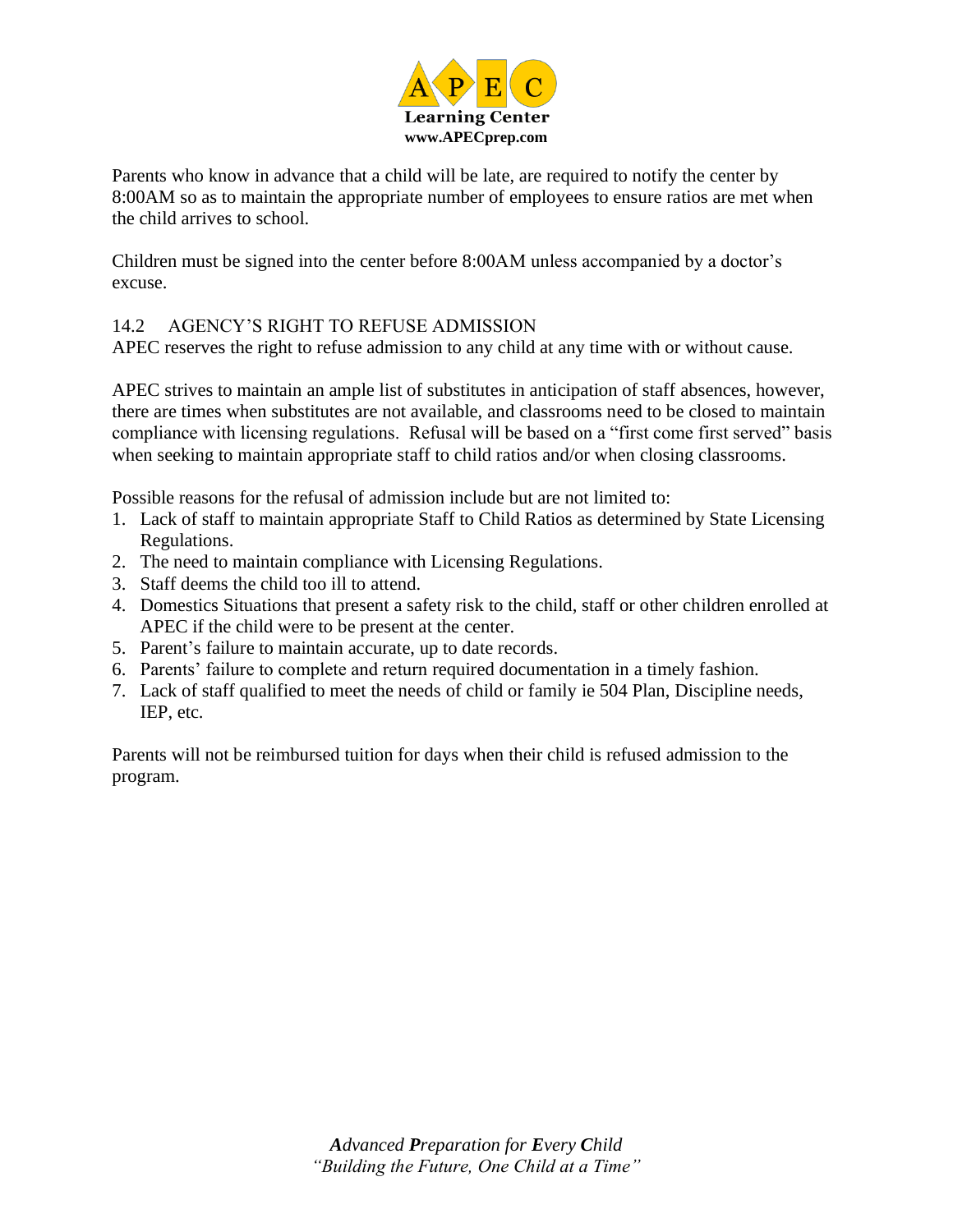

## POLICY: PICK UP PROCEDURES POLICY NO.: 15

\*\*\*\*\*\*\*\*\*\*\*\*\*\*\*\*\*\*\*\*\*\*\*\*\*\*\*\*\*\*\*\*\*\*\*\*\*\*\*\*\*\*\*\*\*\*\*\*\*\*\*\*\*\*\*\*\*\*\*\*\*\*\*\*\*\*\*\*\*\*\*\*\*\*\*\*\*\*

Parents or other authorized adult are required to sign their child out of care on the sign-out sheet or check in/out computer located at the front desk upon arrival. Parents must then retrieve their child directly from the direct care provider (Teacher/Group Leader). Once a parent signs their child out, the parent is then solely responsible for supervising their child while on agency premises. The parent may not allow a child to wander through the hallways, bathrooms, other classrooms and/or playground. Parents are required to handle all business issues prior to signing out their child and are required to directly exit the building once they have signed their child out of care.

All persons authorized to pick up students must be at least 16 years of age and possess valid identification.

Parents must take home all papers in the child's cubby or school bag each day.

Parents or persons designated to act "in loco parentis" are required to sign any incident/accident reports from the day at pick-up. The classroom teacher will be able to briefly discuss the matter with you or other authorized adult at pick-up. However, should you feel it necessary to have an in depth discussion or meeting, it is most appropriate to schedule the meeting for a later date because the teacher is responsible for supervising the remaining children in the classroom. A telephone conference may be scheduled for later in the day or for the next day at nap/rest time if the parent $(s)$  is unable to meet at the center during the course of the day.

#### 15.1 LATE PICK-UP:

A \$1 per minute late pick up fee will be assessed to all children not pickup by the designated close of business. This late pick-up fee and all other fees must be paid before the child can return to the center.

A child's services will be terminated should the child be picked-up late on three occasions in one school year regardless of the reasons for the late pick-up. It is the parent's responsibility to ensure that someone (either a parent or Emergency/Alternate pick-up person) is available to pick up the child on time.

#### 15.2 PERSONS APPEARING TO BE IMPAIRED BY DRUGS/ALCOHOL AT PICK-UP

The staff of APEC will contact local police and/or the other custodial parent should a parent appear to the staff of APEC to be under the influence of drugs and/or alcohol. The parent's right to immediate access does not permit the agency from denying a custodial parent access to their child even if the parent is or appears to be impaired. However, APEC staff will delay the impaired parent as long as possible, while contacting the other parent, the local police and Child Protective Services.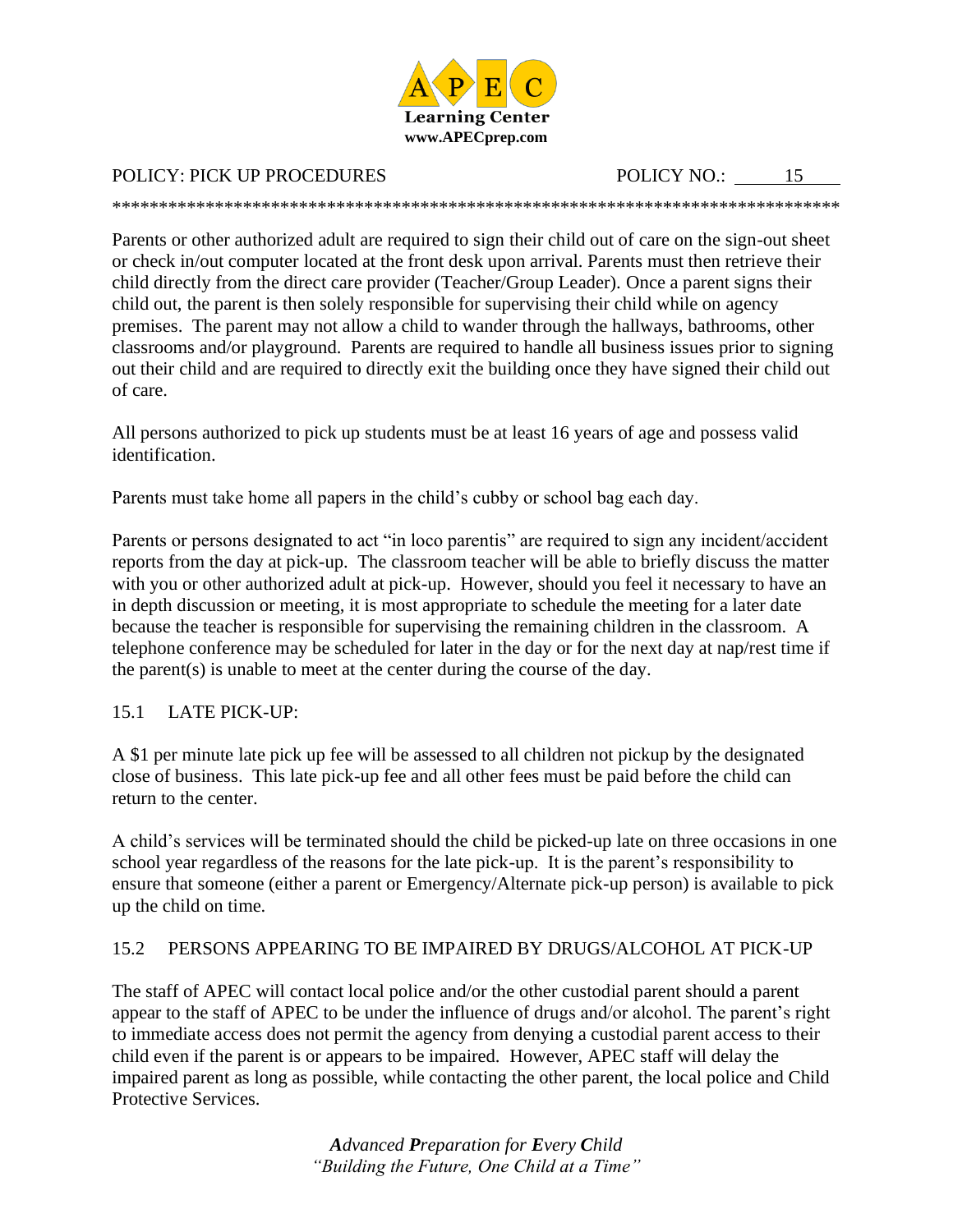

Any other authorized person who attempts to pick-up a child, and appears to the staff of APEC to be under the influence of drugs and/or alcohol will be denied access to the child. The staff of APEC will contact the child's parents, local police and Child Protective Services to notify them of the situation.

#### 15.3 EMERGENCY/ALTERNATE PICK-UP FORMS

At enrollment, parents will submit names of people authorized to pick up their children. Parents are encouraged to include on this form any, and all persons who, in the course of events, may at one time be asked to pick-up their child from APEC. In an emergency situation the child's parents will be called first. If they cannot be reached staff will call the persons listed on this form until someone can be reached.

Should the staff contact a parent, and the parent is unable to pick up the child, it is then the responsibility of the parent to arrange for their child to be picked up by someone on the emergency list. Failure of the parent to make such arrangements will result in dismissal from the program.

Parents do not need to be listed on the Emergency Contact Form. The nature of the parental relationship affords the parents (in the absence of a court order indicating otherwise) the right to pick-up their child.

All people listed as authorized pick up have the right to act "In Loco Parentis." In Loco Parentis status affords the pick up person the right to discuss confidential information about the child's day including but not limited to, incident/accident reports, and behavior issues and account balances.

The persons on the Emergency/Alternate pick-up form will be required to provide valid, Government issued photo ID prior to the agency releasing the child. There will be no exceptions to this rule.

All changes and/or additions to the Emergency/Alternate Pick-up form must be made in writing and be dated and signed. Only custodial parents have the right to make changes or additions to this form.

APEC reserves the right to refuse/ban any person listed on the Emergency/Alternate Contact Form for any reason, including but not limited to violations of the policies/procedures contained herein. It is the responsibility of the enrolling parent(s) to inform each person on the Emergency/Alternate Form of the policies/procedures contained herein.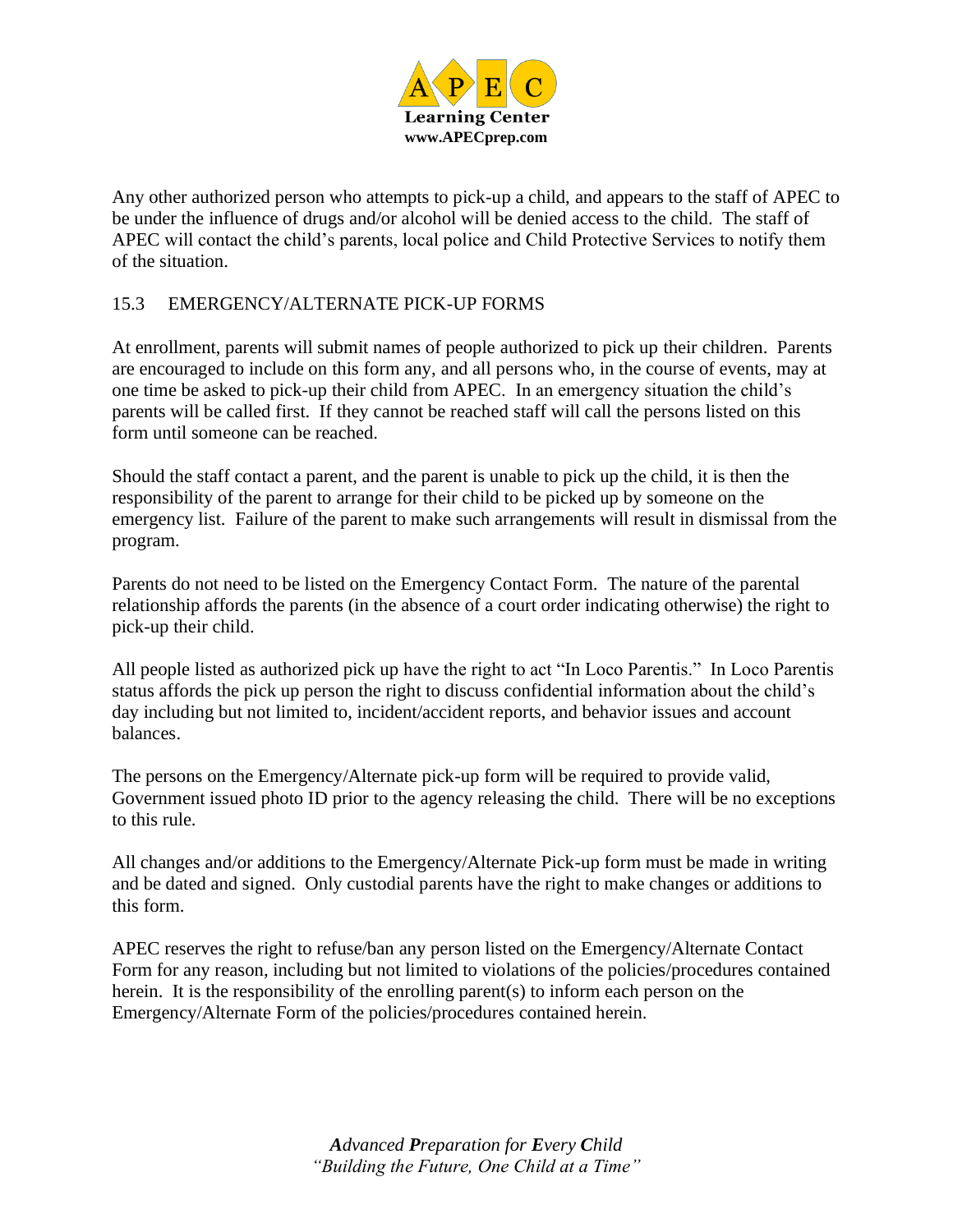

#### POLICY: TRANSPORTATION

POLICY NO.: 16

Parents must also sign a field trip form permitting APEC to transport their child and a Vehicle Emergency Form may be required.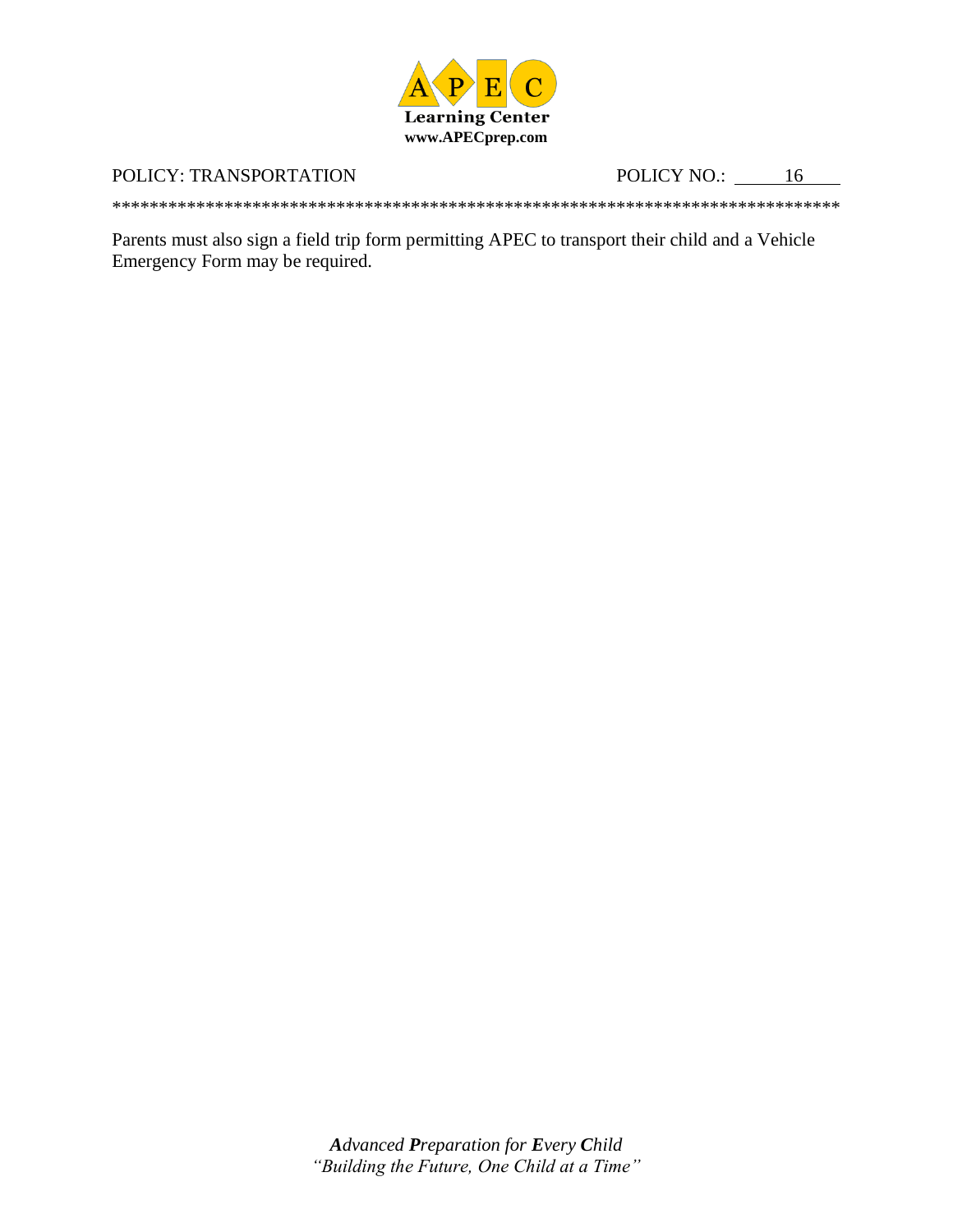

#### POLICY: SCHOOL CALENDAR

POLICY NO.:  $\qquad \qquad$  17

APEC All day care programs generally follow the following closing day pattern:

New Year's Day Martin Luther King Jr, Holiday **Memorial Day** Independence Day Labor Day Thanksgiving Day and the day after Christmas Day and the day before or the day after

APEC may designate additional days to close and those dates will be posted at least 2 week prior to closing.

APEC on site after school programs follow the calendar of the schools they service.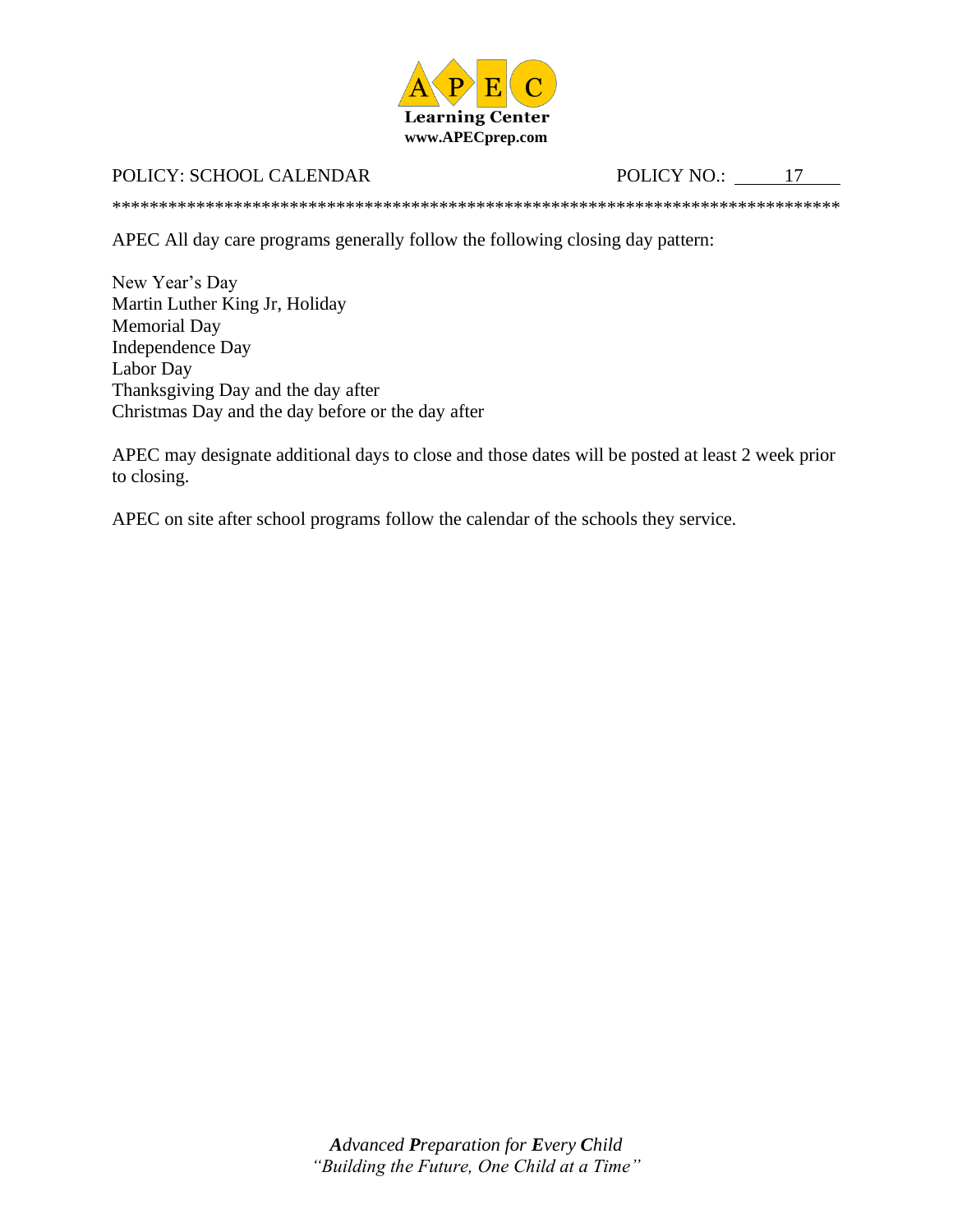

#### POLICY: EMERGENCY CLOSING AND INCLEMENT **WEATHER INFORMATION**

POLICY NO.: 18

In the event of an emergency closing and/or inclement weather, parents will be notified of the closing by email or phone if possible.

Should the school need to close in the middle of the day, the school staff will attempt to reach the child's parents first to arrange for pick up. Should the staff be unable to reach the parents, the persons listed on the emergency contact form will be called until pick up arrangements can be made. Staff will notify the parents or emergency contact person of the pick up location should the children need to be evacuated from the child care center. Parents or emergency contact persons should report directly to the alternate location if one is indicted.

Should the center need to close for any reason, tuition will not be refunded or reduced for closures.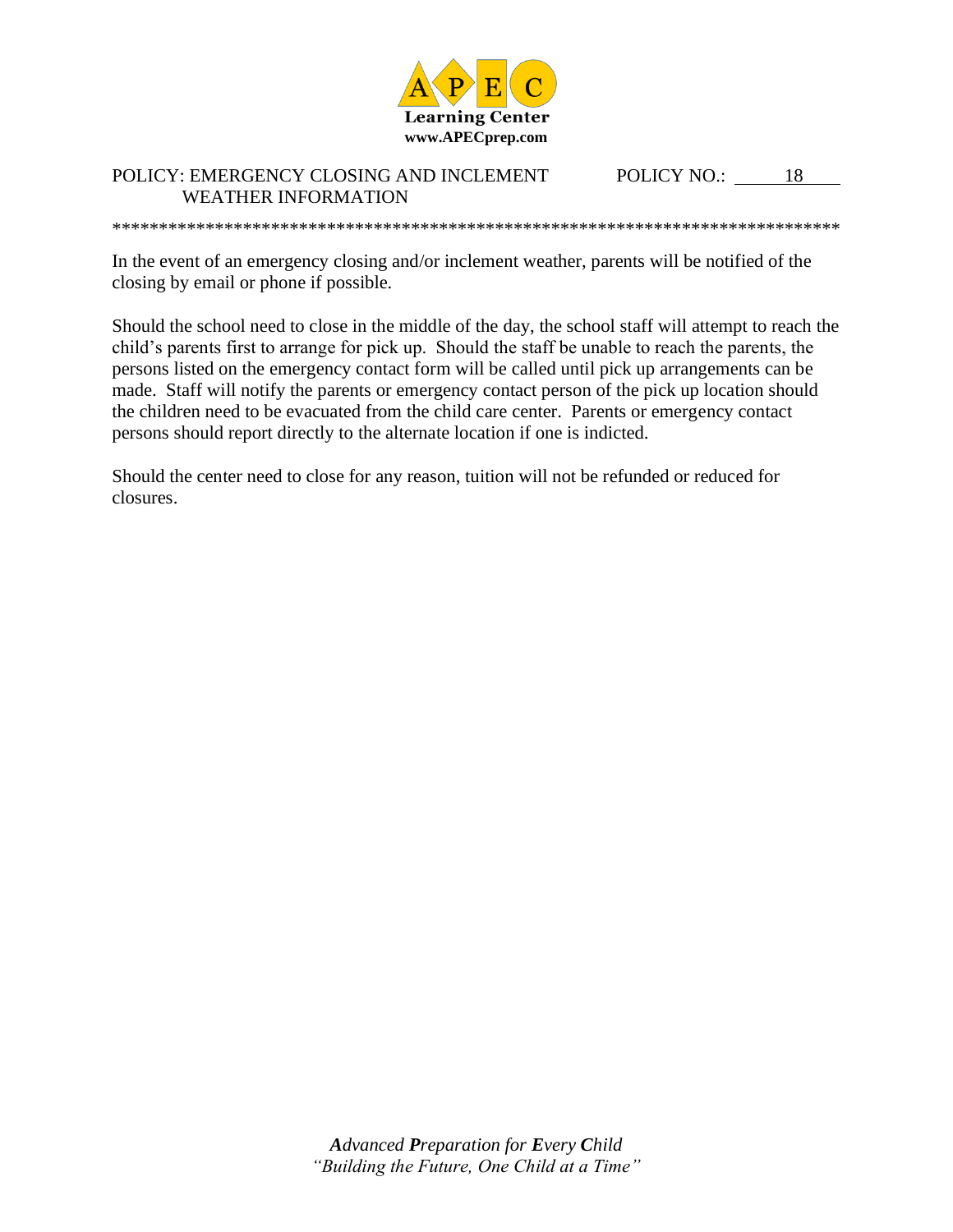

\*\*\*\*\*\*\*\*\*\*\*\*\*\*\*\*\*\*\*\*\*\*\*\*\*\*\*\*\*\*\*\*\*\*\*\*\*\*\*\*\*\*\*\*\*\*\*\*\*\*\*\*\*\*\*\*\*\*\*\*\*\*\*\*\*\*\*\*\*\*\*\*\*\*\*\*\*\*

POLICY: CURRICULUM INFORMATION POLICY NO.: 19

### 19.1 DAILY SCHEDULE OF ACTIVITIES

APEC After School Enrichment sites use the Pinnacle Curriculum. APEC Preschool Program use a combination of the Creative and the Abeka Curriculum. Although APEC is not a faith-based organization, we recognize the value of many of the literacy and character development components of Abeka and other structures. APEC children are encouraged to pray and bless their food before consumption but are never forced to participate. Our children will be provided learning opportunities in the areas of Physical, Emotional/Social, Language/Literacy, and Cognitive Development. Children in our care participate in daily Physical activities and should be dressed appropriately. Instruction is differentiated based on the individual child's approach to learning and play. The Georgia Early Learning and Development and the Common Core Standards guide our work. Daily class schedules are posted in all classrooms. All children must be signed into the center before 8:00AM and may not remain in our care for more than 10 hours. APEC is not responsible for accidents that occur during physical activities.

#### 19.2 CLASS ASSIGNMENTS

Classes are assigned based on age and abilities. Children must be fully potty trained to enter the K3 class. Children enrolled in after school enrichment are grouped by grade.

19.3 STAFF TO CHILD RATIOS BFTS staff to child ratios are maintained at all times.

#### 19.4 NAP/REST TIME

Children in Prek and younger have scheduled daily rest time.

19.5 EDUCATIONAL/PERSONAL CARE SUPPLIES NEEDED All bottled formula/breast milk and diapers/pull-ups must be provided daily by parents. Supplemental education supplies may be requested by teachers.

## 19.6 BIRTHDAY/HOLIDAY CELEBRATIONS

Parents are welcome to schedule birthday celebrations for their children but must first confirm with the classroom teacher and site director as to not disrupt instruction. All outside food must be pre-approved to ensure USDA nutritional guidelines are met and classroom allergies are considered. Healthy options at encouraged.

19.7 PARENT/TEACHER CONFERENCES/COMMUNICATION/REFERRALS Conferences will be scheduled at least twice per year but can be requested as needed. We use the Ages and Stages Evaluation tool as well as curriculum based evaluation tools to ensure your child is progressing in our program. These results will be discussed with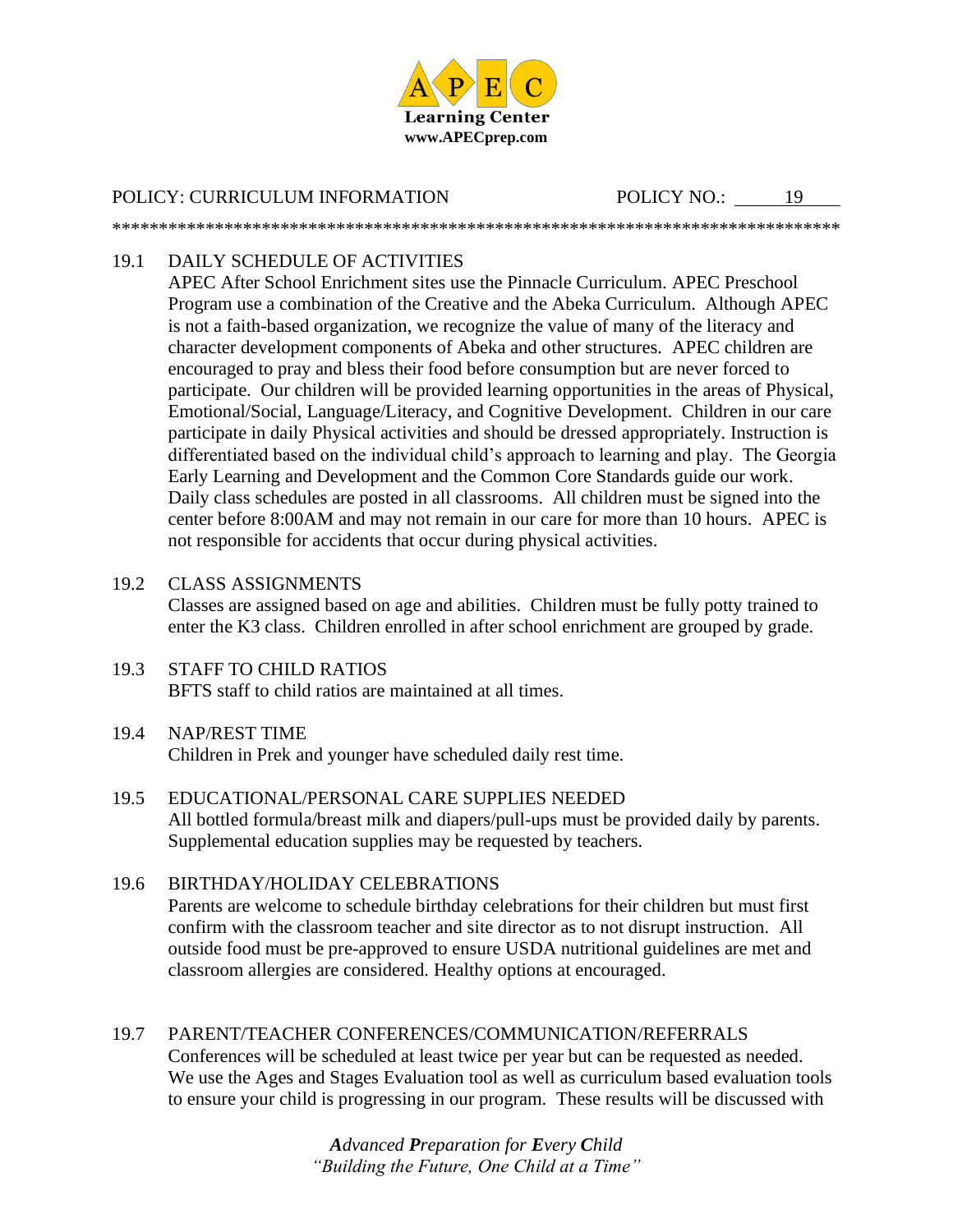

parents during conferences or as needed. As a parent/teacher team, if developmental delays or issues are suspected, we will assist families with provided the best support options for our children. Babies Can't Wait is a great referral option for children birth through 3 years and the local public school system provides services for children age 4 and older. We are constantly exploring a multitude of options to best serve all children.

#### 19.8 GRADUATION

APEC PreK students participate in a PreK graduation held in May to celebrate their accomplishments. This service serves as a milestone and is not to diminish their expected high school and college graduations. This is an opportunity to gather families and fellowship in commemoration of the importance of education. We strive to send our graduates into the world fully prepared for what lies ahead and equipped to realize their full potential.

#### 19.9 TRANSISTIONS

Your child's transition in child care should be a positive and exciting learning adventure. We will work with you and your child to ensure the smoothest possible transition occurs as new routines and new people are introduced.

**Transition from home to center.** Prior to your child's first day, you will have an opportunity to tour the center, meet with your child's teachers, and communicate any anticipated concerns. At this time please let the teacher know the best way to reach you. **Transition between learning programs.** Children are transitioned to the next program based on age, developmental readiness, state licensing requirements, and space availability. During the transition, current and future teachers will meet with you to propose a plan to introduce your child into the new program.

**Transition to elementary school.** Transition activities such as a field trip to a local elementary school, creating a mural of special friends and special times at our center will be part of your child's education at our center. We will provide you with information on local schools, what to expect, and ideas on how to talk to your child about going to elementary school.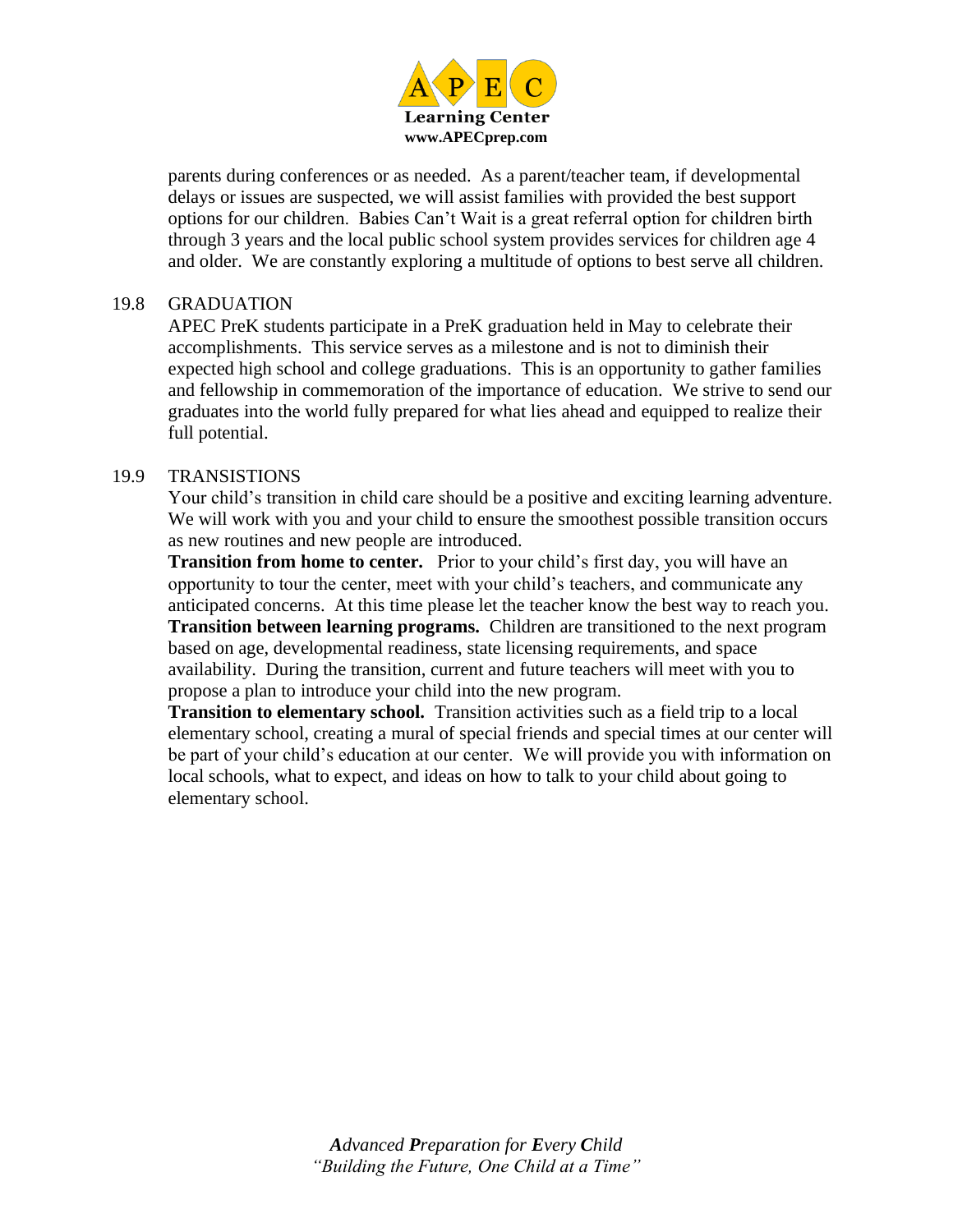

POLICY: DISCIPLINE POLICY NO.: 20

\*\*\*\*\*\*\*\*\*\*\*\*\*\*\*\*\*\*\*\*\*\*\*\*\*\*\*\*\*\*\*\*\*\*\*\*\*\*\*\*\*\*\*\*\*\*\*\*\*\*\*\*\*\*\*\*\*\*\*\*\*\*\*\*\*\*\*\*\*\*\*\*\*\*\*\*\*\*

Our staff consists of a committed group of professionals. They receive orientation in and ongoing staff development in Guidance and Discipline techniques as set forth by the Child Care Provider Rule and Regulations. The Discipline Policy states that disciplinary actions used to correct a child's behavior, guidance techniques and any activities in which the children participate or observe at our center, shall not be detrimental to the physical or mental health of any child. Positive guidance methods will be used, including but not limited to:

"DRIP"

- Distraction-changing a child's focus to an acceptable behavior; Switch it, Change it, Rearrange it
- Re-direction- anticipating problems and intervening before a problem occurs; ex. Assign student as a teacher helper
- Ignoring- Keep activities moving; making sure the behavior does not hurt the child, other children, or destroy property
- Positive Reinforcement- focus placed on appropriate behaviors which are recognized and rewarded with incentives ie. Tickets, treasure box, etc

"You make me SICK!"

- S- See, observe and reflect
- I- Identify the emotion
- C- Connect to the source by asking questions- Who, What, Where, How (never Why)
- K-Kick off an Action plan; What do you want to happen? What have you tried to solve this? What are you willing to try?

Appropriately aged children may be asked to write the APEC Code of Conduct and/or complete a Student Problem Solving Model. All serious disciplinary actions will be reported to the parent/guardian. If the behavior continues, a mandatory parent/teacher conference will be scheduled. A behavior modification plan will be devised at this time. If the behavior modification plan is not effective, the child may be removed from the center temporarily or permanently.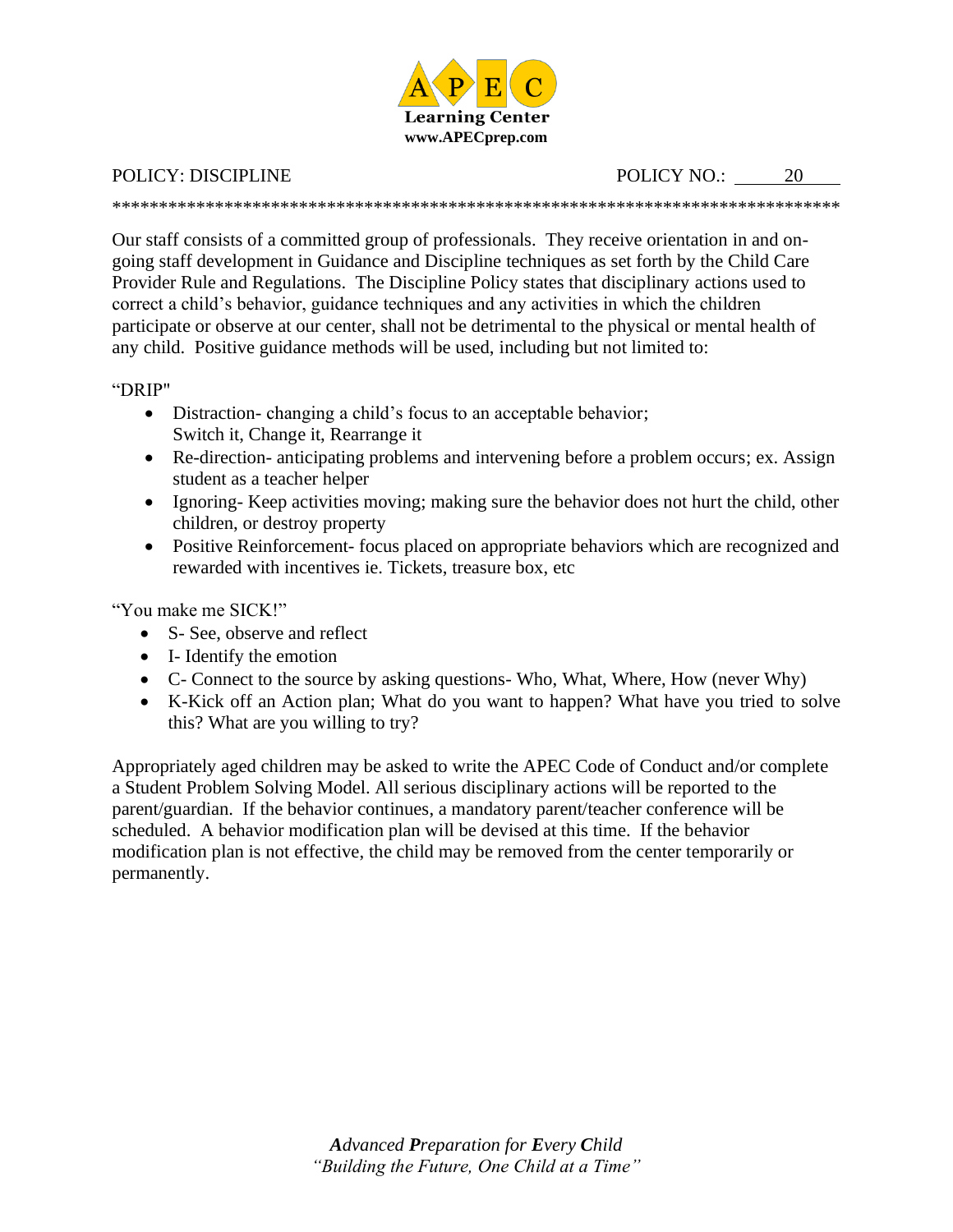

# **CODE OF CONDUCT**

# **At APEC Learning Center we do:**

- Enter the building quietly
- Walk, not run so we do not hurt ourselves
- Play and have fun without touching each other, horse playing, wrestling or fighting
	- Use our inside voices and our listening ears
- Remain silent during homework/academic time even if we have finished
	- Raise our hands when we need help
		- Use good words, not bad words
		- Respect ourselves and others
	- Treat people the way we want to be treated
	- Keep our areas clean and use our equipment properly
		- Act in a way that shows our "Personal Best"
		- Uplift, not put down our peers because we are

## **One Family Only as Good as the worst of us!**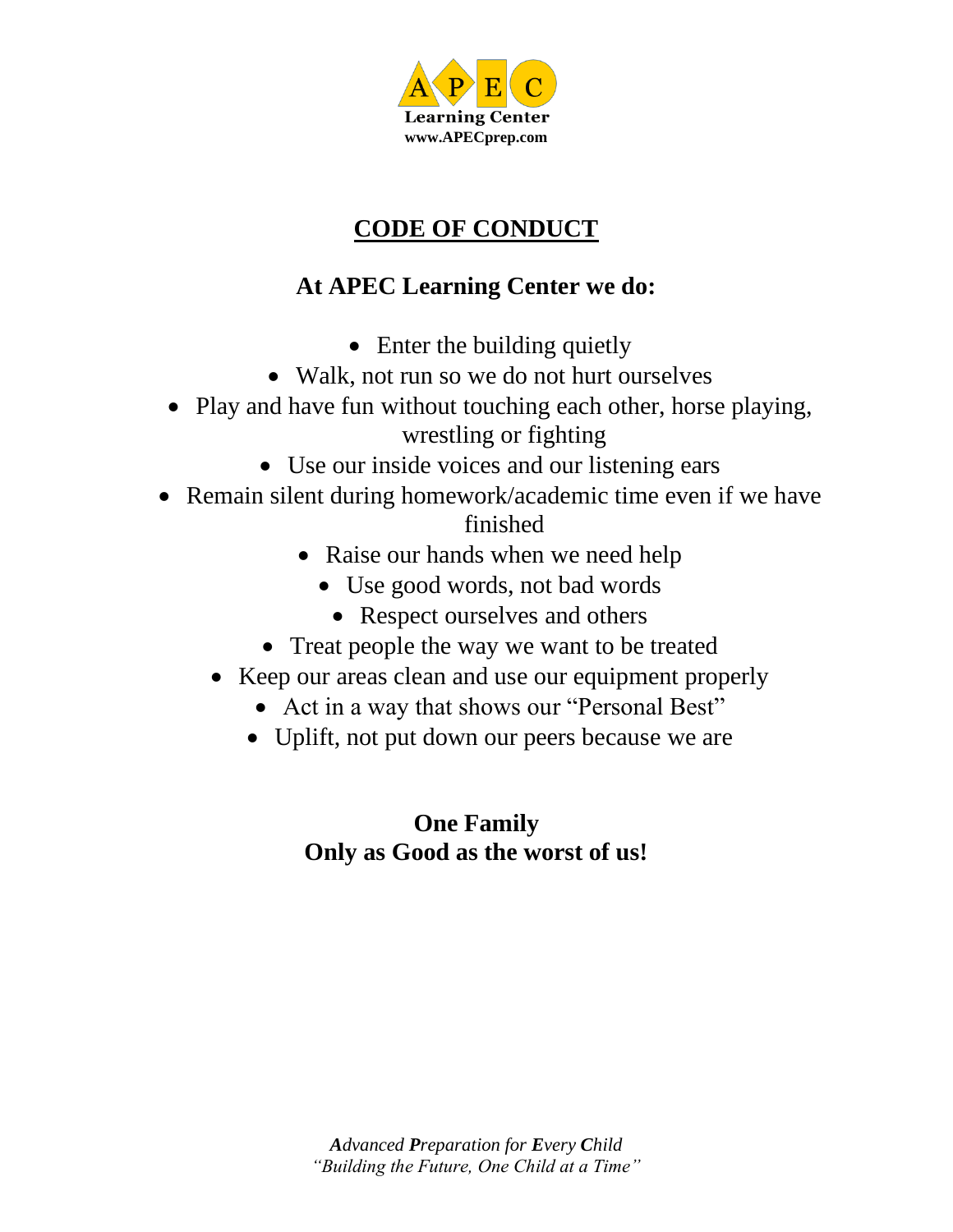

### POLICY: ITEMS FROM HOME POLICY NO.: 21

Due to the risk of damage, sharing issues, and loss, children are not permitted to bring in items from home, unless specifically requested by the classroom teacher for use as part of the curriculum. Parents are responsible for enforcing this policy with their child. Parents are encouraged to consult the classroom teacher should they find their child is having difficulty with this policy.

\*\*\*\*\*\*\*\*\*\*\*\*\*\*\*\*\*\*\*\*\*\*\*\*\*\*\*\*\*\*\*\*\*\*\*\*\*\*\*\*\*\*\*\*\*\*\*\*\*\*\*\*\*\*\*\*\*\*\*\*\*\*\*\*\*\*\*\*\*\*\*\*\*\*\*\*\*\*

If the parents fail repeatedly to enforce this policy with their children, the staff will call the parents and require that they come to the school and remove the item.

Children in classrooms with nap/rest time are permitted to include with their bedding supplies, one plush/non-musical toy with which to nap/rest. This toy is to be placed with the bedding supplies and use of it will only be allowed at nap/rest time.

All items brought in for use as part of the curriculum, and/or for nap/rest time will be inspected by APEC staff for safety and appropriateness, and may be prohibited at the sole discretion of APEC.

APEC is not responsible for items brought into the center or left in the center by children or parents i.e. ipods, hand held games, cell phones, cd's, dvd's, book bags, jackets, etc. We do not recommend sending expensive items with children.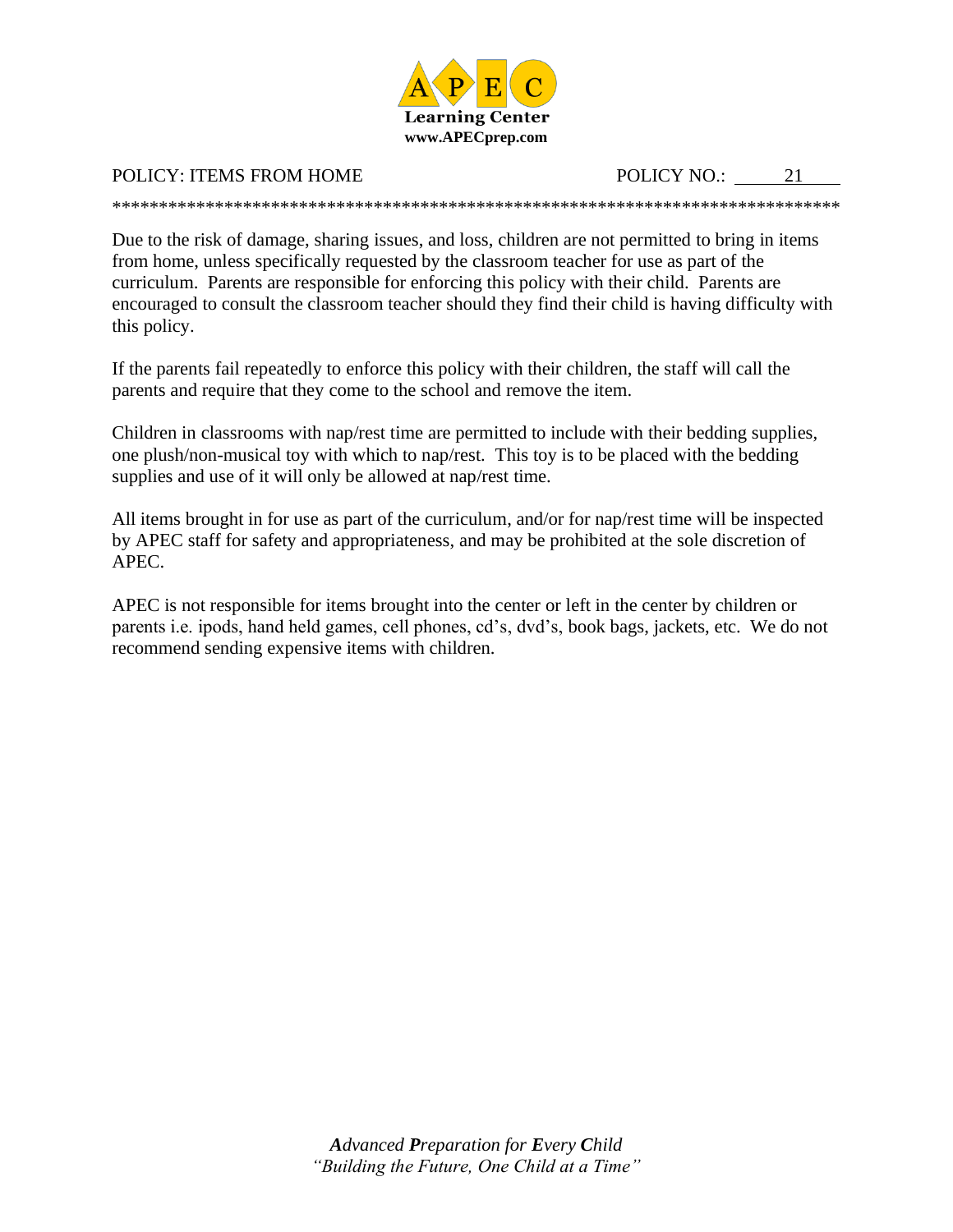

POLICY: DRESS CODE POLICY NO.: 22

## \*\*\*\*\*\*\*\*\*\*\*\*\*\*\*\*\*\*\*\*\*\*\*\*\*\*\*\*\*\*\*\*\*\*\*\*\*\*\*\*\*\*\*\*\*\*\*\*\*\*\*\*\*\*\*\*\*\*\*\*\*\*\*\*\*\*\*\*\*\*\*\*\*\*\*\*\*\*

#### 22.1 CHILDREN

Clothing:

Children are engaged in various activities during the course of the day; some of these activities can be messy, and/or athletic in nature. Additionally, children are engaged in outdoor play daily, weather permitting. Due to these activities, children are required to be dressed in seasonably appropriate, comfortable, clothing.

Parents are prohibited from dressing children in overalls, or clothing with difficult closures. These types of clothing present particular challenges for children in relation to toileting.

Coats, hats, gloves, scarves and winter boots must be provided in the winter months. It is not necessary for the children to wear their winter boots to school. Teachers will change the children into their winter boots when they go outdoors.

Children are not permitted to wear open toed, and/or open backed shoes. The most appropriate type of shoes for participation in school activities are rubber-soled, sneakers/tennis shoes.

Children ages 3 through 5 are required to have one seasonably and size appropriate complete change of clothing at the center at all times. Children under 3 years of age are required to have two seasonably and size appropriate, complete changes of clothing at the center at all times. A complete change of clothing includes, shirt, pants, underwear, socks, and shoes. Teachers will post reminders for parents to update changes of clothing as the weather begins to change.

All clothing items must be clearly labeled with the child's first and last name. This includes, coats, hats, gloves, scarves, and boots. APEC is not responsible for lost or damaged items of clothing.

Children enrolled in K3 and K4 are required to wear APEC uniforms: Gold, Black or White Shirt; Black or Khaki pants/skirt/shorts.

#### Jewelry/Accessories:

Children are not permitted to wear jewelry of any kind. It is a safety hazard for your child as well as the other children enrolled in the program. In addition, APEC will not to be responsible for lost or stolen valuables. It is the parents' responsibility to enforce this policy with their children. Should a child come to school wearing any jewelry, parents will be required to take it with them, or to return to the school to remove the jewelry if it discovered after the parent leaves.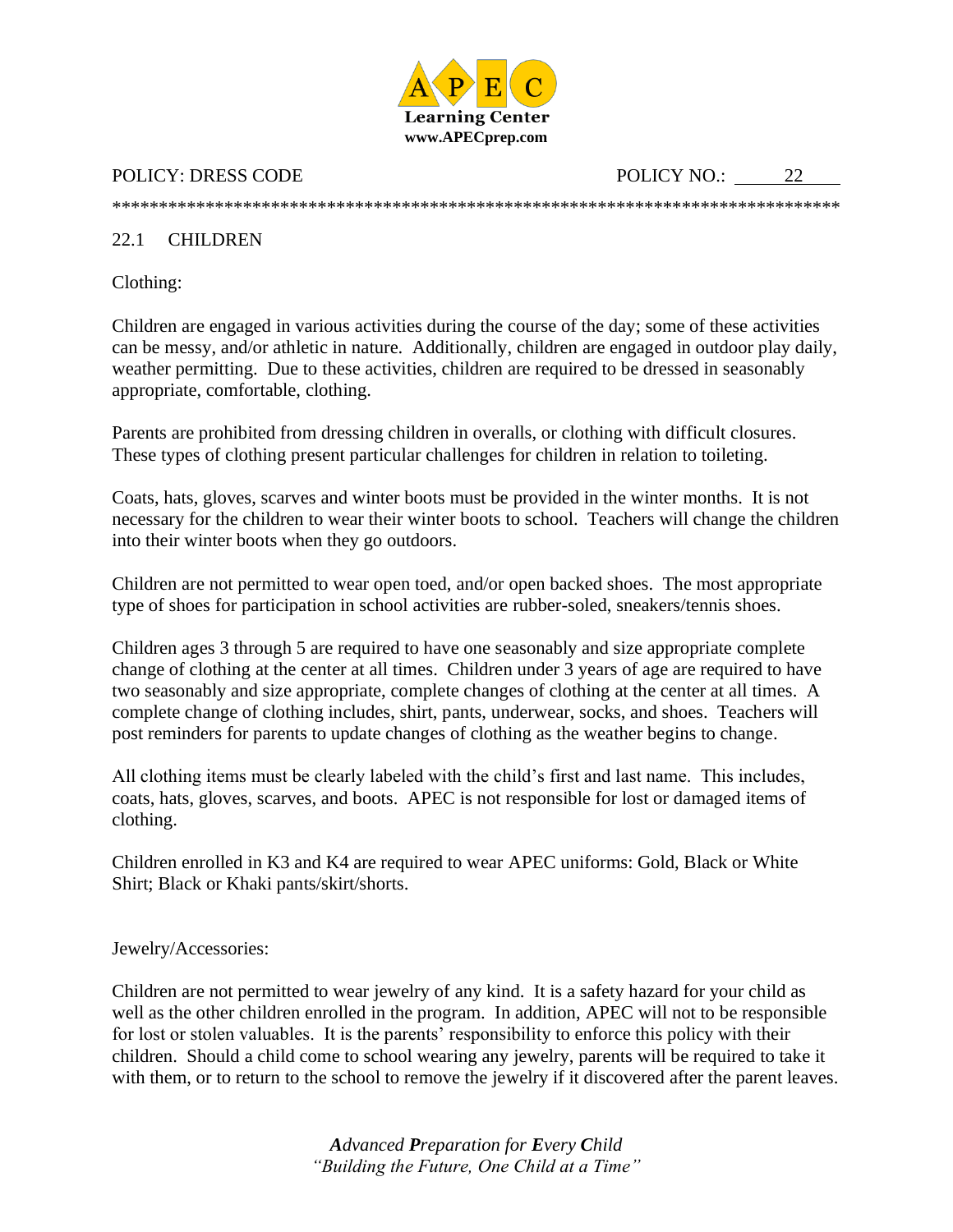

Repeated (more than 3 violations per school year) violations of this policy are considered to be violation of SAFETY POLICIES and will result in dismissal from the program.

Hair beads, barrettes, bobby pins, etc. are not to be worn by children. These accessories are considered to be safety hazards. When choosing accessories for your children be mindful of the potential safety issues they present not only for your child, but also for the older and younger children attending APEC.

APEC is not responsible for damage to or loss of and articles of clothing.

#### 22.2 PARENTS

Clothing:

Parents are required to be dressed in appropriate clothing while at APEC or involved in any APEC sponsored events. Inappropriate clothing would include, revealing, extremely short, ripped/torn (in inappropriate places), and/or see through articles of clothing. Anything with suggestive or vulgar language is prohibited. Sagging pants and exposed undergarments are prohibited.

Parents wearing high heels, work boots, or shoes with wet/dirty soles, will be required to remove their shoes prior to entering any classroom with children under 2 ½ years of age. This will reduce the risk of injury to a child on the floor and will help to maintain a clean floor. Parents can simply leave their shoes outside the classroom door prior to entering the classroom.

Jewelry:

While volunteering in the classroom or at any APEC sponsored event, parents are not permitted to wear any jewelry and/or accessories as per the children's/staff's dress code policy outlined above. Parents will be restricted from volunteering if they are not in compliance with this policy.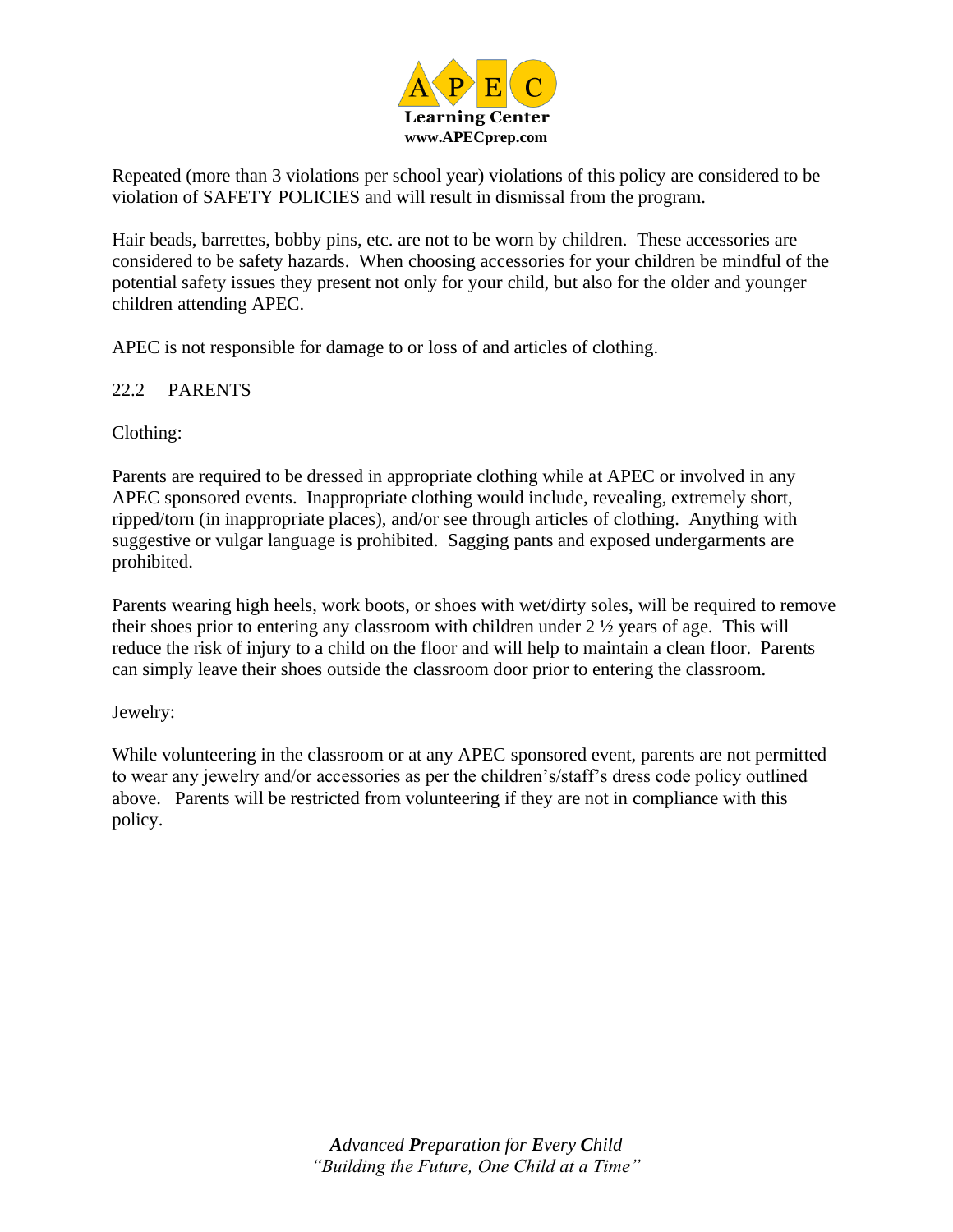

POLICY: FIELD TRIPS POLICY NO.: 23 \*\*\*\*\*\*\*\*\*\*\*\*\*\*\*\*\*\*\*\*\*\*\*\*\*\*\*\*\*\*\*\*\*\*\*\*\*\*\*\*\*\*\*\*\*\*\*\*\*\*\*\*\*\*\*\*\*\*\*\*\*\*\*\*\*\*\*\*\*\*\*\*\*\*\*\*\*\*

APEC frequently supplements the in class curriculum with off premise field trips. Parents are required to give written permission for their child to attend each field trip. Notification of a field trip will be sent home in advance of the trip, with all pertinent trip information including, destination, date, time, reason for trip, cost, and mode of transportation. Accompanying the notification paper, teachers will include a permission slip to be filled out, signed, and returned to the teacher prior to the date of the trip. The field trip permission slip must be filled out completely and accurately, and all trip costs must be paid in advance in order for your child to attend.

If parents wish to attend the trip with their child, they should discuss attending with the classroom teacher.

APEC provides all required supervision for all field trips, but always invites and welcomes parents to attend.

Parents will not be permitted to transport any child, other than their own, on a APEC sponsored trip.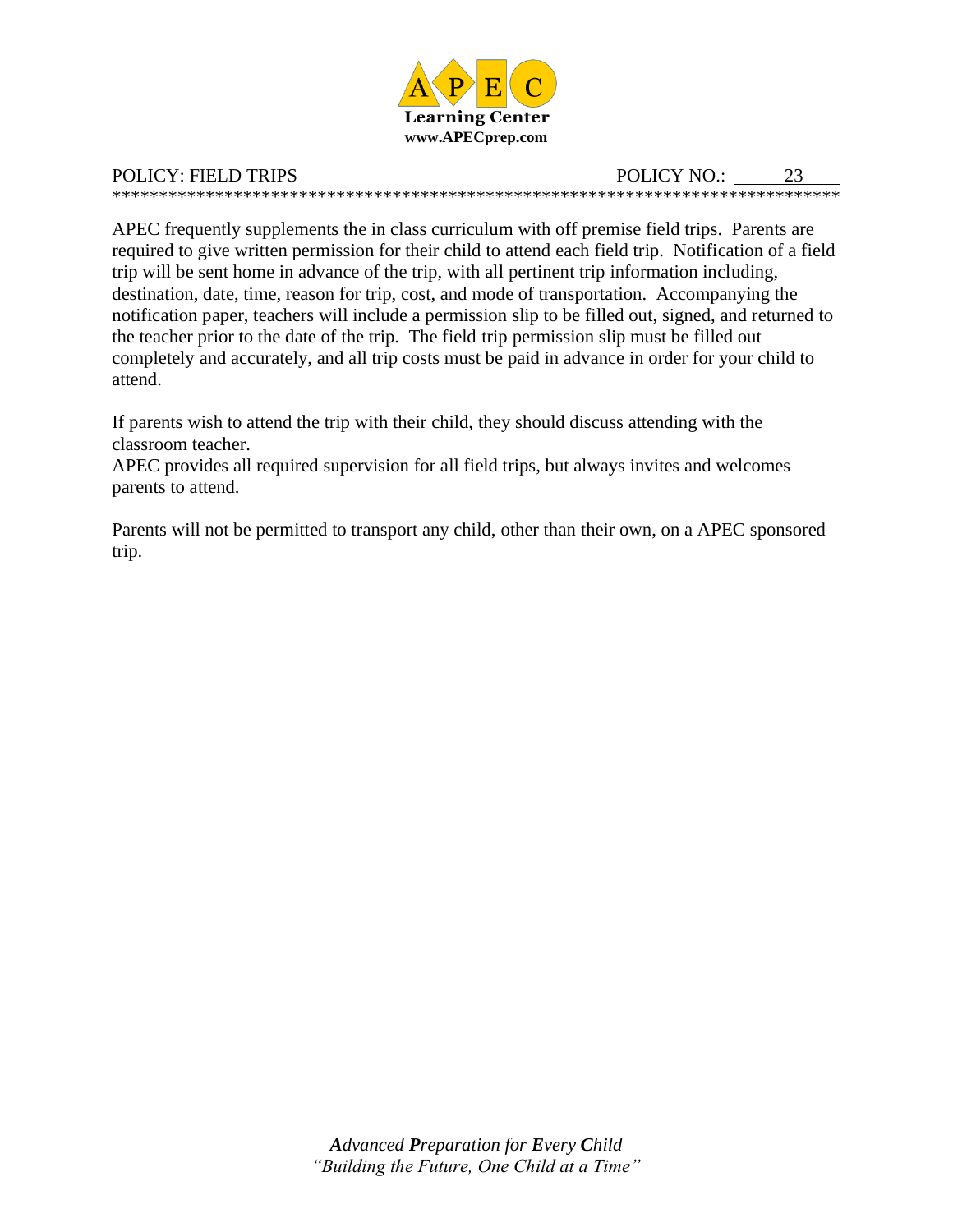

\*\*\*\*\*\*\*\*\*\*\*\*\*\*\*\*\*\*\*\*\*\*\*\*\*\*\*\*\*\*\*\*\*\*\*\*\*\*\*\*\*\*\*\*\*\*\*\*\*\*\*\*\*\*\*\*\*\*\*\*\*\*\*\*\*\*\*\*\*\*\*\*\*\*\*\*\*\*

#### POLICY: PARENT PARTICIPATION/VOLUNTEERS POLICY NO.: 24

Parents are invited and encouraged to be involved in their child's school activities. There are many different ways in which parents can participate and volunteer at the child care center. Parents may volunteer to attend trips, read in the classroom, assist teachers, and/or coordinate special events. Teachers will have posted in their classrooms any volunteer opportunities available. Parents not interested in volunteering directly in the classroom may donate items, do maintenance work, or assist in the front office. These volunteer opportunities are posted in the main office area on the parent bulletin board.

Any parent who volunteers in the classroom on a regular basis will be required to pay for and secure all criminal background checks, as required by our licensing regulations. Any person, including parents, with felony convictions, sex offender convictions and/or open investigations into any criminal activities will not be permitted to volunteer in the classroom, or on field trips.

Parents with court orders detailing custodial arrangements will only be permitted to volunteer on days in which they are afforded custody (joint/shared custody arrangement) as per the court order. For example, if a parent is afforded custody on Tuesdays and Wednesdays, that parent will only be able to volunteer on those days. Parents with visitation only (sole/exclusive custody arrangements), will only be permitted to volunteer with the express written permission of the custodial parent.

APEC reserves the right to make Volunteer assignments. APEC does not guarantee the volunteering parents will be assigned to locations where their child(ren) is present.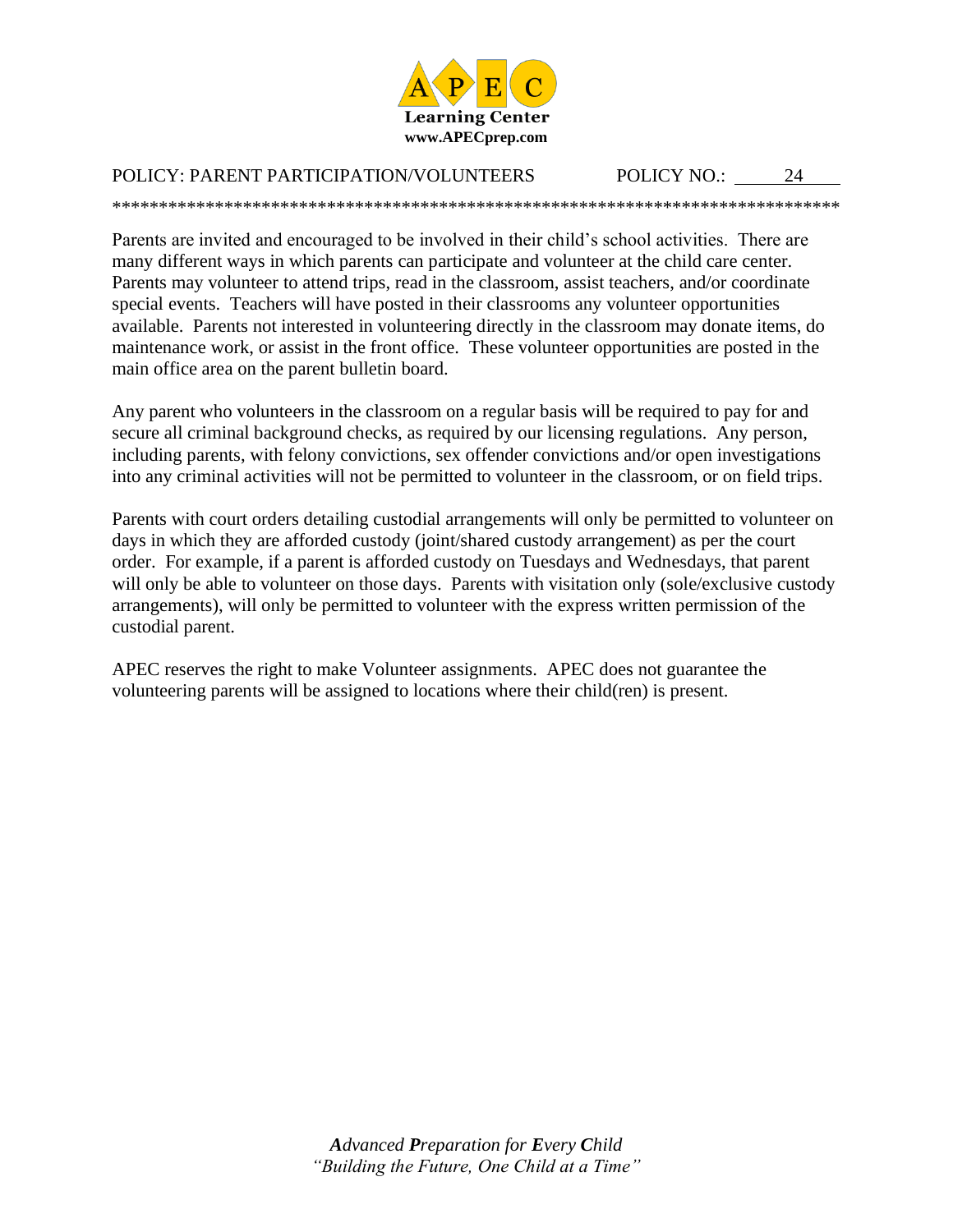

#### POLICY: HEALTH AND SAFETY POLICY NO.: 25

\*\*\*\*\*\*\*\*\*\*\*\*\*\*\*\*\*\*\*\*\*\*\*\*\*\*\*\*\*\*\*\*\*\*\*\*\*\*\*\*\*\*\*\*\*\*\*\*\*\*\*\*\*\*\*\*\*\*\*\*\*\*\*\*\*\*\*\*\*\*\*\*\*\*\*\*\*\*

#### 25.1 PRE-ENROLLMENT REQUIREMENTS

Each child is required to register on our parent portal online and complete applicable paper forms requested prior to start date. All children are required to have a complete up to date immunization record on file at APEC. This is per our licensing regulations. If you have chosen not to have your child immunized, please ask the center director for an immunization waiver form. Immunizations may be waived for certain reasons. Please discuss this with the center director to determine whether you have the right to be enrolled and not have your child immunized. Parents are required to have a wavier on file in place of an immunization record, so that the center can maintain compliance with licensing regulations.

#### 25.2 CHILDREN WITH SEVERE ALLERGIES

For the safety of your child, parents are required to provide a signed copy of the "Authorization For Emergency Care for Children with Severe Allergies" form, detailing any allergies, food or otherwise, from which their child suffers, at the time of enrollment or when the allergy is discovered. This form must be completely filled out by the child's physician and parent(s) or legal guardian(s), and must be updated every six months, or more frequently, as needed. In addition to this form, parents must provide a copy of any additional physician's orders and procedural guidelines relating to the prevention and treatment of the child's allergy. This form can be obtained by request from the site director.

Parents must also execute a "Release and Waiver of Liability for Administering Emergency Treatment to Children with Severe Allergies" form. This form releases APEC from liability for administering treatment to children with severe allergies and taking other necessary actions set forth in the "Authorization for Emergency Care for Children with Severe Allergies" form, provided APEC exercises reasonable care in taking such actions.

Any medication required to treat an allergic reaction must be provided in accordance with the Medication Policy detailed herein.

#### 25.3 COMMUNICABLE DISEASES

Parents are required to pick up an ill child within 45 minutes of notification by phone. If a parent is reached, but cannot pick their child up within 45 minutes, it becomes the parent's responsibility to arrange for alternate pick up with someone listed on the child's emergency contact form. The staff will not continue to call those listed on the emergency contact list once a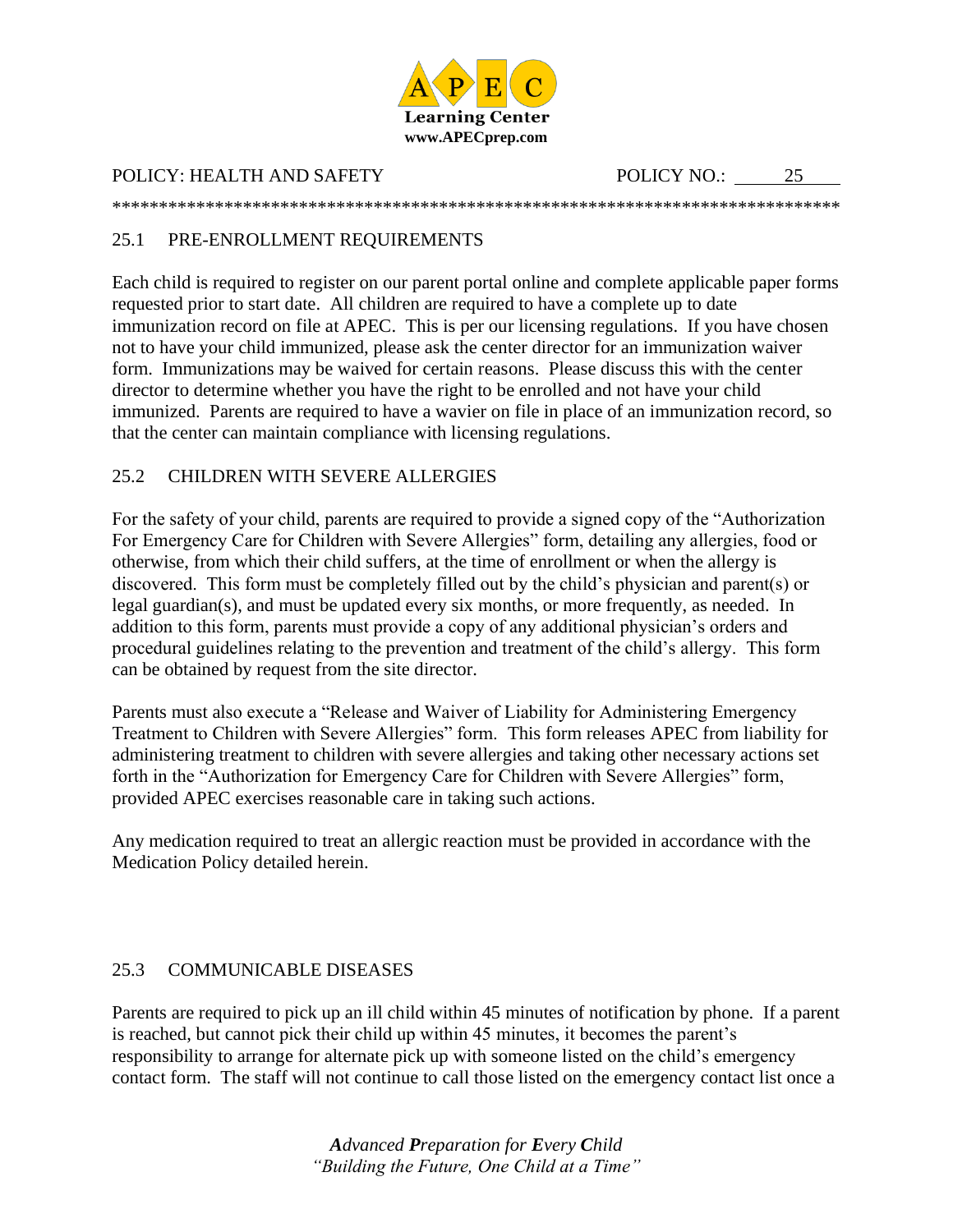

parent is reached. If a parent cannot be reached, the staff will begin to call the people listed on the emergency contact form, until arrangements can be made for the child to be picked up.

Children will be excluded from participation in the program if they exhibit symptoms of any communicable disease. They will not be permitted to return to the program until they are no longer contagious. Guidelines for determining the contagious period for a specific illness are based on the recommendations by the American Academy of Pediatrics. Children must present a doctor's note stating they are no longer contagious and can return to the program. APEC reserves the right to refuse to allow a child to return if the center director or designee believes the child to be too ill to participate in the program.

Children excluded from the program due to a fever may not return to the program until they are fever free, without fever reducing medication, for 24 hours. If your child is sent home due to a fever, he/she is not permitted to return to the program the following day at a minimum. A fever is defined as a temperature reading on a thermometer of at least 101 degrees Fahrenheit or more as taken under the arm.

Children are required to be excluded from the program for lose bowels or diarrhea which occur 3 or more times in a 24 hours period of time. Children may return to the program when normal bowel movements resume.

If your child will be absent due to illness, we request that you notify the center director. This enables our faculty to keep track of any illnesses, which may occur at our school. This information will only be shared with faculty on a "need to know" basis. If your child has a communicable disease, we ask that you share the diagnosis with the center director, so that the parents of the children in the school maybe notified that a communicable disease is present. Once again, only the communicable disease information will be shared. APEC will take all measures necessary to protect your child's confidentiality. You are not required to disclose this information by law, and your continued enrollment will not be based whatsoever on your decision to share, (or not) the reason for your child's absence from school.

#### 25.4 BITING

APEC recognizes that biting is a developmentally appropriate behavior for children in the infant through 2 ½ year old classrooms. Parents with children in these classrooms should expect that their children may be bit or will bite another child. The staff understands that parents are concerned and can be upset when their child is involved in a biting incident. We ask that you remember this is a developmentally appropriate behavior, and that the staff is working to identify situations which, provoke, or elicit this behavior so it can be prevented in the future. The staff will not punish, or harshly discipline children in the younger classrooms for biting behavior; they will simply redirect the children to different activities in separate areas of the classroom. Parents are expected to work with staff to identify methods and strategies to curb this behavior. Uncooperative parents will have their child's services terminated.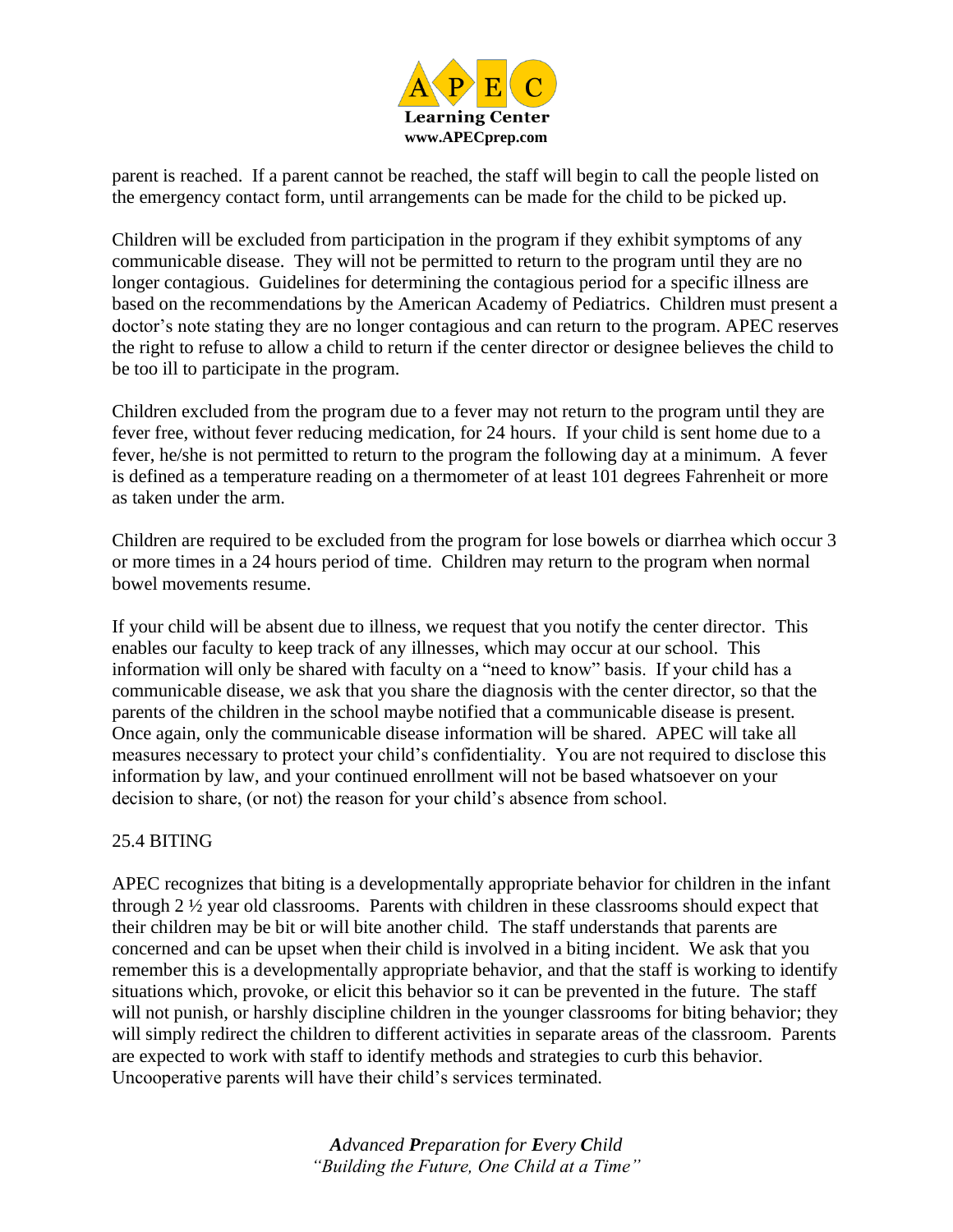

Children older than 3 years of age, may occasionally be involved in a biting incident. For children in this age group who bite, the staff will use the discipline procedures outlined in the discipline section of this handbook, as well as observe the child to determine what provokes or elicits this inappropriate behavior. Parents are expected to cooperate with staff to help their child control this behavior. Uncooperative parents will have their child's service terminated. Furthermore, children, in the older age groups, who bite 3 times in a school year will have their services terminated since, the safety of all the children in the program is of the utmost concern of APEC.

Parents will be notified by incident/accident report that a biting incident occurred during the course of the day. The staff may not discuss with either parent the identity of the other child involved in the incident. This information is considered to be confidential and cannot be disclosed. The staff of APEC cannot discuss the medical history of any child involved in a biting incident with the other party. It is recommended that any child involved in a biting incident be seen by their family physician if the parents are concerned about communicable diseases possibly resulting from the biting incident.

#### 25.5 DISPENSING MEDICATION

APEC does not administer medication. If your child has to be given medication within the time frame he/she is attending APEC, parent or designee must come to the center to administer that medication.

#### 25.6 FIRE/EMERGENCY DRILLS

APEC conducts monthly fire and emergency/evacuation drills. Parents, staff and children will not be made aware of drill dates or times, as this is the most effective way to assess the effectiveness of fire and emergency/evacuation plans.

During a fire/emergency drill or real fire/emergency situation, parents may not sign children into or out of the program. Parents must wait until the drill is complete and children have returned to the building to sign their child into the program. Parents may feel free to wait with the child's class in the designated safe-zone outside of the building until the drill is complete.

In the event of a real fire/emergency situation, the director or designate will inform each classroom teacher that the school will be closing. At this time any parents waiting to sign their child in will have to leave the premises with their child. All other parents or emergency contact persons will be notified by telephone of the situation. As with the sick child pick up policy, children must be picked up within 45 minutes of the telephone call.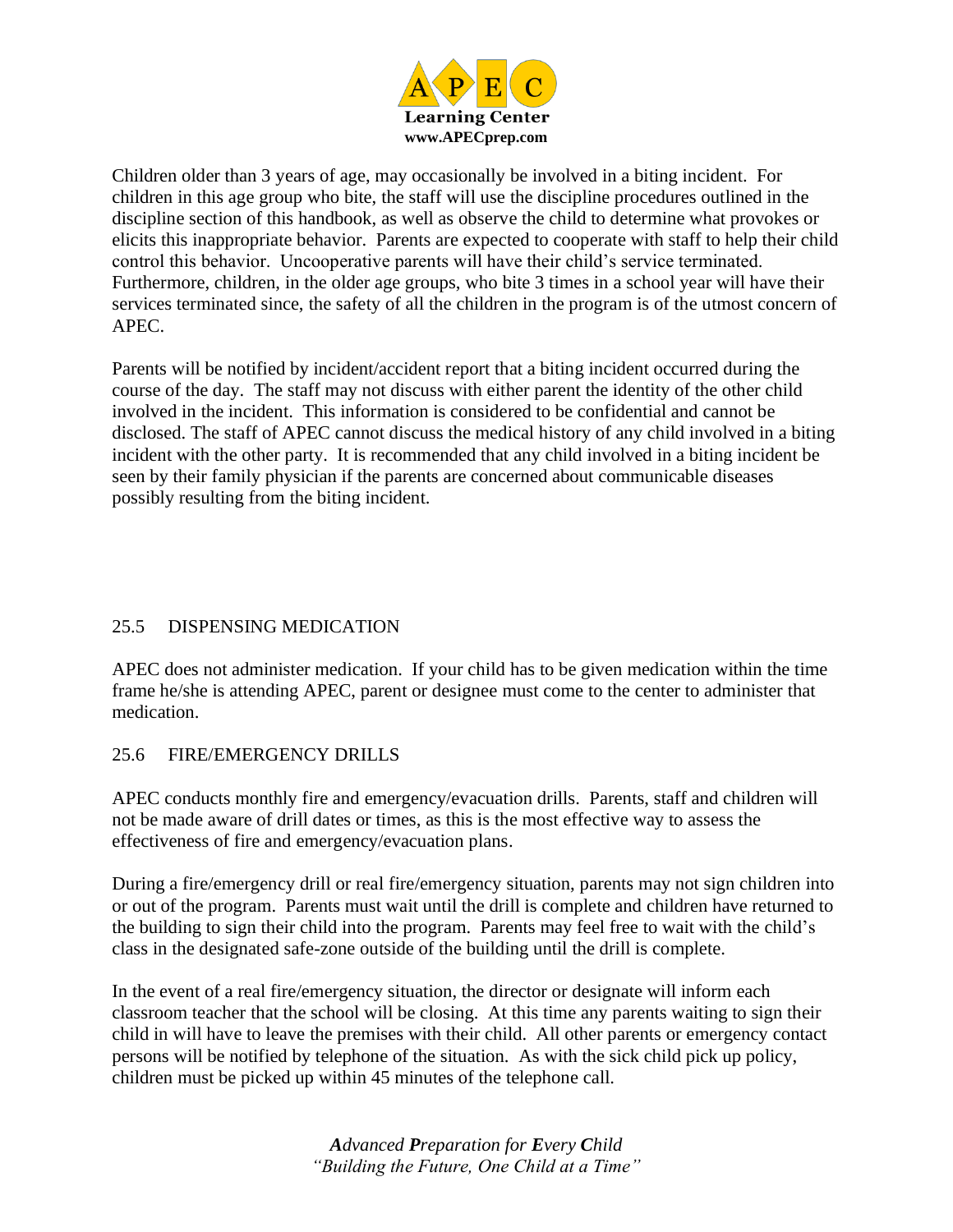

Parents wishing to sign their child out of the program during a fire/emergency drill or real fire/emergency situation are expected to have patience with the staff as they are trying to maintain order during a often hectic and dangerous situation. If the center is in the midst of a fire/emergency drill, parents will be required to wait until the drill is completed and the staff and children are returned to the building to sign their child out of the program. If the center is having a real fire/emergency situation, parents will be asked to wait until the director or designee has accounted for all staff and children and gives the staff permission to release children. Once again, it is important for parents and staff to work together, remain calm, and cooperate with the fire/emergency personnel and center administration during these important and critical situations.

#### 25.7 ALTERNATE SAFE LOCATION

Should the administration of APEC or any emergency services personnel determine the building which houses the child care agency to be too dangerous to be occupied, the staff and children will be taken to the closest emergency shelter or fire or police station. Once the children are assembled here, the staff will begin contacting parents or emergency contact persons for pick up. As stated before, children must be picked up within 45 minutes of the telephone call.

#### 25.8 INCIDENT/ACCIDENT REPORTS

Should your child be involved in an incident/accident during the course of the school day, a staff member will complete an Incident/Accident Report. The Incident/Accident Report will be placed in the child's cubby or provided by the teacher or director.

Parents or persons designated to act "in loco parentis" are required to sign any incident/accident reports from the day at pick-up. The classroom teacher will be able to briefly discuss the matter with you at pick-up. However, should you feel it necessary to have an in-depth discussion or meeting, it is most appropriate to schedule the meeting for a later date because the teacher is responsible for supervising the remaining children in the classroom. A telephone conference may be scheduled for later in the day or for the next day at nap/rest time if the parent(s) is unable to meet at the center during the course of the day.

Failure to sign and return an Incident/Accident in this time period will result in your child's exclusion from the program until such time as the Report is returned signed.

#### 25.9 FOODS

APEC provides Breakfast, Lunch, PM Snack and Supper during the school year and we provide Breakfast and Lunch during summer camp according to the CACFP menu guidelines.

#### **All age groups:**

All food items must be labeled with your child's name. APEC does not permit children to share or exchange food items.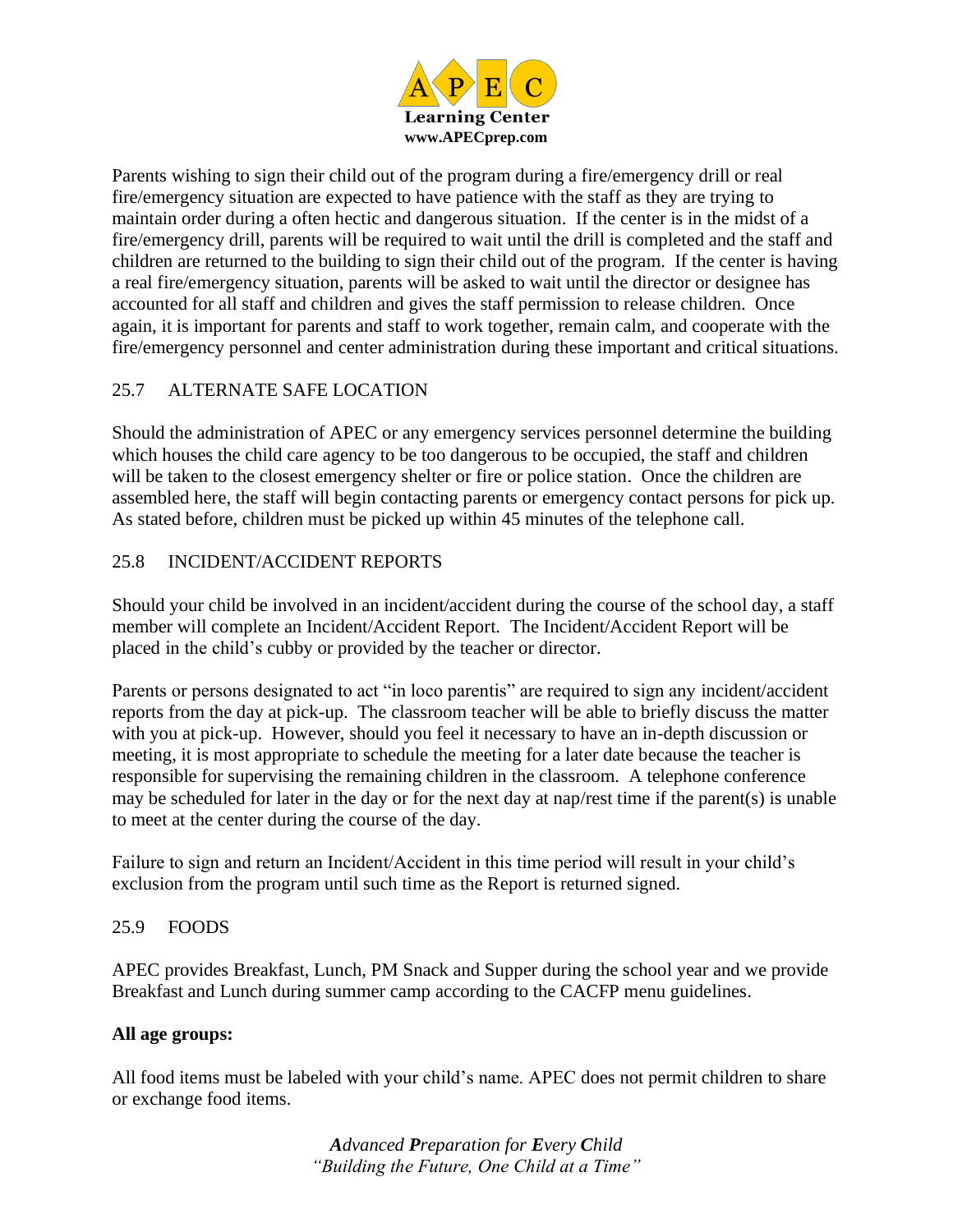

For the safety of your child, parents are required to provide notification, in the form of a doctor's note, of any allergies (food or otherwise), with instruction for treatment should a child have an allergic reaction. Please refer to the Health and Safety Policies contained herein for further information.

Parents are required to provide written notification of any food/dietary restrictions. (i.e. lactose intolerance, vegetarian diets, wheat free/gluten free diets)

APEC never uses food as a punishment. Children will never be denied participation in lunch or snack time for behavior reasons.

Any and all snacks and meals brought from home must meet the most updated CACFP meal pattern which can be found at [www.decal.ga.gov](http://www.decal.ga.gov/) .

#### **Infant through 2 ½ year old age groups:**

Children enrolled in the infant through  $2 \frac{1}{2}$  year old classrooms must have all food items for consumption prepared and labeled each day the child is in attendance. This includes formula/breastmilk bottles, baby food, snacks, and juice bottles. Be sure to prepare one more bottle than you think your child will consume in a day to assure that your child won't run out. Prepared bottles must be stored in the designated refrigerator and will be warmed in a water bath prior to feeding. No bottles will be microwaved. All bottles must be taken home by the parents each night to be washed.

Parents must provide and label all utensils and bowls necessary for feedings. Children will not be fed directly from baby food jars, nor will the staff use previously opened baby food. Staff will mix baby cereal just prior to feedings. All unused food remaining after a feeding will be discarded.

Parents are required to complete a feeding schedule for their child on a weekly basis, or as the child's feeding requirements change. Staff will complete a daily chart for each child detailing for the parent what the child ate, when, and how much.

Breastfeeding mothers are welcome to come to the center during the day to feed their child. Appropriate, private feeding locations will be made available. Please discuss your desire to come to the center to breastfeed your child with the classroom teacher. **3 year and older classrooms:**

All meals are family style, with the children sitting at tables, to promote good manners, eating habits and socialization skills. Staff will encourage children to eat their main entrée first, followed by healthy snacks.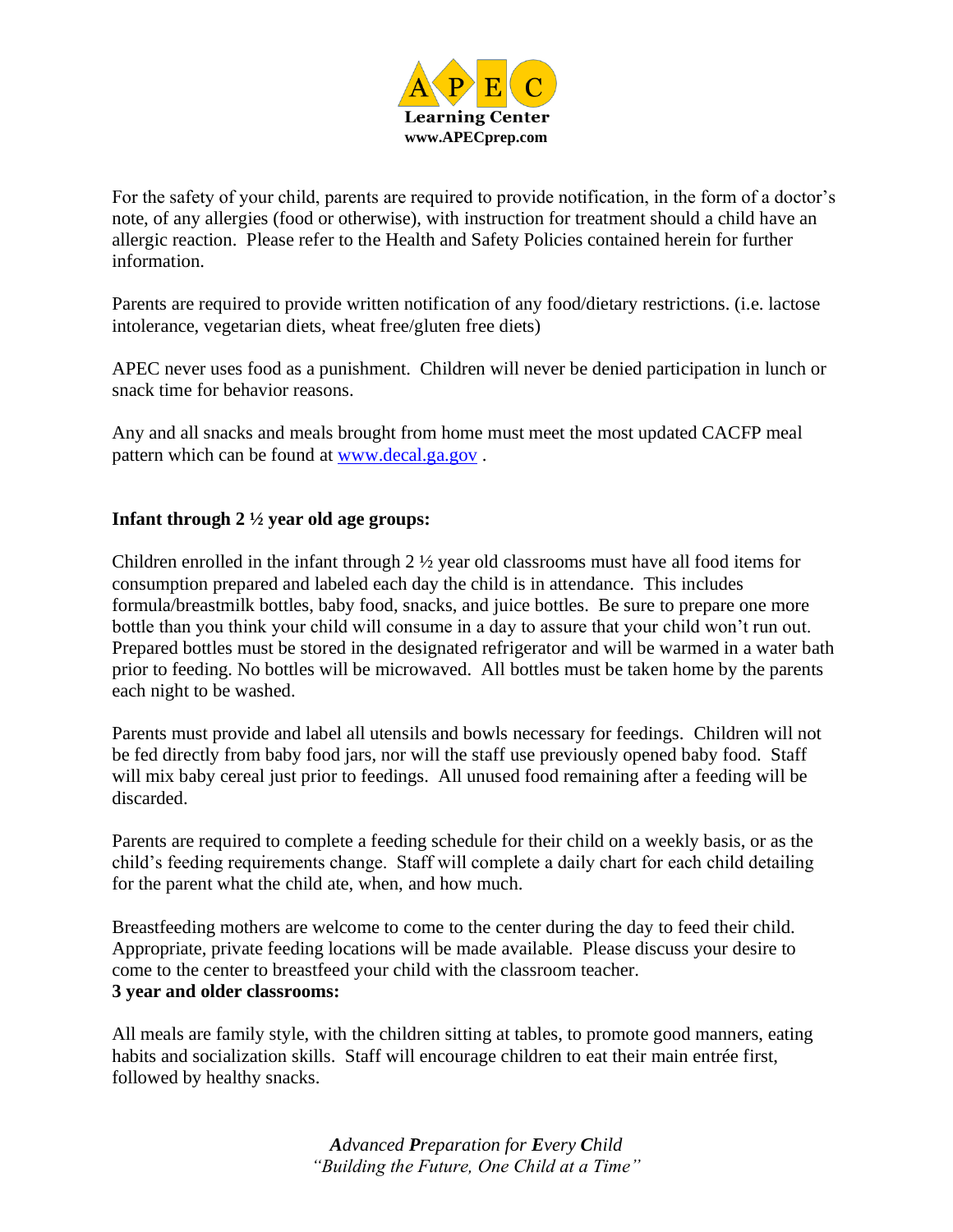

APEC curriculum focuses on developing healthy, well-balanced eating habits. Therefore, parents sending meals from home are required to provide a full, healthy meal for their children each day they are in attendance. Meals must include all CACFP components. APEC will provide water for children who wish to have it with meals. Snack food items should be healthy, such as fruit, vegetables and the like. When preparing your child's lunch please refer to the Peanut Free Policy that follows. Parents should limit the number of choices offered in their child's lunch, as children often become distracted by the choices. Parents should provide enough food so that their child is satiated, but not so much that food is wasted.

APEC does not allow full size candy bars, sodas, or full-size candy treats such as Skittles, Starbursts or gum, in a child's lunch. If you wish for these foods to be a part of your child's diet, please give them to your child at home. One or two miniature sized candies are permitted in a child's lunch as a treat. However, APEC staff will prohibit a child from consuming these treats if the child is having a particularly over active, excitable day.

APEC prohibits any food item in glass containers (except Baby food in the infant classrooms), as well as aluminum cans. These can be safety hazards for the children and staff.

Meals containing milk, cheese, yogurt, and/or other food items requiring refrigeration should be placed, by the parent, in the refrigerator designated for your child's classroom's use. To locate which refrigerator is designated for each classroom, ask your child's teacher.

Meals should not be heated for children due to risk of cross-contamination.

All food items provided in your child's meal must be labeled with your child's name. Simply labeling the child's lunch box/bag is not sufficient. Children will not be permitted to consume any food item not labeled with his/her name.

#### 25.10 FIREARMS AND WEAPONS

At no time is any person permitted to carry any type of Firearm, Ammunitions and/or Weapon on agency property for any reason. Violation of this policy will result in immediate dismissal from the program.

#### 25.11 HEALTH AND WELLNESS

APEC would like to help you keep your child healthy and happy. For that reason, we ask all parents of four-year old's to read the Bright Futures Parent Handout provided by the American Academy of Pediatrics and have your health care professional complete Form 3300 within 90 days of enrollment. We will keep all information confidential and review health and developmental milestones at your annual conference or more frequently if needed. Please consult your site director for applicable incentives regarding Health and Wellness.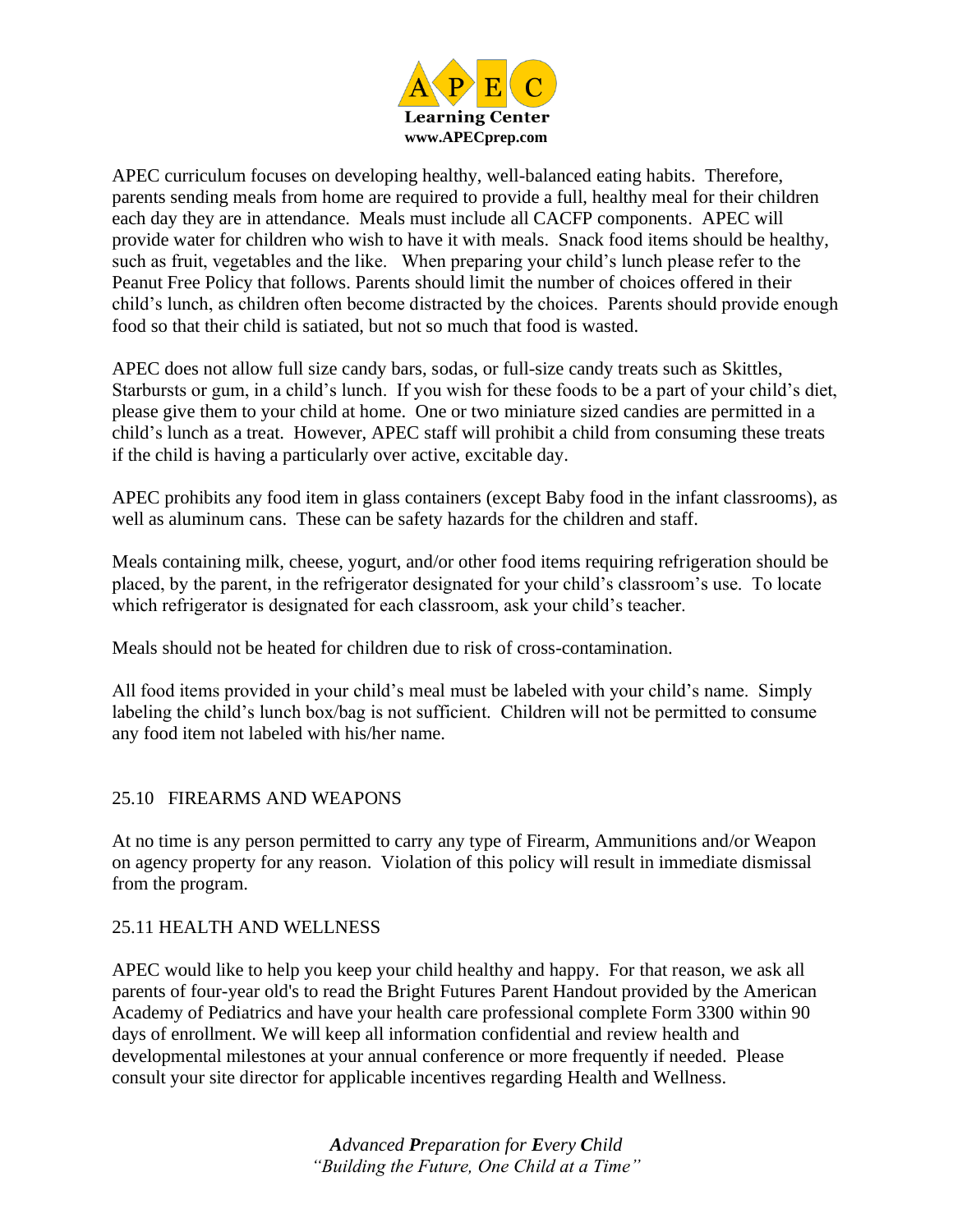

#### 25.12 UNACCEPTABLE BEHAVIORS

APEC will work diligently with parents to develop and promote positive behaviors. However, there are some behaviors that pose a safety hazard to the child and/or other children in our program. Those behaviors include but are not limited to non-compliance (refusal to follow instructions or stop designated behavior), running from leaders, and combative outbursts towards leaders or other students. These behaviors and any behavior that potentially endangers safety, can result in immediate dismissal from the program or required enrollment in our Exceptional and/or Reduced Ratio Programs if available.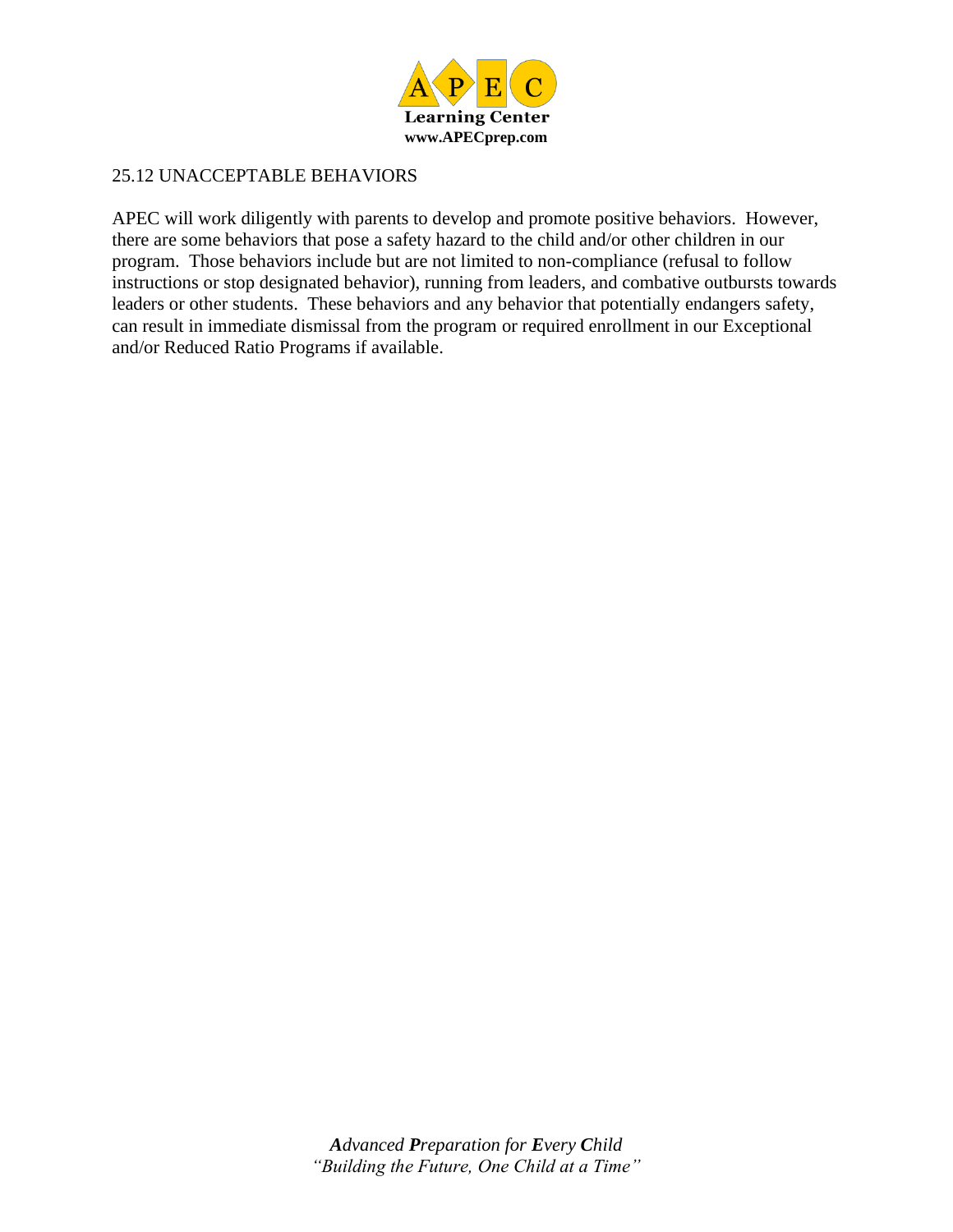

#### POLICY: STAFF EMPLOYMENT BY CLIENT'S POLICY POLICY NO.: 26

The staff of APEC is prohibited from being employed by any client (current or former). Parents are prohibited from soliciting any staff member for the purpose of employment. Parents who employ APEC staff will have their services terminated and any payments will be forfeited. Staff who become employed by current or former clients of APEC will have their employment with APEC terminated.

Employment refers to any relationship outside of the agency's services which involves an employee of APEC to interact with a current of former clients of APEC. Such relationships include but are not limited to, baby-sitting, house-sitting, mother's helper, nanny services, and carpooling regardless of whether or not those services are voluntary or paid.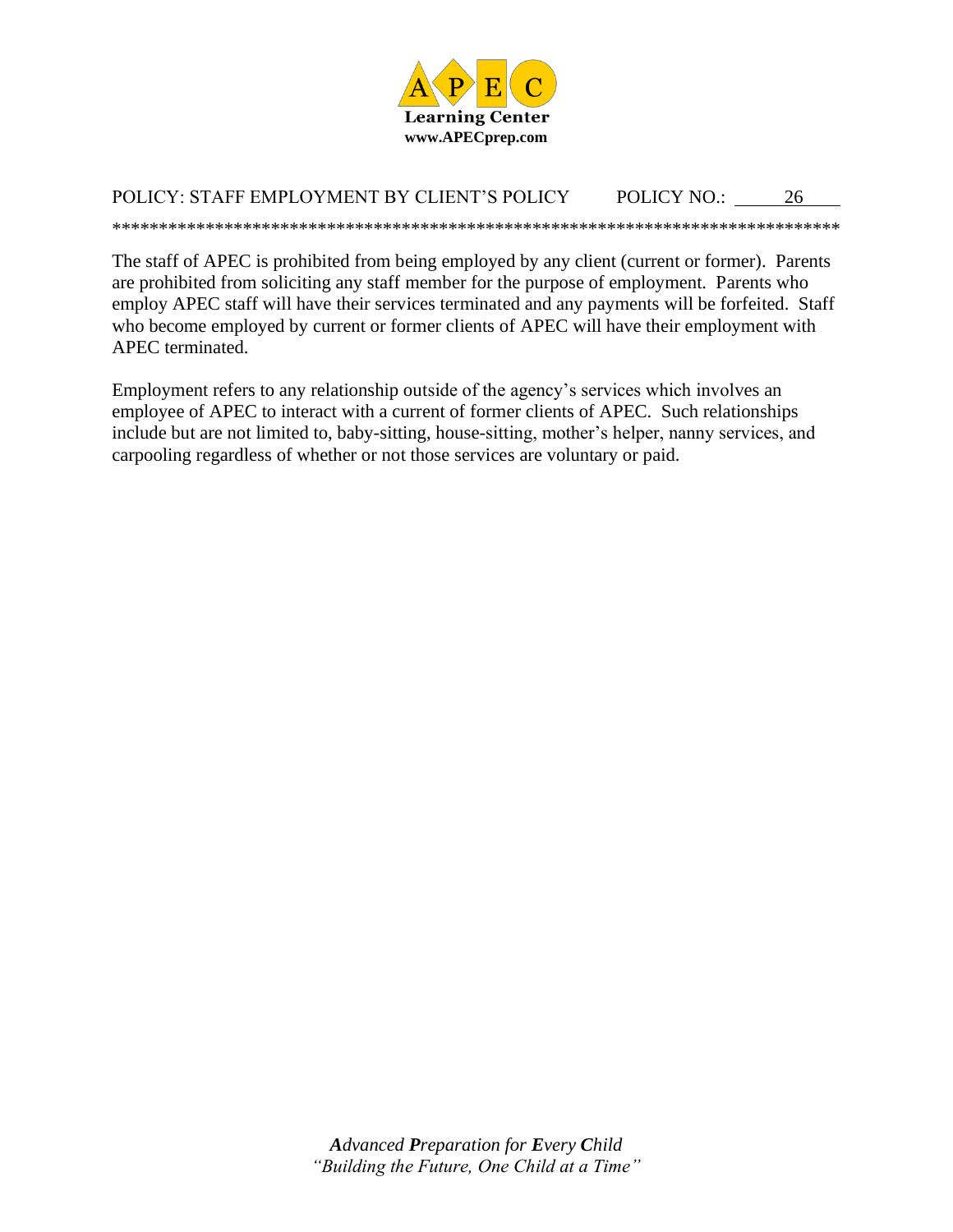

#### POLICY: AGENCY CONTACT INFORMATION

POLICY NO.: 27

APEC Family Foundation Fund, Inc. is a 501C3 non-profit Georgia corporation. All donations are tax deductible and volunteers can receive community service hours if approved. All direct care volunteers must complete a criminal records check.

> Our corporate offices are located at: 1099 Cascade Road Atlanta, GA 30311

We can be reached via email at: info@APECprep.com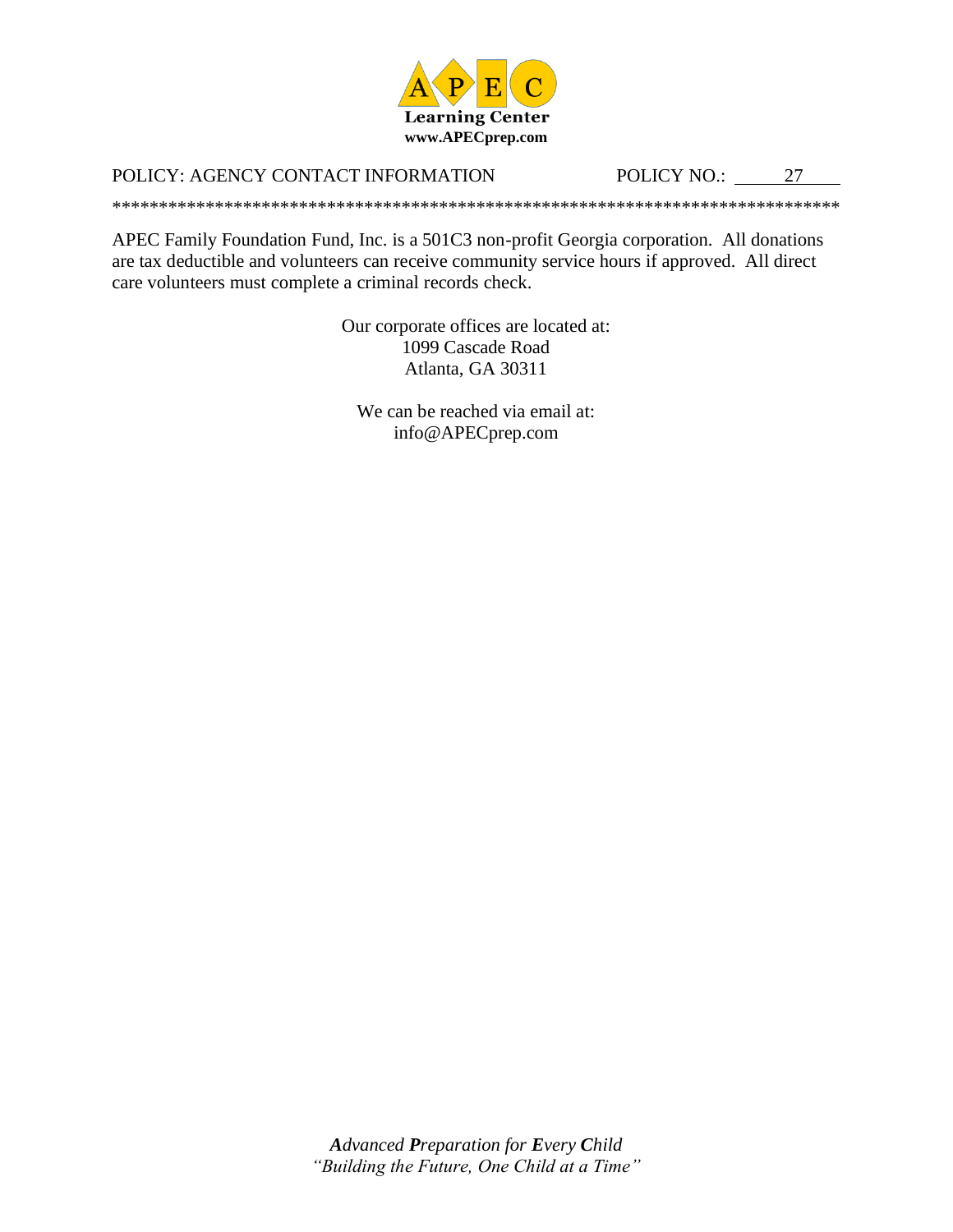

#### **FORMS**

Authorization for Emergency Care of Children with Severe Allergies

Release and Waiver of Liability for Administering Emergency Care to Children with Severe Allergies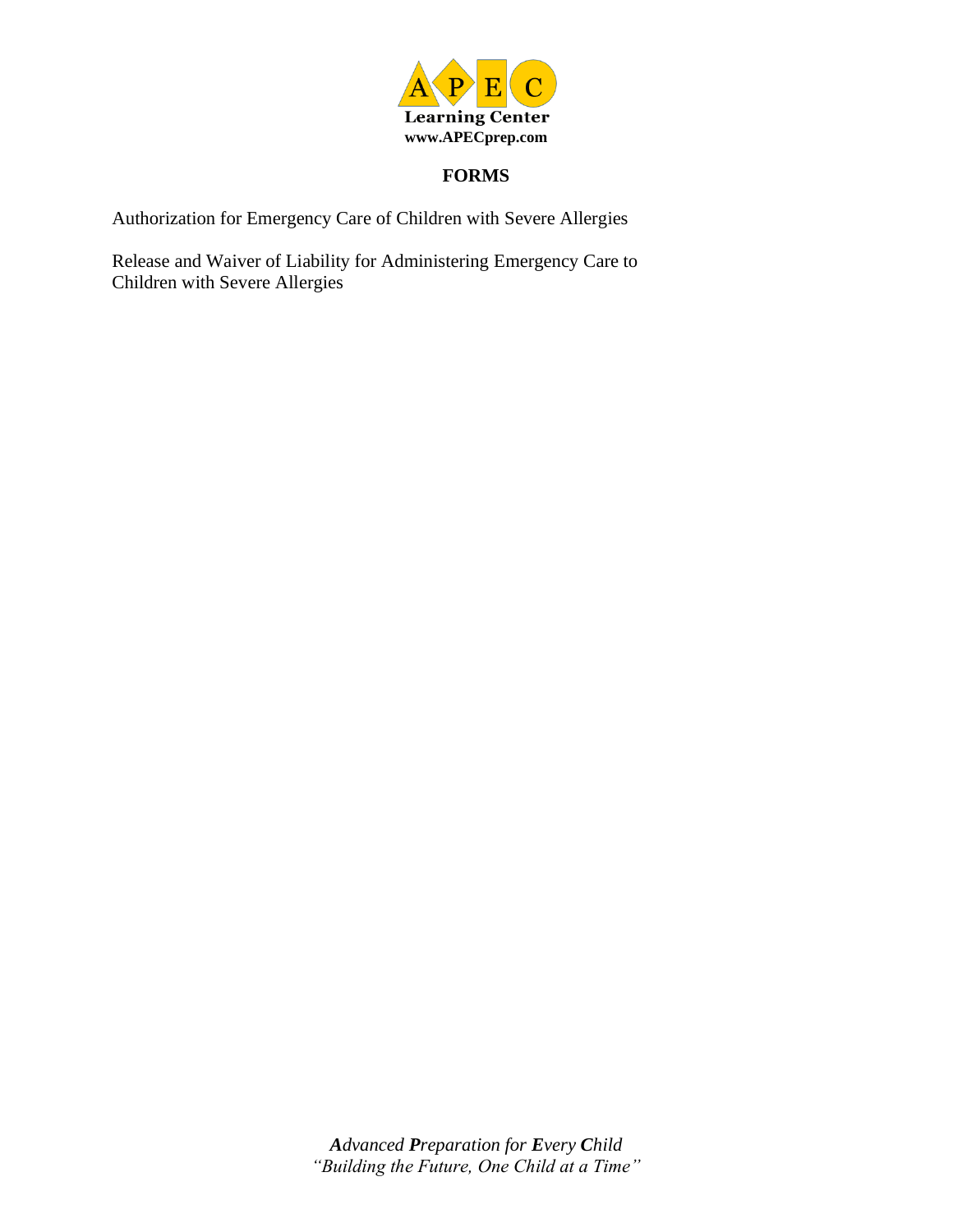

#### **AUTHORIZATION FOR EMERGENCY CARE OF CHILDREN WITH SEVERE ALLERGIES**

Date:

Dear Health Care Provider,

| Your patient,                                                                                       | is enrolled in APEC and we |
|-----------------------------------------------------------------------------------------------------|----------------------------|
| have been requested to provide certain emergency care for the prevention of anaphylaxis in the      |                            |
| event the child comes into contact with a certain allergen(s), as described below. Please           |                            |
| complete Part I of this instruction record. This record will remain in the child's file at APEC so  |                            |
| we may assist with the allergy care and needs of the child. If you need to provide further          |                            |
| instructions or clarifications, please do so on a separate sheet of paper, which will become a part |                            |
| of this record and will be kept with this form in the child's file at APEC.                         |                            |
|                                                                                                     |                            |

#### **PART I (to be completed by a Licensed Health Care Provider)**

Child's Name: Child's Birth Date:

**Known Allergens:** (Please provide a complete list of all events and/or substances that may trigger a severe allergic reaction (i.e. Anaphylactic shock) in the child.)

Bee Sting Other Insect Bite(s): (identify): Animal(s): (identify): Food Allergy: (identify all foods or groups of foods that must be avoided): Other: (identify): **SYMPTOMS:** (Please provide a complete list of all symptoms that indicate the child has come into contact with an allergen and requires emergency treatment.) Shortness of Breath Swelling of the Face or Lips **Hives** 

Vomiting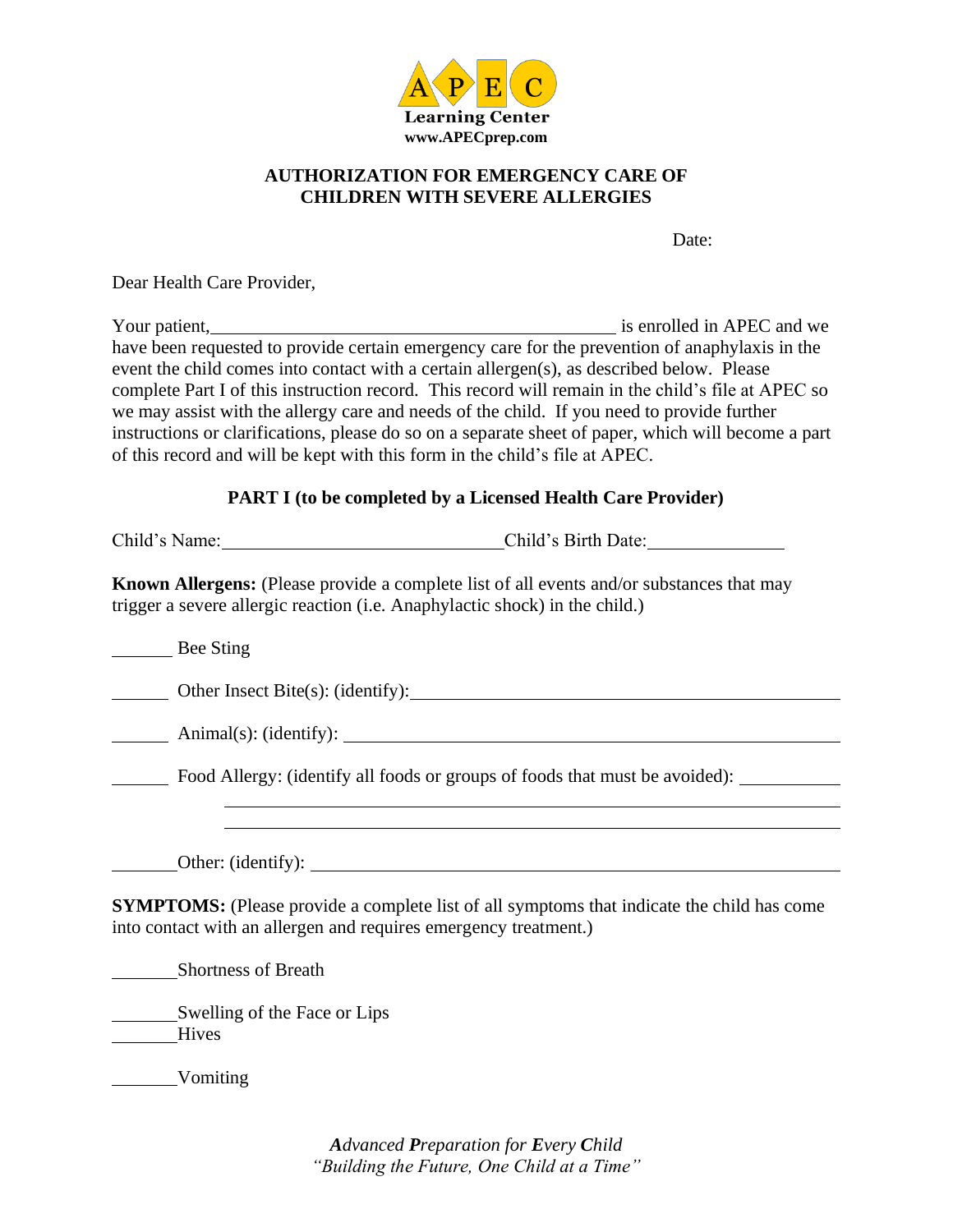

Diarrhea

Other: (explain):

**PROCEDURES:** (Please indicate all steps necessary and the order in which they should be taken.)

| Administer the following Medication: (provide name, dosage, and method of |  |  |
|---------------------------------------------------------------------------|--|--|
| administration):                                                          |  |  |

Administer EPI-PEN: (provide instructions for administration)

Call Emergency Medical Services (911)

Call the child's parent or guardian

Other (explain): <u>New York: New York: New York: New York: New York: New York: New York: New York: New York: New York: New York: New York: New York: New York: New York: New York: New York: New York: New York: New York: New </u>

DO NOT administer medication in the absence of KNOWN exposure to allergen

#### **RECREATIONAL ACTIVITIES:**

- 1. The child may participate in recreational activities. [ ] yes [ ] no
- 2. Recreational Activity Restrictions: [ ] none [ ] some restrictions (explain recreational activity restrictions):

#### **HEALTH CARE PROVIDER INFORMATION:**

| Office:                                                                   |                                                    |  |
|---------------------------------------------------------------------------|----------------------------------------------------|--|
|                                                                           |                                                    |  |
|                                                                           |                                                    |  |
|                                                                           | Phone #: $\frac{1}{2}$ Fax #: $\frac{1}{2}$ Fax #: |  |
|                                                                           | Signature: Date:                                   |  |
| PART II: (to be completed by the child's Parent(s) and/or Legal Guardian) |                                                    |  |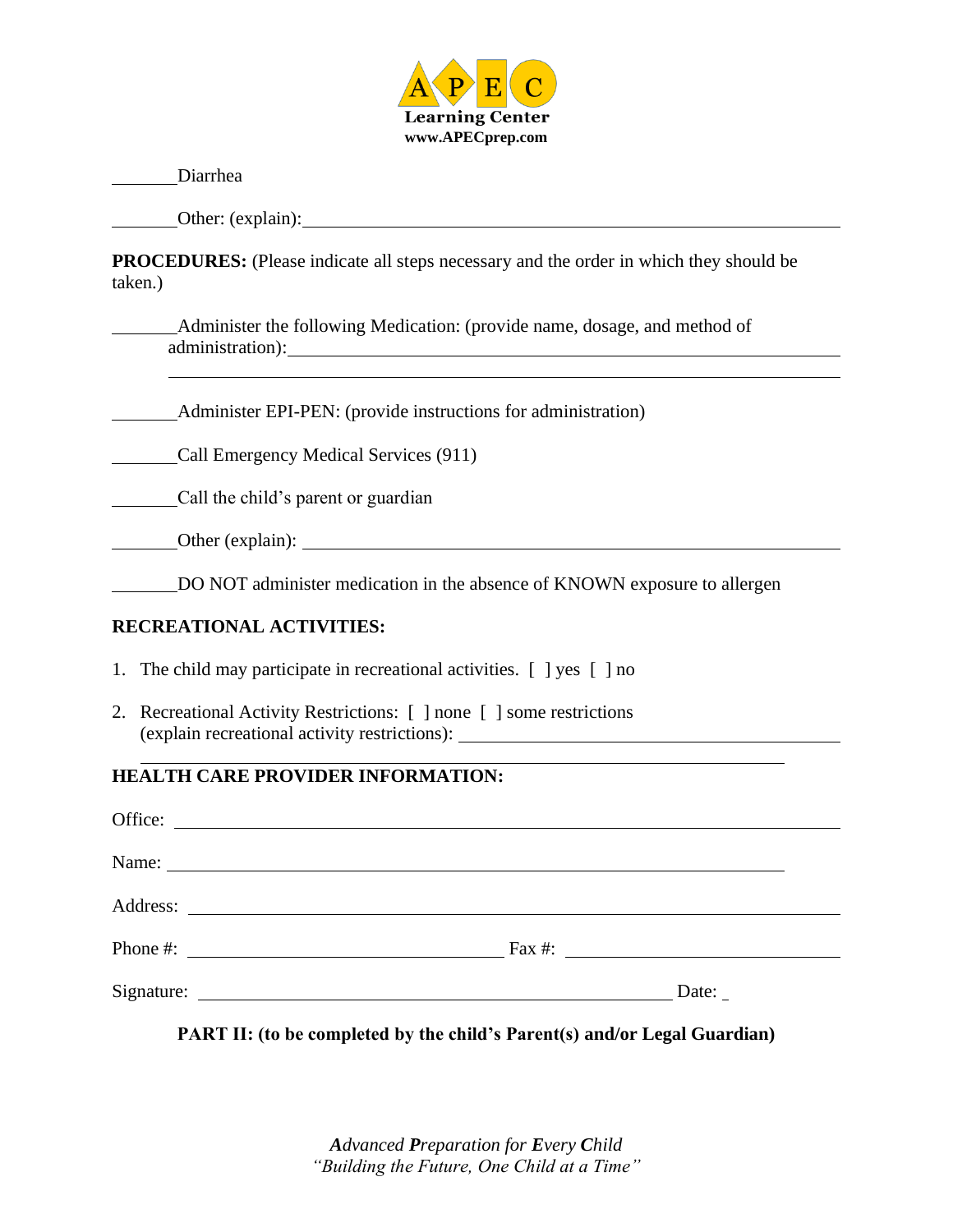

**By Signing this form, I/We authorize APEC to follow the instructions contained in this Authorization For Emergency Care of Children with Severe Allergies Form. I/We agree to update this form every six (6) months, or sooner if my/our child's needs change.**

#### **PARENT(S)/LEGAL GUARDIAN(S):**

| Name: Name: Name: Name: Nelationship: Nelationship: Name: Name: Name: Name: Name: Name: Name: Name: Name: Name: Name: Name: Name: Name: Name: Name: Name: Name: Name: Name: Name: Name: Name: Name: Name: Name: Name: Name: Na |                                                                                                                                                                                              |
|--------------------------------------------------------------------------------------------------------------------------------------------------------------------------------------------------------------------------------|----------------------------------------------------------------------------------------------------------------------------------------------------------------------------------------------|
|                                                                                                                                                                                                                                |                                                                                                                                                                                              |
|                                                                                                                                                                                                                                |                                                                                                                                                                                              |
|                                                                                                                                                                                                                                |                                                                                                                                                                                              |
|                                                                                                                                                                                                                                |                                                                                                                                                                                              |
|                                                                                                                                                                                                                                | This completed Authorization for Emergency Care for Children with Severe Allergies Form was<br>received by APEC on (date) _______________________. This Form must be updated by (date) _____ |
|                                                                                                                                                                                                                                |                                                                                                                                                                                              |
|                                                                                                                                                                                                                                |                                                                                                                                                                                              |
|                                                                                                                                                                                                                                |                                                                                                                                                                                              |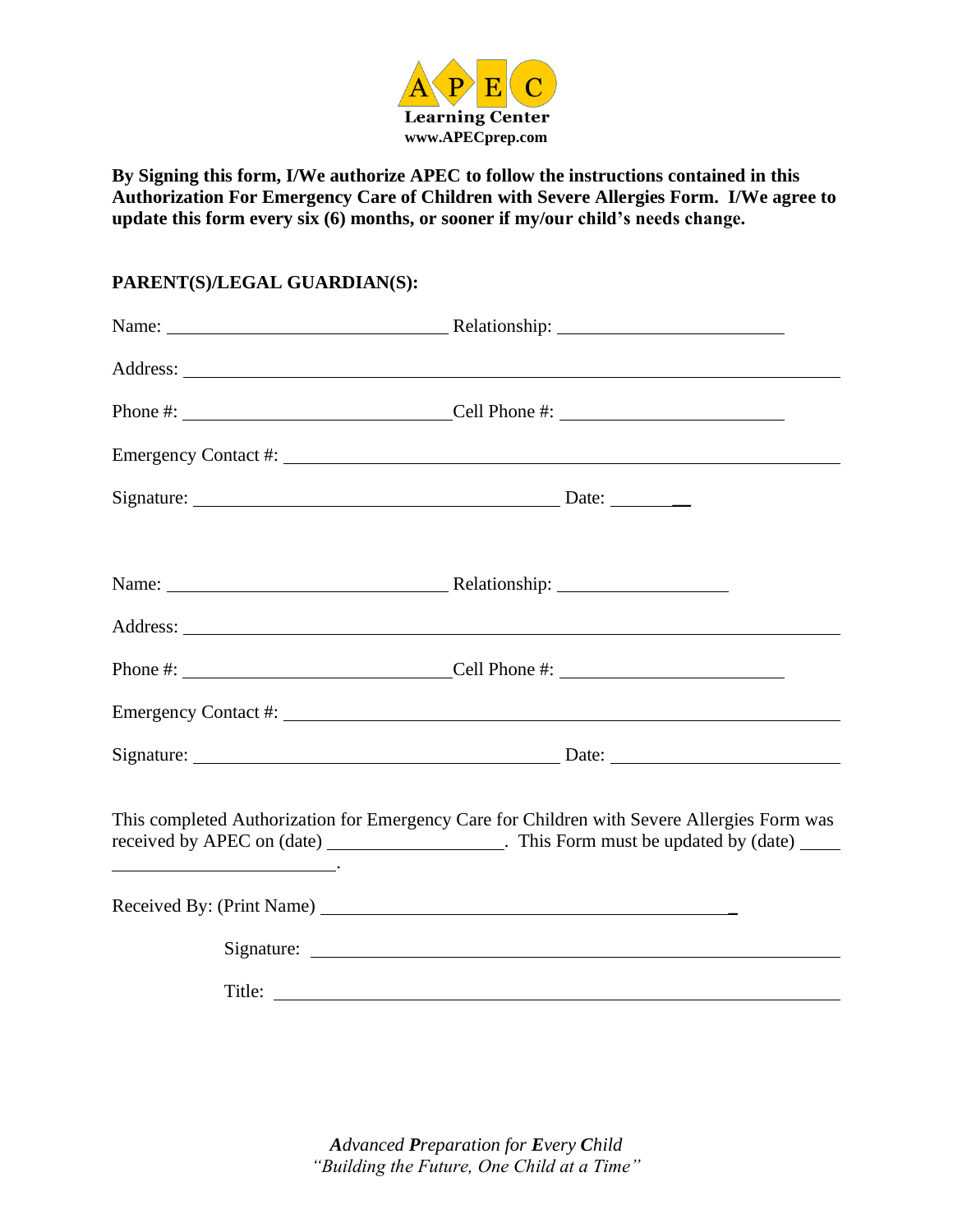

FORM C

#### **RELEASE AND WAIVER OF LIABILITY FOR ADMINISTERING EMERGENCY CARE TO CHILDREN WITH SEVERE ALLERGIES**

This is a RELEASE AND WAIVER OF LIABILITY FOR ADMINISTERING EMERGENCY TREATMENT TO CHILDREN WITH SEVERE ALLERGIES (hereinafter, referred to as the "Release")

| Made this<br>200, by and between APEC and<br>day of |                                         |
|-----------------------------------------------------|-----------------------------------------|
|                                                     | (Parent(s)/Legal Guardians) who are the |
| Parent(s) and/or Legal Guardian(s) of               | (child's name).                         |
|                                                     |                                         |

WHEREAS, APEC provides child care services and the Parent(s)/Legal Guardian(s) have

engaged APEC to provide child care services for (child's name);

WHEREAS, APEC has been requested by the Parent(s)/Legal Guardian(s) to administer emergency treatment (including the administration of epinephrine) to the child during certain emergency situations when the child has come in contact with an allergen and is in danger of anaphylaxis , as prescribed in writing on the child's "Authorization for Emergency Care of Children with Severe Allergies Form" all in accordance with and subject to APEC's policy for administering emergency treatment to children with severe allergies.

NOW THEREFORE, in consideration of the agreements and covenants contained herein and other good and valuable consideration, the receipt and sufficiency of which are hereby acknowledged, the parties hereto hereby agree as follows:

- 1. Parent(s)/Legal Guardian(s) hereby release and forever discharge APEC and its employees or agents from any liability arising in law or equity as a result of APEC's employees or agents administering epinephrine and providing other emergency care in conformance with the child's "Authorization for Emergency Care of Children with Severe Allergies From" (hereinafter referred to as the "Authorization"), provided that APEC has used reasonable care in administering epinephrine and in providing other authorized care in accordance with the Authorization.
- 2. This Release shall be governed by the laws of the State of which is the location of the APEC facility in which the child is enrolled, excluding its choice of law Provisions.
- 3. This Release supersedes and replaces all prior negotiations and all agreements proposed or otherwise, whether written or oral, concerning all subject matters covered herein. This instrument, along with the Authorization (including any additional health care provider's instructions or clarifications), that is hereby incorporated by reference, constitutes the entire agreement among the parties with respect to the subject matters discussed herein.
- 4. The reference in this Release to the term APEC shall include APEC its affiliates, successors, directors, officers, employees, and representatives. The terms